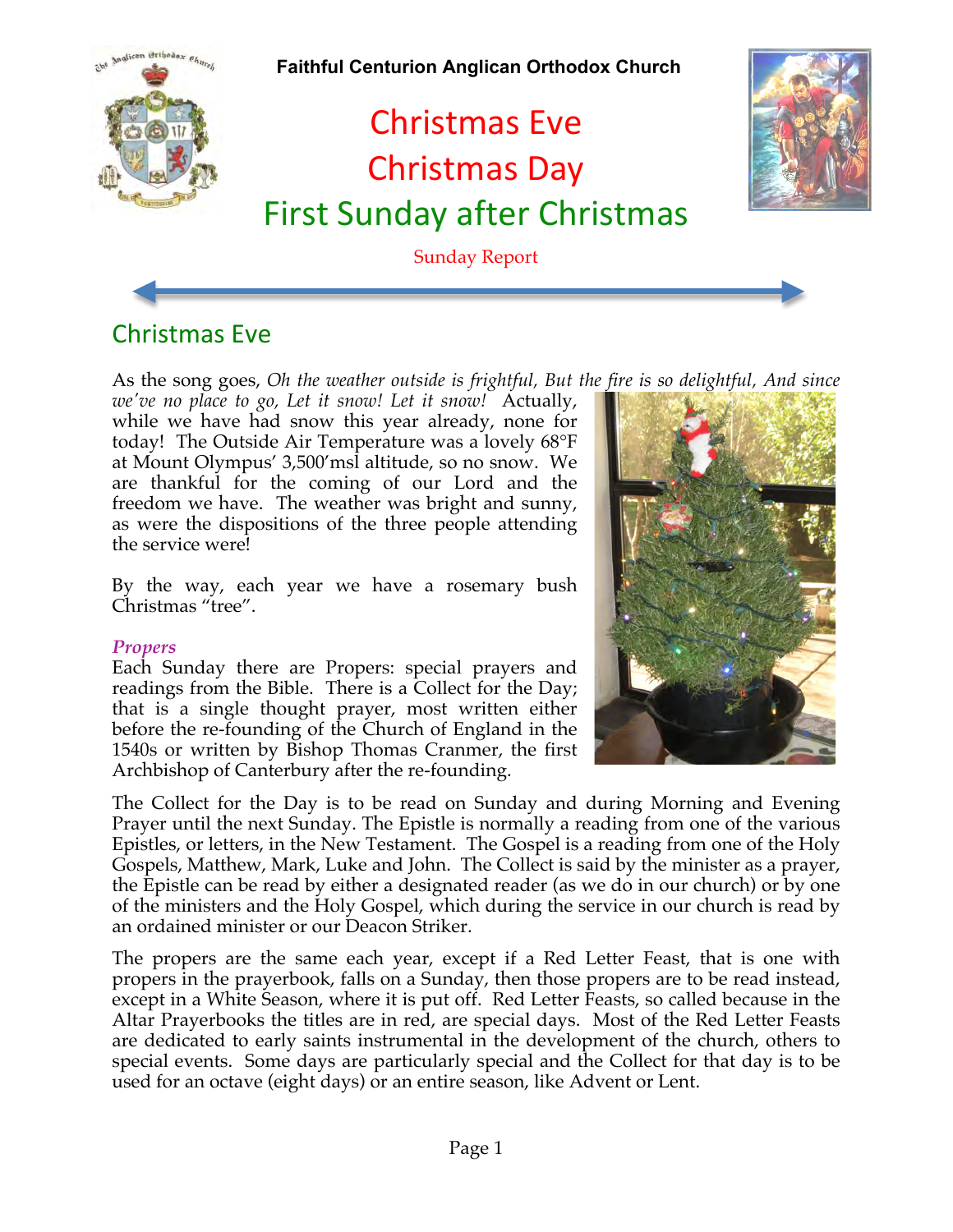We used the propers for the first service of Christmas Day for our Christmas Eve service which are found on Page 96-98, with the Collect first:

# *The Collect.*

 **GOD**, who makest us glad with the yearly remembrance of the birth of thine only Son Jesus Christ; Grant that as we joyfully receive him for our Redeemer, so we may with sure confidence behold him when he shall come to be our Judge, who liveth and reigneth with thee and the Holy Ghost, one God, world without end. Amen. **O**

Dru Arnold read the Epistle, which came from Paul's letter to Titus beginning in the



Eleventh Verse of the Second Chapter. Paul tells Titus that it is only God's grace that gives us salvation. If we are going to accept that grace, we need to live the life to which God has called us. Regardless of cost, we need to live the life God has purchased for us.

We need to trust in God and in this world live cleanly, conservatively, thoughtfully, looking towards God for our salvation. We need to encourage and exhort other Christians to do likewise.

To live in harmony with others.

To be, to the extent we are able, paragons of virtue. Serving as good examples, not bad. Paul tells Titus to do what is right, trust is God and worry not. Quoting a later author, "Trust in God and Dread Naught."

**HE** grace of God that bringeth salvation hath appeared to all men, teaching us that, denying ungodliness and worldly lusts, we should live soberly, righteously, and godly, in this present world; looking for that blessed hope, and the glorious **APPE** grace of God that bringeth salvation hath appeared to all men, teaching us that, denying ungodliness and worldly lusts, we should live soberly, righteously, and godly, in this present world; looking for that blessed he might redeem us from all iniquity, and purify unto himself a peculiar people,

zealous of good works. These things speak, and exhort, and rebuke with all authority. Let no man despise thee.

Tonight's Gospel is the narrative of the Nativity from the Gospel according to Saint Luke, the Second Chapter, beginning at the First Verse.

**ND** it came to pass in those days, that there went out a decree from Cæsar Augustus, that all the world should be taxed. (And this taxing was first made when ND it came to pass in those days, that there went out a decree from Cæsar Augustus, that all the world should be taxed. (And this taxing was first made when Cyrenius was governor of Syria.) And all went to be taxed, every one into his own city. And Joseph also went up from



Galilee, out of the city of Nazareth, into Judæa, unto the city of David, which is called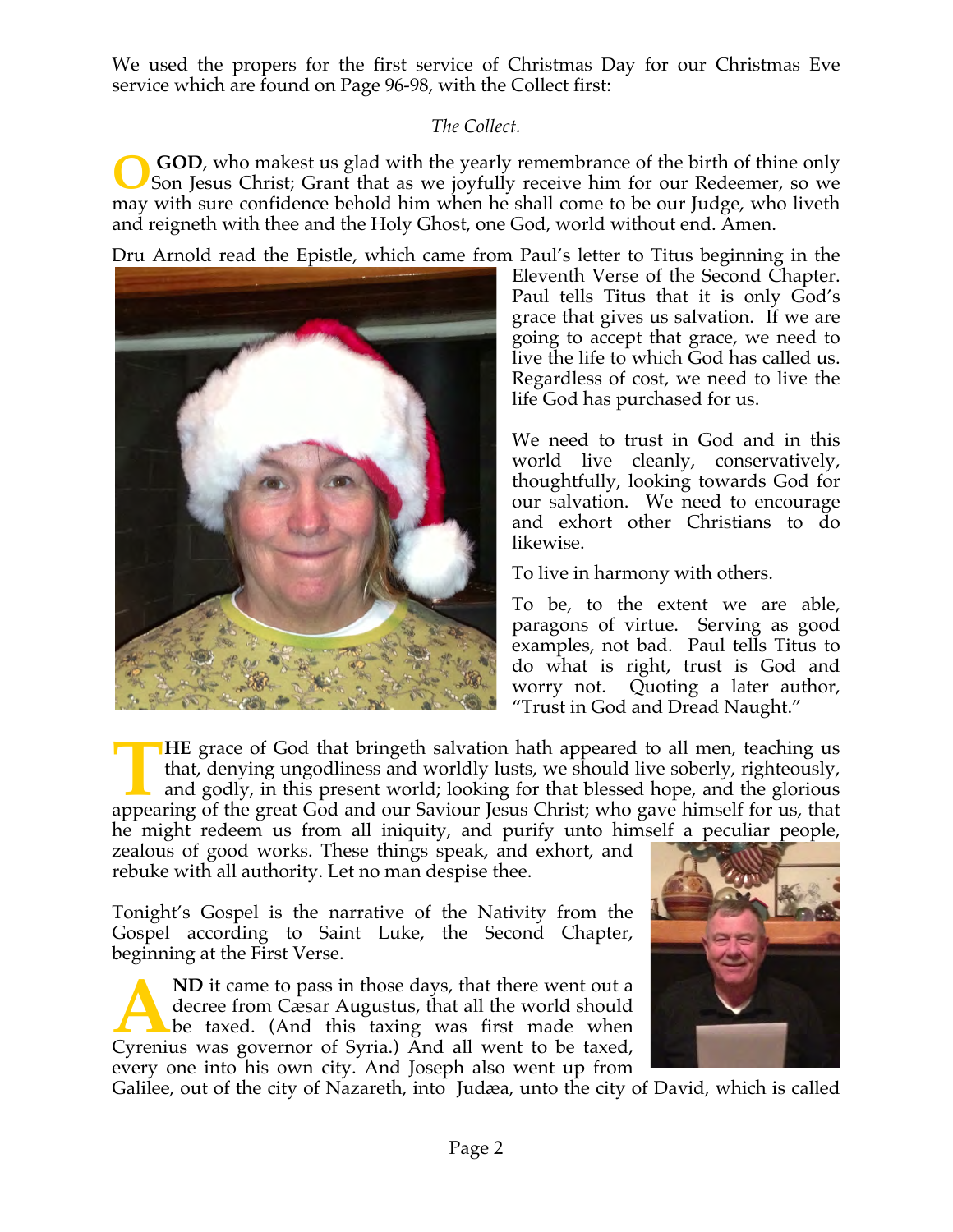Bethlehem; (because he was of the house and lineage of David:) to be taxed with Mary his espoused wife, being great with child. And so it was, that, while they were there, the days were accomplished that she should be delivered. And she brought forth her firstborn son, and wrapped him in swaddling clothes, and laid him in a manger; because there was no room for them in the inn. And there were in the same country shepherds abiding in the field, keeping watch over their flock by night. And, lo, the angel of the Lord came upon them, and the glory of the Lord shone round about them: and they were sore afraid. And the angel said unto them, Fear not: for, behold, I bring you good tidings of great joy, which shall be to all people. For unto you is born this day in the city of David a Saviour, which is Christ the Lord. And this shall be a sign unto you; Ye shall find the babe wrapped in swaddling clothes, lying in a manger. And suddenly there was with the angel a multitude of the heavenly host praising God, and saying, Glory to God in the highest, and on earth peace, good will toward men.

#### *Sermon – Reverend Jack Arnold - Time and Action*

Today's sermon brought the Collect, Epistle and Gospel together and is partly



contained in the forewords above.

Today we remember and celebrate the coming of our Lord, the first time; we look to the coming of our Lord, the second time. The Jews were looking to God to send the Messiah, the one who they determined would free them from the brutal yoke of the Romans and put them on top again. The veritable Top Dogs. They wanted a Champion to lead them to victory over the Romans and throw them off Israel. What God sent was a baby. Well, The Baby, but nonetheless a baby. Shepherds came to worship Him, but Herod was looking to kill Him. No good in having a Champion putting Herod out of the petty quisling dictator job.

What God sent the Jews was His Son. In point of fact, He sent Him to the Jews first, but not only. The "Wise Men" showed up to worship Him and regardless of who they might have been, they certainly were not Jews. This Son was to free the Jews from the Prince of Darkness and the finality of death. That really did not fit the Jews' plan.<sup>1</sup> They were still looking for Expulsor, he who would toss the Romans out on their heads.

"Grant as we joyfully receive him for our Redeemer, so we may with sure confidence behold him when he shall come to be our judge.", With sure confidence, if we receive him now as our Redeemer, we shall be filled with sure confidence of being received by Him when we are standing before his Judgement seat. If we do not joyfully receive him now, how can we expect him to be joyfully receiving us when we come to meet him.

 $1$  By the way, it has been said if you really want to make God laugh, tell Him your plan. I don't take credit for the thought, but sadly I do not know where I first heard it.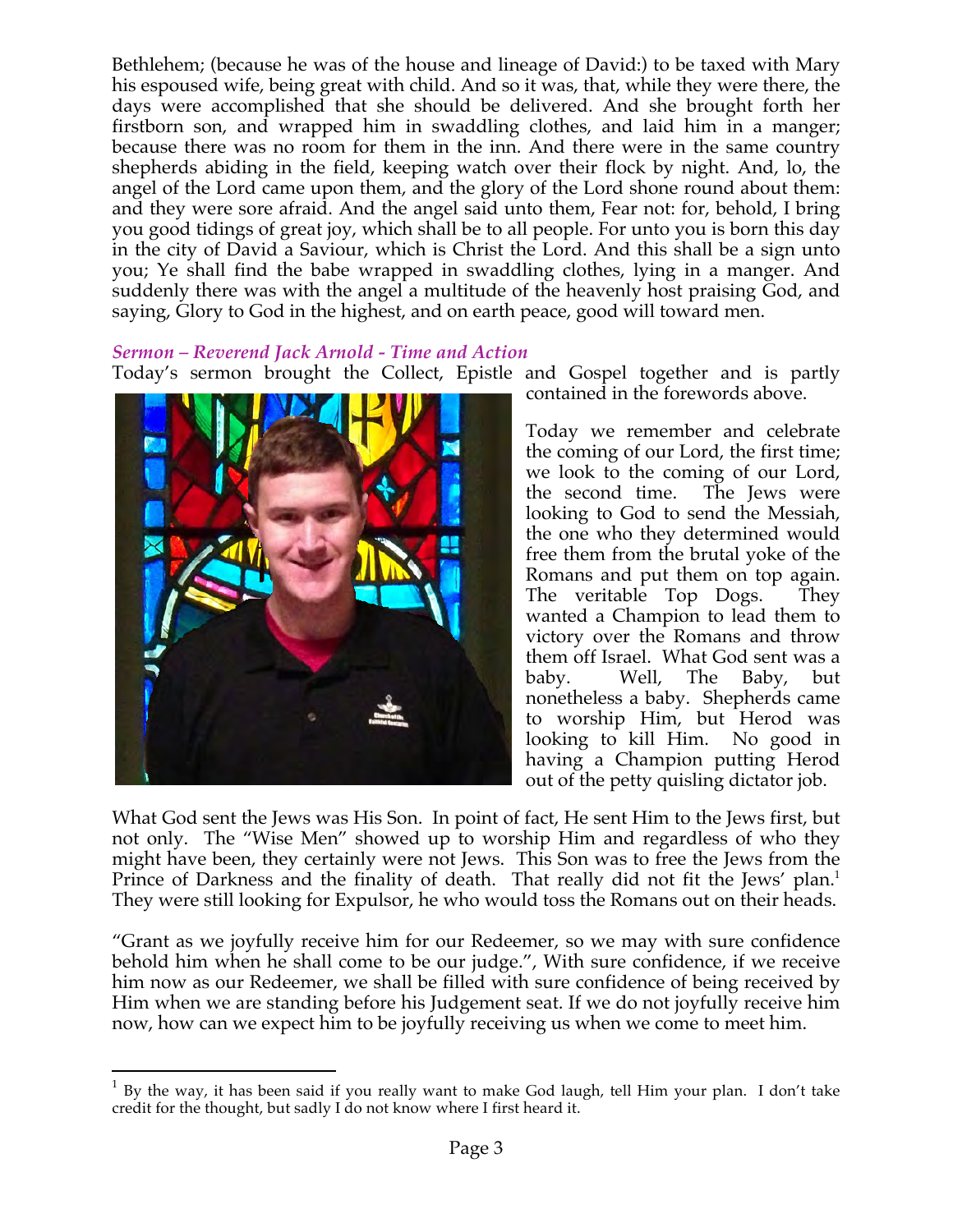In joyous rememberence of His Birth, we must keep in mind the end goal of his arrival here on Earth, which was to free us from the bondage of sin and death, by giving his life so that we might be free of this terrible oppression. We must Rejoice always and again I say Rejoice, in the fact that we are free from the wages of sin, by the fact that He gave his life for us, and was born that He might save us from a final death.

The key word is joyfully, meaning we must of our own free will receive Him into our hearts, and feel the joyousness of His Birth, for this holiday of His Birth is a happy time, to not only feel the joy of his physical arrival, but of what He came to do for us, that we might be free for all eternity. He shall be our confidence and our spiritual dwelling place, rather than place our hope in men, who shall always fall short, but God shall never lead us astray or fall short of our hopes and expectations, unlike Men.

Remembering His Birth each year, we must consider what the cost was for our freedom from death, which soon after he ascended to be with Our Father.

Some guy coming to save their souls, without the need for slaughtering the profitable sacrificial animals did not really fit their plan. They had The Law, what more did they need?

The Jews concentrated on their wants and ignored their needs. Need, Want – both four letter words, oft used interchangeably. Sadly, they don't mean the same thing.

So, that is where the Jews were on Christmas Eve; Christmas Day for that matter? God intended to fulfill their needs, they looked to have their wants fulfilled.

How about us on this Christmas Eve; or Christmas Day for that matter? Are we looking for someone to make us rich, thin or cool? Or are we looking for someone who will save our souls? Do what God asks, you will not only gain eternal life, but eternal happiness and as a plus you will be happy. You may think you can have more fun, but He guarantees you will be happy.

As we come upon this midnight clear, the Grace of our Lord Jesus Christ waits for us. Will we accept it? Follow Him, accept His Grace and all will be good forever.

He comes!

# Be of God - Live of God - Act of God

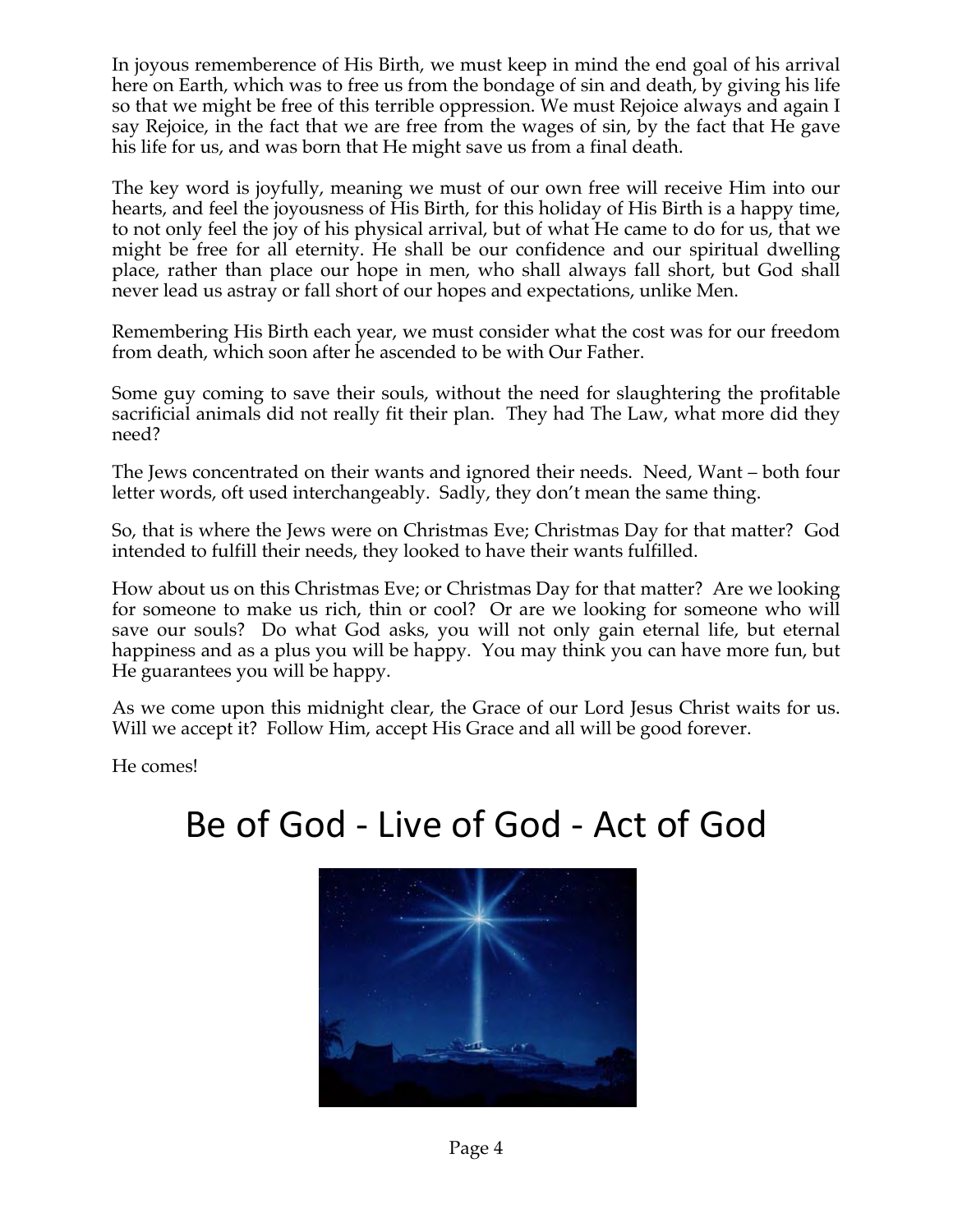# Christmas Day

The weather for the Christmas Day service was very nice, 54°F, the blues skies of a Santa Ana (not a Santa Claus) and a lot of wind. The lovely weather brought 3 people to worship the Lord on the day of his birth.

#### *Gathering Song*

Because it is Christmas, Rev Jack Arnold chose to move out of our traditional gathering songs and picked *Hark, the herald-angels sing* for the gathering song, Hymn 27 in the

Hymnal. It is a beautiful song and truly representative of the complete meaning of Christ's coming.

#### *Hark, the herald-angels sing*

Hark, the herald-angels sing glory to the new-born King, peace on earth, and mercy mild, God and sinners reconciled. Joyful, all ye nations, rise, join the triumph of the skies; with the angelic host proclaim, 'Christ is born in Bethlehem.' Hark, the herald-angels sing glory to the new-born King.

Christ, by highest heaven adored, Christ, the everlasting Lord, late in time behold him come, offspring of a Virgin's womb. Veiled in flesh the Godhead see: hail, the incarnate Deity, pleased as man with man to dwell, Jesus, our Emmanuel. Hark, the herald-angels sing glory to the new-born King.

Hail, the heaven-born Prince of Peace:

hail, the Sun of Righteousness. Light and life to all he brings, risen with healing in his wings. Mild he lays his glory by, born that man no more may die, born to raise the sons of earth, born to give them second birth. Hark, the herald-angels sing glory to the new-born King.



[Come, Desire of nations, come, fix in us thy humble home; rise, the woman's conquering seed, bruise in us the serpent's head; now display thy saving power, ruined nature now restore, now in mystic union join thine to ours and ours to thine. Hark, the herald-angels sing glory to the new-born King.]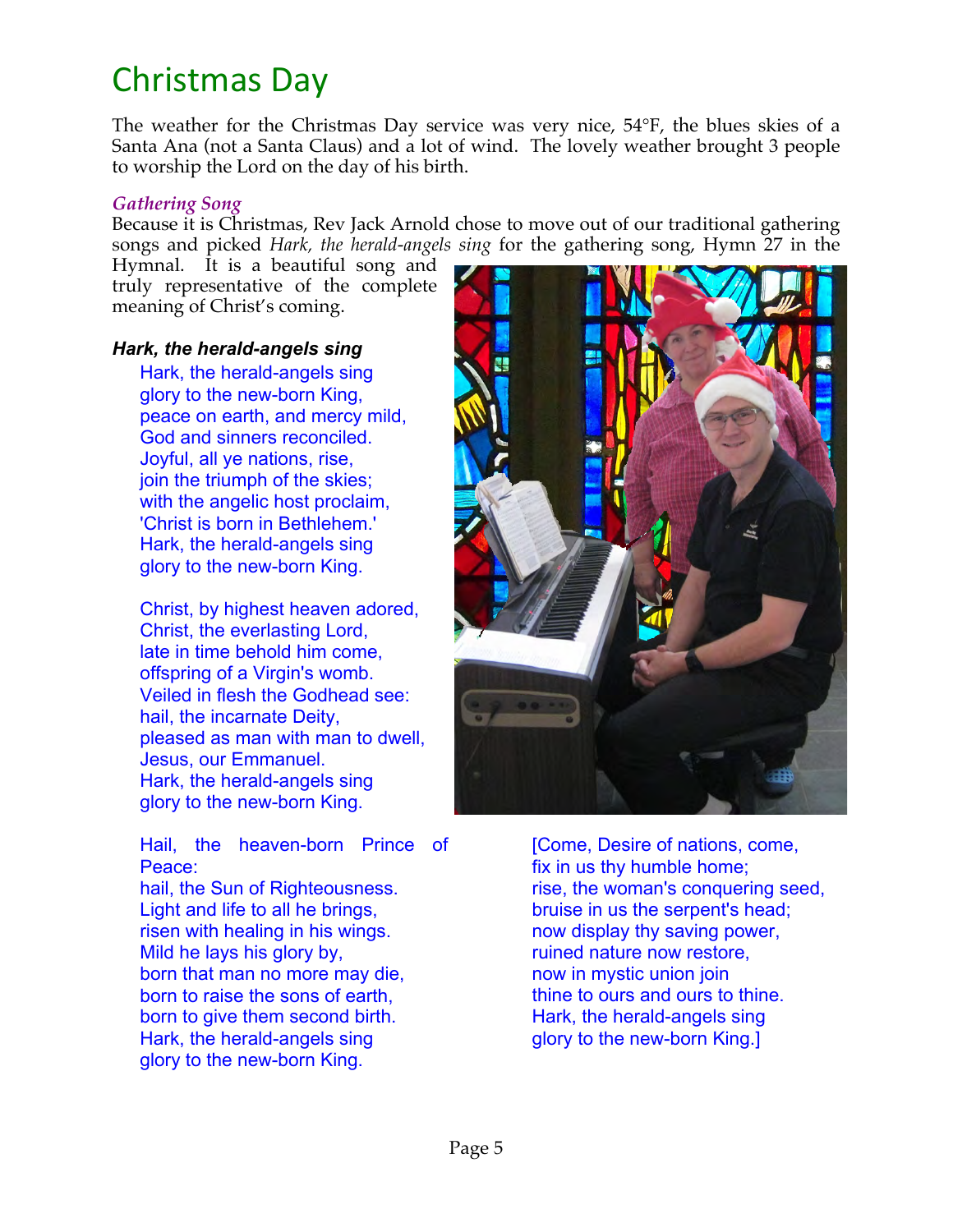The propers for today are found on Page 96-98, with the Collect first:

#### The Nativity of our Lord, or the Birthday of Christ, commonly called Christmas Day. [December 25.] *The Collect.*

**LMIGHTY** God, who hast given us thy only-begotten Son to take our nature upon him, and as at this time to be born of a pure virgin; Grant that we being regenerate, and made thy children by adoption and grace, may daily be renewed by thy Holy Spirit; through the same our Lord Jesus Christ, who liveth and reigneth with thee and the same Spirit ever, one God, world without end. *Amen.* **A**

¶ This Collect is to be said daily throughout the Octave.

Dru Arnold read the Epistle for Christmas Day, which came from the Epistle of Paul the

Apostle to the Hebrews, beginning at the First Verse of the First Chapter.

od, who at sundry times and in divers manners spake in time past unto od, who at sundry times<br>and in divers manners<br>spake in time past unto<br>the fathers by the prophets, hath in these last days spoken unto us by his Son, whom he hath appointed heir of all things, by whom also he made the worlds; who being the brightness of his glory, and the express image of his person, and upholding all things by the word of his power, when he had by himself purged our sins, sat down on the right hand of the Majesty on high; being made so much better than the angels, as he hath by inheritance obtained a more excellent name than they.



For unto which of the angels said he at any time, Thou art my Son, this day have I begotten thee? And again, I will be to him a Father, and he shall be to me a Son? And again, when he bringeth in the first-begotten into the world, he saith, And let all the angels of God worship him. And of the angels he saith, Who maketh his angels spirits, and his ministers a flame of fire. But unto the Son he saith, Thy throne, O God, is for ever and ever: a sceptre of righteousness is the sceptre of thy kingdom. Thou hast loved righteousness, and hated iniquity; therefore God, even thy God, hath anointed thee with the oil of gladness above thy fellows. And, Thou, Lord, in the beginning hast laid the foundation of the earth; and the heavens are the works of thine hands: they shall perish; but thou remainest; and they all shall wax old as doth a garment; and as a vesture shalt thou fold them up, and they shall be changed: but thou art the same, and thy years shall not fail.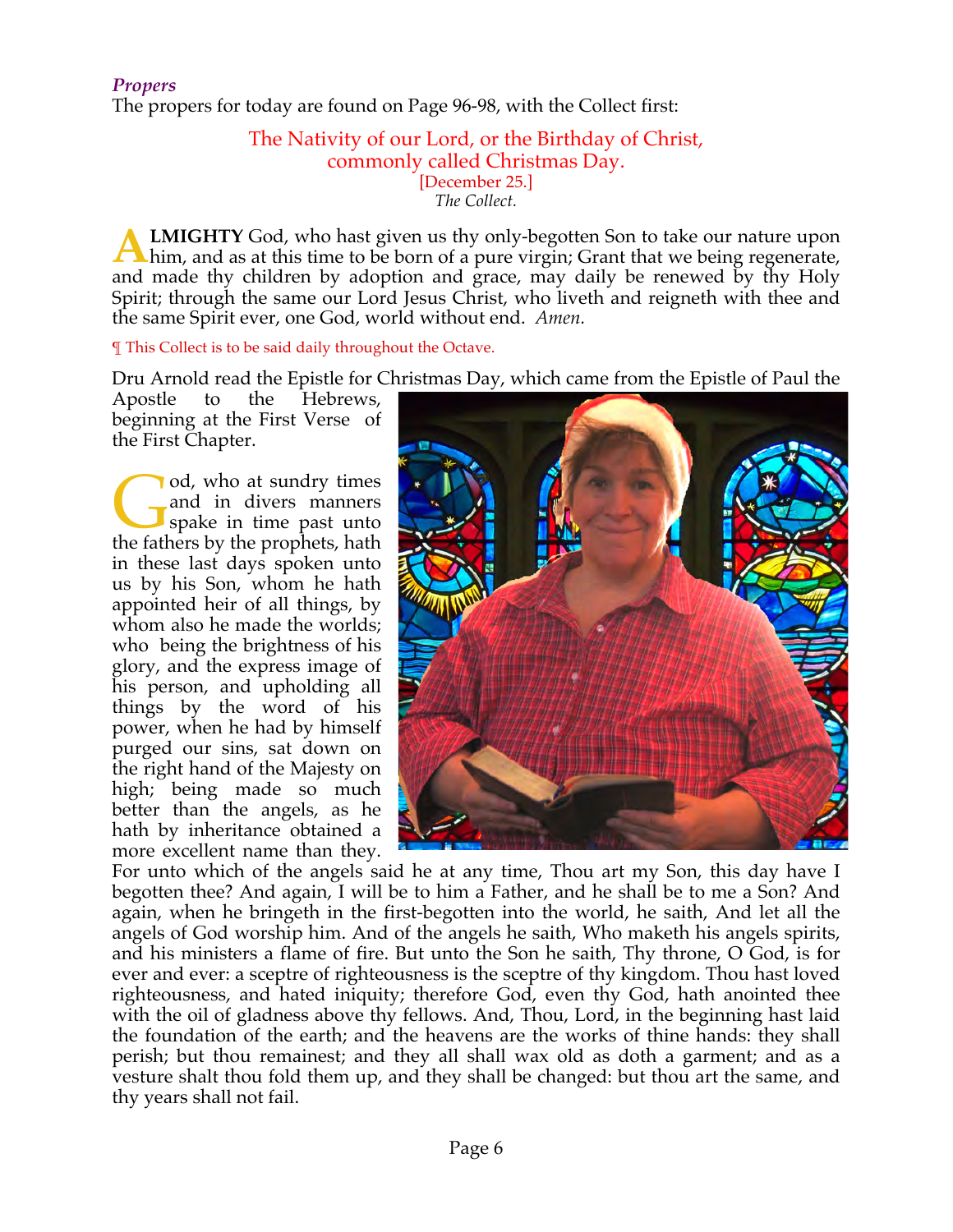Hap Arnold read the Gospel for Christmas Day which came from the Gospel according

to Saint John, the First Chapter, beginning at the First Verse. This particular Gospel is known as the Last Gospel as it comes from the last Gospel to be written, that of St. John, and it brings the final Word of Jesus to us.

n the beginning was the Word, and the Word was with God, and the Word was God. The same was in the beginning with In the beginning was the Word, and the Word was with God, and the Word was God. The same was in the beginning with God. All things were made by him; and without him was not any thing made that was made. In him was life; and the life was the light of men. And the light shineth in darkness; and the darkness comprehended it not. There was a man sent from God, whose name was John. The same came for a witness, to bear witness of the Light, that all men through him might believe. He was not that Light, but was sent to bear



witness of that Light. That was the true Light, which lighteth every man that cometh into the world. He was in the world, and the world was made by him, and the world knew him not. He came unto his own, and his own received him not. But as many as received him, to them gave he power to become the sons of God, even to them that believe on his name: which were born, not of blood, nor of the will of the flesh, nor of the will of man, but of God. And the Word was made flesh, and dwelt among us, (and we beheld his glory, the glory as of the only begotten of the Father,) full of grace and truth.

#### *Sermon – Reverend Deacon Jack Arnold - Time and Action*



Today's sermon is the message of Christmas. "He came unto His own and they received Him not." Christ came unto His own, the people he created, to show them the Word which He is the living embodiment of, the Living and True Scripture. They received Neither the written Word that his Apostles wrote, nor the spoken Word from His Mouth that He spake unto them. "But as many as received Him, to them he gave the power to become the sons of God." He has adopted us unto his family, through His Word, which he has spoken unto us, that we may fulfill it and live in harmony with others in this word.

> "And the Word was made flesh and dwelt among us." This speaks to the living incarnate nature of the Word, (Christ) who dwelt among us 2,000 years ago, that he might understand our nature more, so that He could teach us with more understanding. If He lived in our conditions, it would be easier for Him to relate to us when He taught and spake the Word of His Father. "And we beheld His glory, the glory as of the only begotten of the Father), full

of grace and truth." In That Word, He spake both full of grace and of truth as John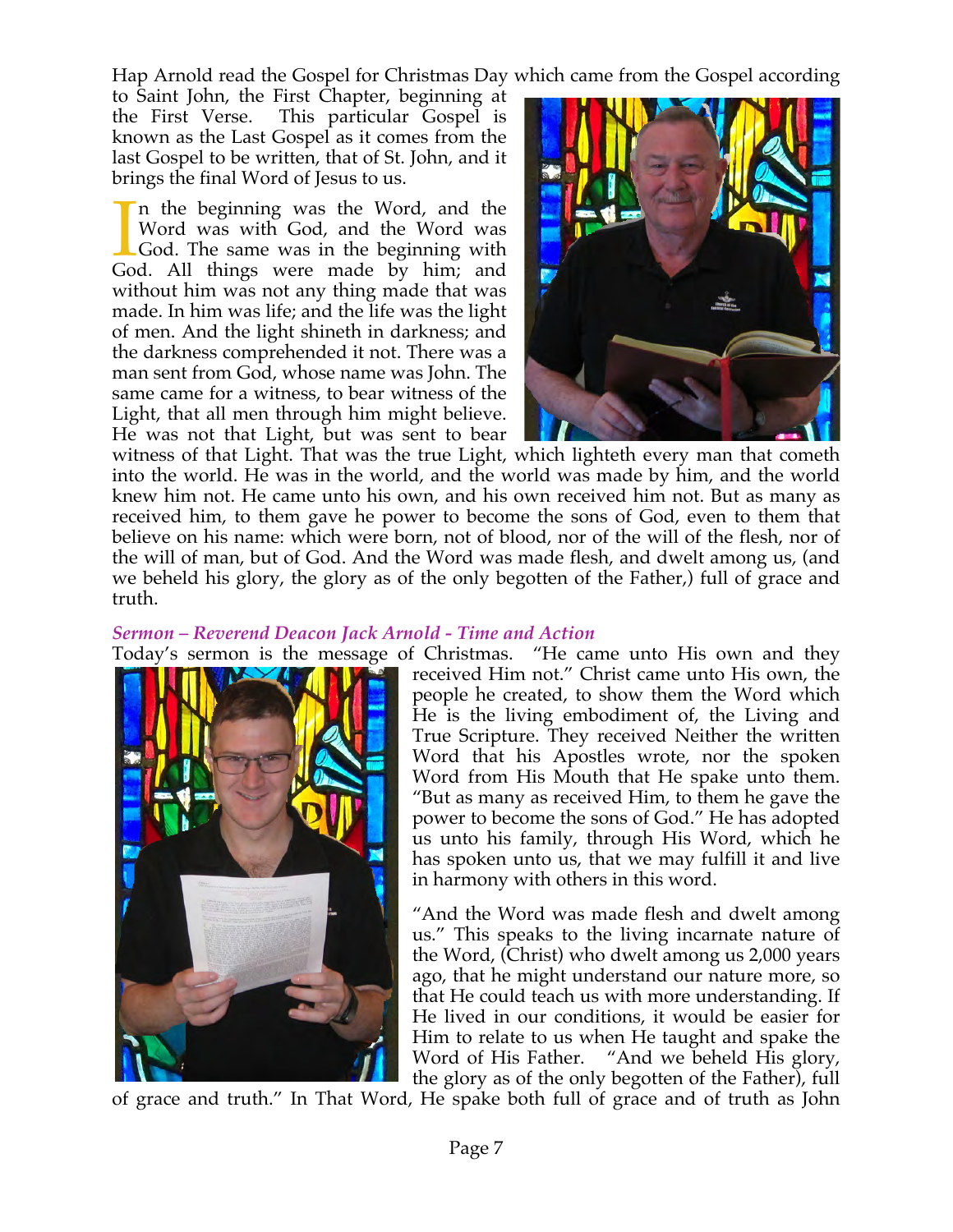talked about in the last Gospel. Through His grace and truth that we accept, only can we do things for His Glory. Without the Word, we cannot do anything for Him, as imperfect creatures, now having been accounted and spoken for by Christ. With the Word, we are empowered to do things for Him. The birth of Christ would foreshadow his death, which would bring about the ultimate freedom, that from sin and death.

Today we recall the birth of our Lord and Savior, the only means by which we, imperfect creatures with free will, might be accounted as perfect before God when our day of judgment comes. Born, not in a palace, but in a stable, He is all that we have been promised. Taking the substance of Man, all Man and all God, He knows our temptations, He knows our failures, He knows our failings, He knows our sorrow; He also knows our happiness, our small triumphs, our hopes and our dreams. He is the only one in this world who will never fail us in the slightest. He gives us His example to follow. If we will but follow Him, we will draw closer to God. He made the world, He knows the world. He defeated the Prince of this World, thus with His Help, so will we. This is a day of joy, foreshadowing a day of sorrow, leading to the greatest joy of all.

Let us joyfully receive Him into our hearts and homes, that we might do what He asks and spread the Joy of His Arrival on Earth that we might prepare for His Second Coming. If we do this and what he asks, which is a common theme that stays the same throughout the Christian Year, we shall be Blessed with good things, as a result of doing what He asks. On the Christmas Day, let us Rejoice in His Coming and begin our preparations for His Second Coming

Let this be a blessed and happy Christmas. He has come to us!



# Be of God - Live of God - Act of God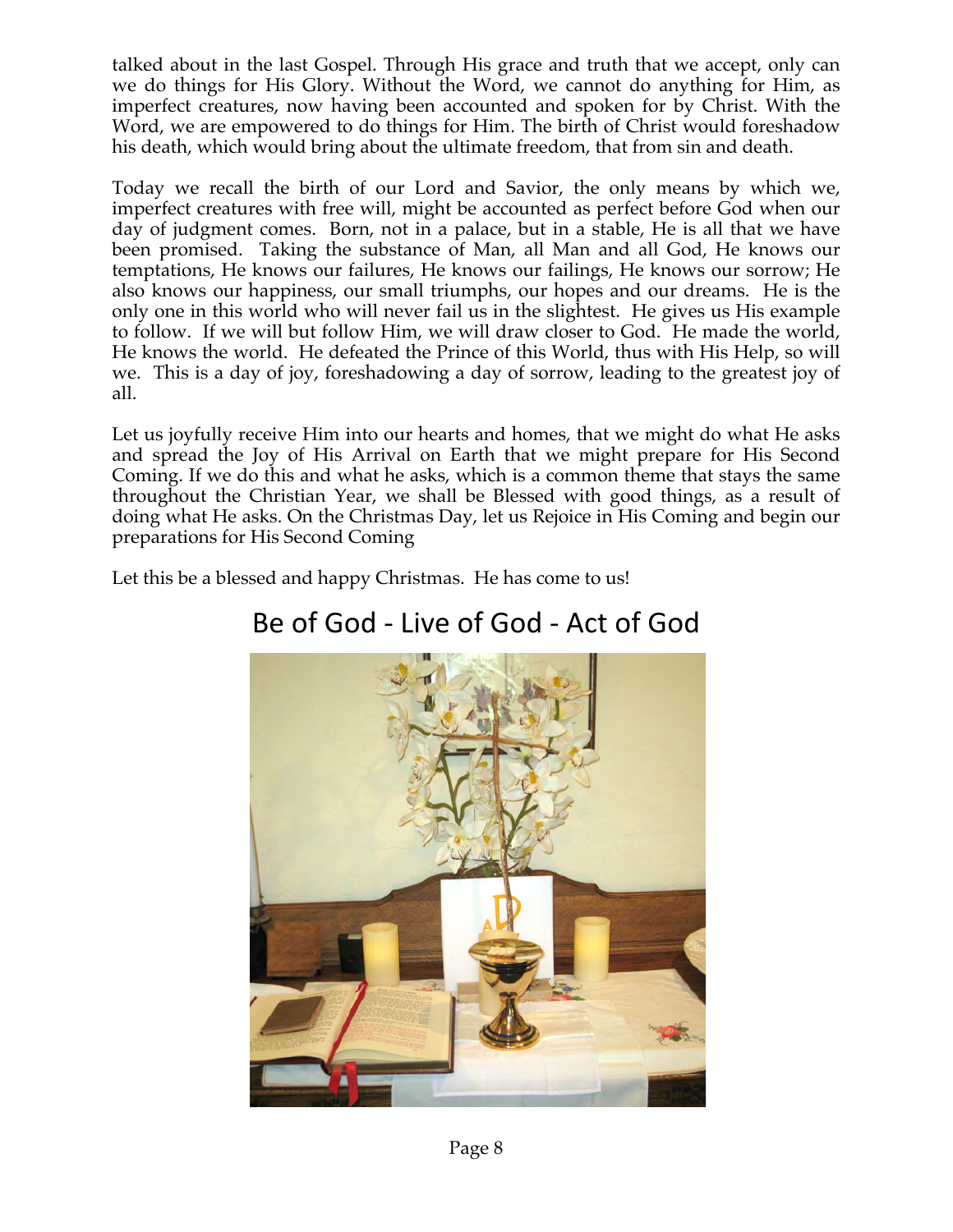# First Sunday after Christmas Day

The weather for the First Sunday after Christmas Day service was beautiful. Sunrise temperature on Mount Olympus was 53°F, warming to 65°F by church time. The lovely weather brought 3 people to worship the Lord.

#### *Gathering Song*

Because it is Christmas, Jack Arnold chose to move out of our traditional gathering songs and picked *What child is this*, Hymn 36 in the Hymnal. It is a beautiful song with appropriate meaning at the time of Christ's coming.

## *Hymn 36 - What child is this*

What child is this, who laid to rest, on Mary's lap is sleeping? Whom angels greet with anthems sweet, while shepherds watch are keeping?

> This, this is Christ the King, whom shepherds guard and angels sing; haste, haste to bring him laud, the babe, the son of Mary.

Why lies he in such mean estate where ox and ass are feeding? Good Christian, fear: for sinners here the silent Word is pleading.

> This, this is Christ the King, whom shepherds guard and angels sing; haste, haste to bring him laud, the babe, the son of Mary.

So bring him incense, gold, and myrrh, come, peasant, king, to own him; let loving hearts enthrone him.

> This, this is Christ the King, whom shepherds guard and angels sing; haste, haste to bring him laud, the babe, the son of Mary.



This gathering song is a truly wonderful work. Read it carefully and think the meaning through.

#### *On Point*

Someone asked, where do the quotes come from? The answer is from the people who uttered them. But, how did you find them? Oh, that. Some from Bishop Jerry, many from Rev Bryan Dabney, a few from other places, some from Rev Geordie Menzies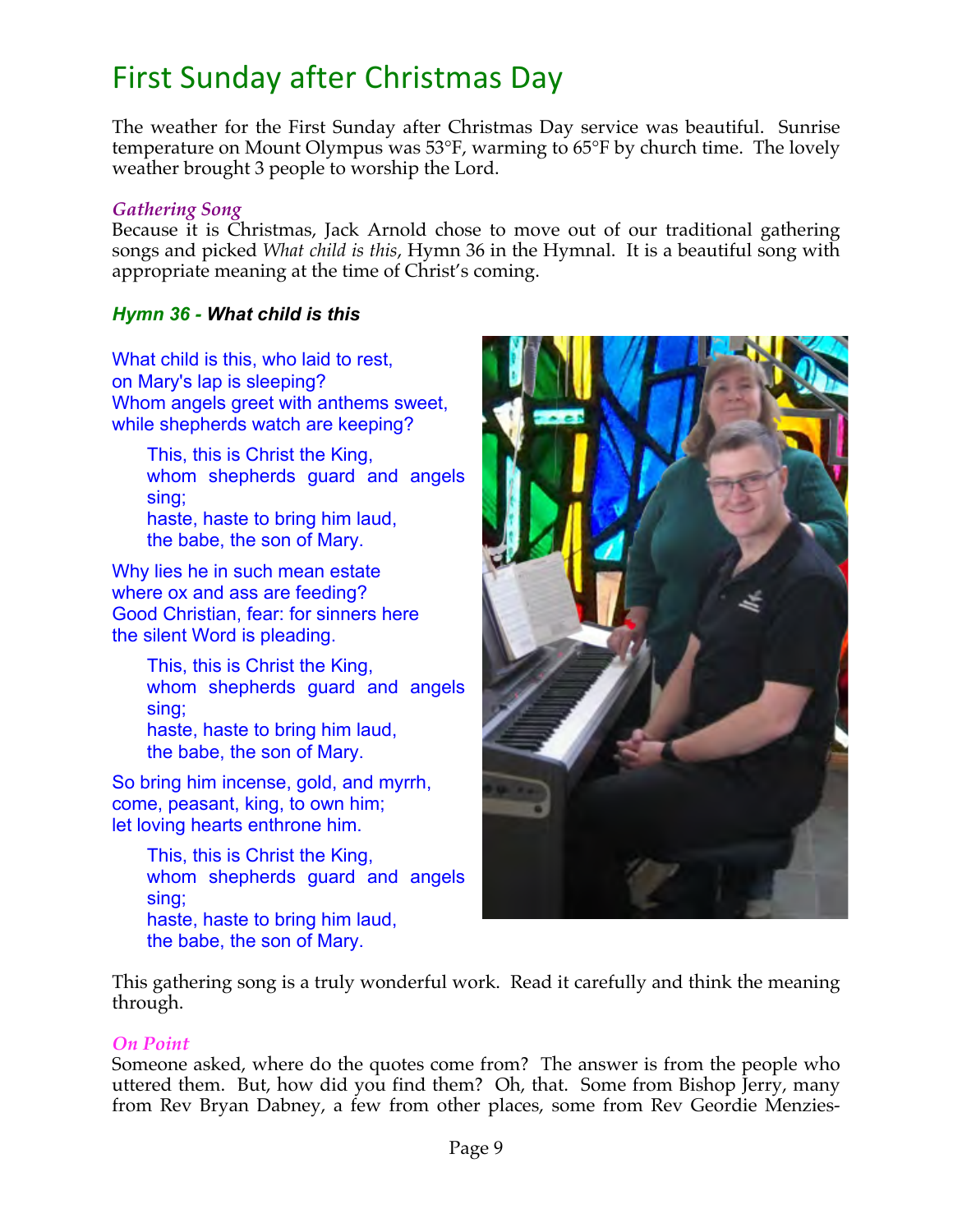Grierson, but overall mostly from Bryan. He always has a few great ones to share. On to the On Point quotes –

The difference between death and taxes is death doesn't get worse every time Congress meets.

*Will Rogers*

Where I work, Goodwill Enterprises does the janitorial work. The other day, two of the guys were eating lunch outside on the lawn, and one of them dropped some of his vegetables on the ground. I looked at them and said:

"Peas, on earth. Goodwill. Two men."

*Laz A. Mataz* 

TO MR. YOUNG: *Lewis's last letter of direction—on the virgin birth; on the glorified body of the risen Christ; on atonement theories; and on the wrath of God*.

31 October 1963

1. I believe in the Virgin Birth in the fullest and most literal sense: that is, I deny that copulation with a man was the cause of the Virgin's pregnancy.

2. It is not easy to define what we mean by an 'essentially human body'. The records show that Our Lord's Risen Body could pass through closed doors, which human bodies can't: but also that it could eat. We shall know what a glorified body is when we have one ourselves: till then, I think we must acquiesce in mystery.

3. When Scripture says that Christ died 'for' us, I think the word is usually υπερ (on behalf of), not αντι (instead of). I think the ideas of sacrifice, ransom, championship (over death), substitution et cetera are all images to suggest the reality (not otherwise comprehensible to us) of the atonement. To fix on any one of them as if it contained and limited the truth like a scientific definition would in my opinion be a mistake.

4. All associations of human passions to God are analogical. The wrath of God: 'something in God of which the best image in the created world is righteous indignation'. I think it quite a mistake to try to soften the idea of anger by substituting something like disapproval or regret. Even with men real anger is far more likely than cold disapproval to lead to full reconciliation. Hot love, hot wrath. . . .

Your questions are not in the least offensive.

Yours sincerely

*CS Lewis The Collected Letters of C.S. Lewis, Volume III*

We find that Sacerdotalism, or priestcraft, has frequently been the curse of Christianity, and the ruin of true religion. And we say boldly that the exaltation of the ministerial office to an unscriptural place and extravagant dignity in the Church of England in the present day, is likely to alienate the affections of the laity, to ruin the Church and be the source of every kind of error and superstition.

> *JC Ryle* Knots Untied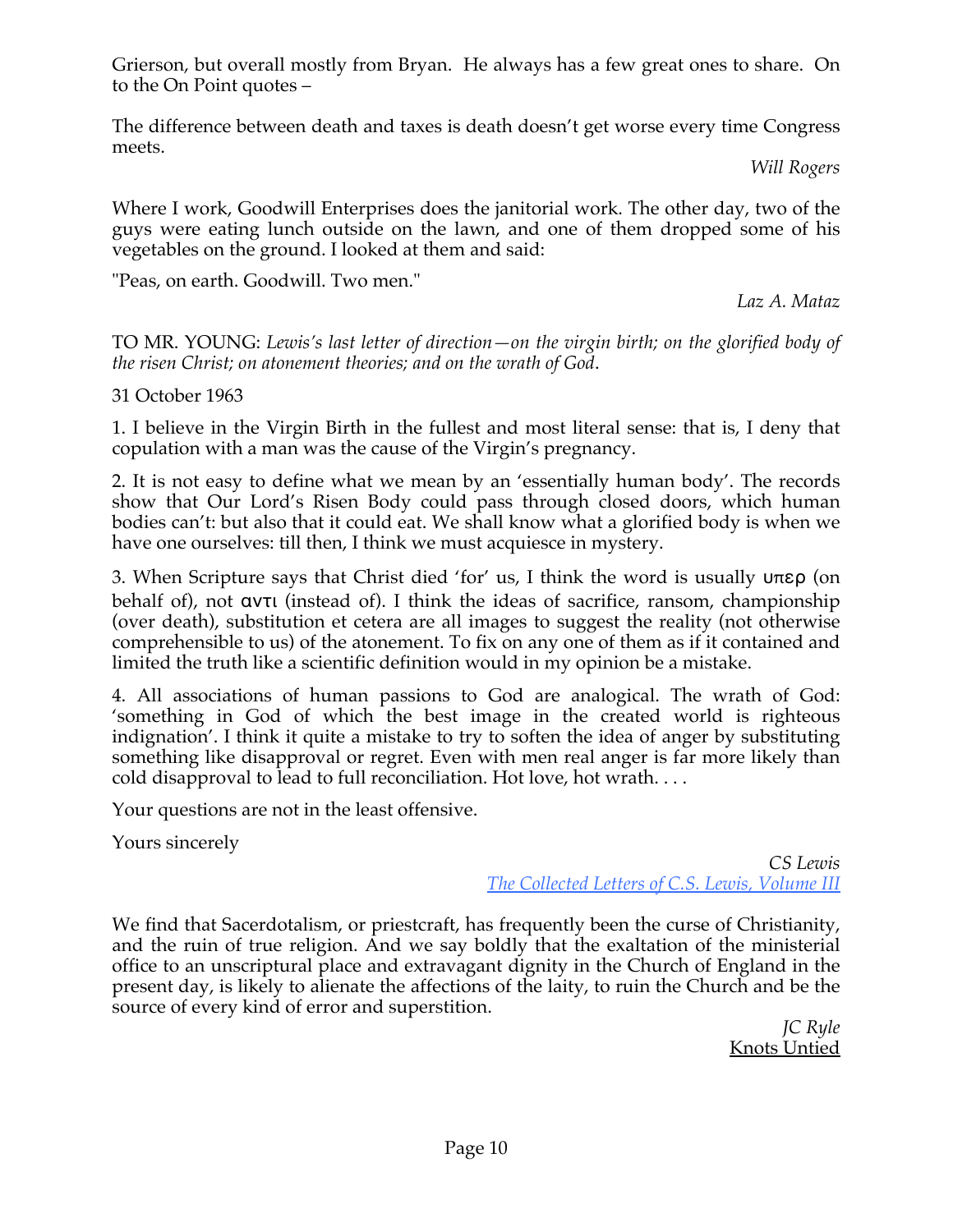He that receiveth you receiveth me, and he that receiveth me receiveth him that sent me.

*St. Matthew 10:40*

A prudent man will foresee an evil before it comes and will stand on his guard. When the clouds are gathering for a storm, he takes the warning and flies to the name of the Lord as his strong tower.

> *Rev. Matthew Henry*  $17<sup>th</sup>$  and  $18<sup>th</sup>$  century English pastor and author

Watch ye therefore: for ye know not when the master of the house cometh...

*St. Mark 13:35*

Recent bible translations have sadly substituted the word slave or bond slave for the word servant. The word slave does not communicate the fact that we come to Christ and we serve him by our own choice. A slave is captured, forced to go with his captor and compelled to work under cruel conditions. As Christians, we are servants of Christ doing the will of God from the heart.

> *Gail Riplinger* 20<sup>th</sup> and 21<sup>st</sup> American bible scholar and author (In Awe of Thy Word, p.263)

You get the same order of criminality from any State to which you give power to exercise it; and whatever power you give the State to do things FOR you carries with it the equivalent power to do things TO you.

*Albert Jay Nock* 20<sup>th</sup> century political commentator

#### *Propers*

Each Sunday there are Propers: special prayers and readings from the Bible. There is a Collect for the Day; that is a single thought prayer, most written either before the refounding of the Church of England in the 1540s or written by Bishop Thomas Cranmer, the first Archbishop of Canterbury after the re-founding.

The Collect for the Day is to be read on Sunday and during Morning and Evening Prayer until the next Sunday. If you have a hard time remembering, "Do I read the Collect from last Sunday or next Sunday during the week?" Remember Sunday is the first day of the week. There are also two Bible readings, the Epistle and the Gospel. While they are "lessons", they are not the First Lesson and the Second Lesson, they are the Epistle and the Gospel. The Epistle is normally a reading from one of the various Epistles, or letters, in the New Testament. The Gospel is a reading from one of the Holy Gospels: Matthew, Mark, Luke and John. The Collect is said by the minister as a prayer, the Epistle can be read by either a designated reader (as we normally do in our church) or by one of the ministers and the Holy Gospel, which during the service in our church is read by an ordained minister.

The propers are the same each year, except if a Red Letter Feast, that is one with propers in the prayerbook, falls on a Sunday, then those propers are to be read instead, except in a White Season, where it is put off. Red Letter Feasts, so called because in the Altar Prayerbooks the titles are in red, are special days. Most of the Red Letter Feasts are dedicated to early saints instrumental in the development of the church, others to special events. Some days are particularly special and the Collect for that day is to be used for an octave (eight days) or an entire season, like Advent or Lent.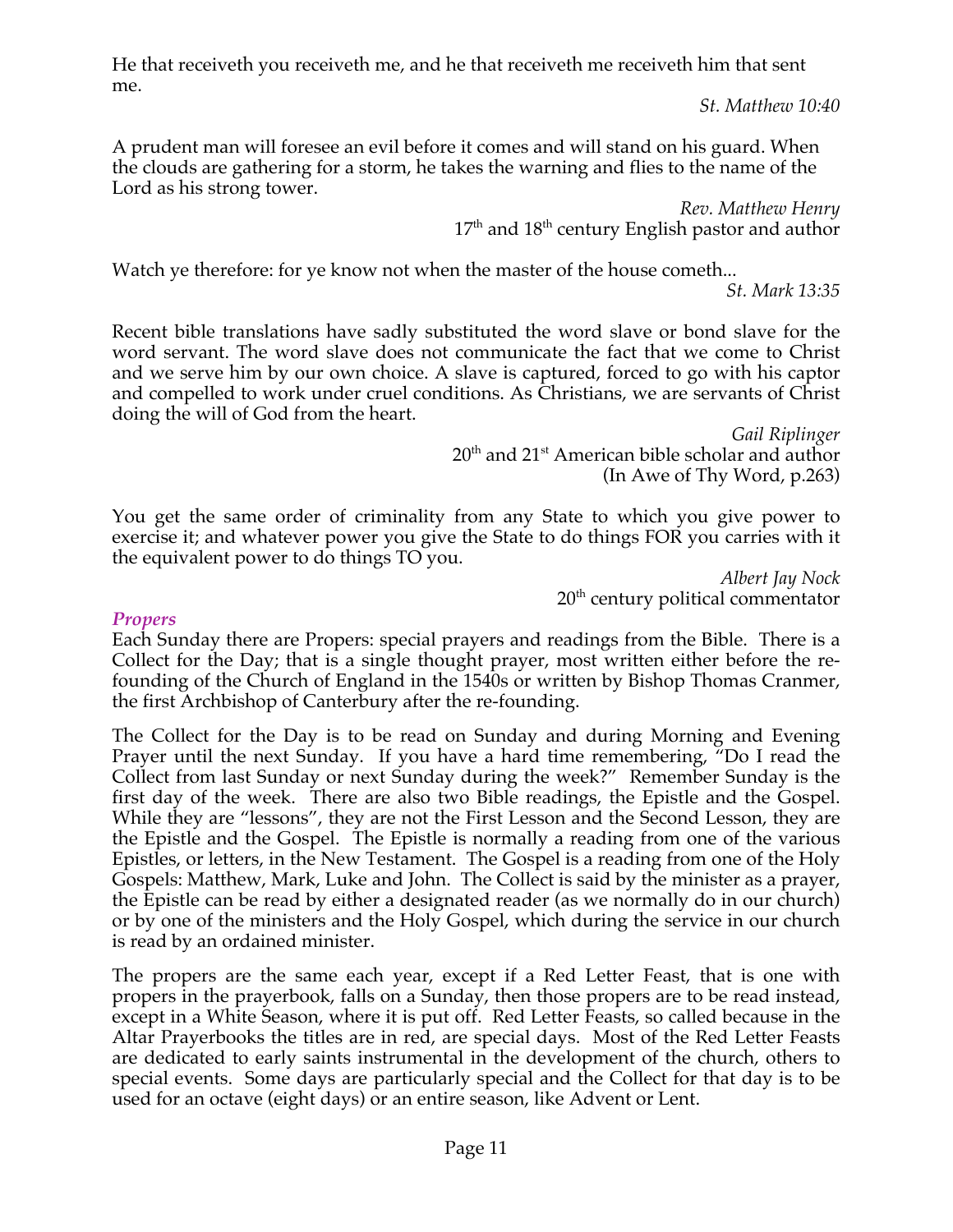The propers for today are found on Page 104-105, with the Collect first:

# The First Sunday after Christmas Day. *The Collect.*

**LMIGHTY** God, who hast given us thy only-begotten Son to take our nature upon him, and as at this time to be born of a pure virgin; Grant that we being regenerate, and made thy children by adoption and grace, may daily be renewed by thy Holy Spirit; through the same our Lord Jesus Christ, who liveth and reigneth with thee and the same Spirit ever, one God, world without end. *Amen*. **A**

Dru Arnold read the Epistle for today, which came from Paul's letter to the people of



Galatia, starting at the First Verse of the Fourth Chapter. Paul reminds us, as well as those long gone in Galatia, we are to do God's will, but through our Lord, we are not servants, but children of God, for "Now I say, That the heir, as long as he is a child, differeth nothing from a servant, though he be lord of all; but is under tutors and governors until the time appointed of the father. Even so we, when we were children, were in bondage under the elements of the world: but when the fullness of the time was come, God sent forth his Son, made of a woman, made under the law, to redeem them that were under the law, that we might receive the adoption of sons. And because ye are sons, God hath sent forth the Spirit of his Son into your hearts, crying, Abba, Father. Wherefore thou art no more a servant, but a son; and if a son, then an

heir of God through Christ.

ow I say, That the heir, as long as he is a child, differeth nothing from a servant, though he be lord of all; but is under tutors and governors until the time appointed of the father. Even so we, when we were children, were in bondage I ow I say, That the heir, as long as he is a child, differeth nothing from a servant, though he be lord of all; but is under tutors and governors until the time appointed of the father. Even so we, when we were children, forth his Son, made of a woman, made under the law, to redeem them that were under the law, that we might receive the adoption of sons. And because ye are sons, God hath sent forth the Spirit of his Son into your hearts, crying, Abba, Father. Wherefore thou art no more a servant, but a son; and if a son, then an heir of God through Christ.

The Gospel for today came from the Gospel according to Saint Matthew, the First Chapter, beginning at the Eighteenth Verse.

he birth of Jesus Christ was on this wise: When as his mother Mary was espoused to Joseph, before they came together, she was found with child of the Holy Ghost. Then The birth of Jesus Christ was on this wise: When as his mother Mary was espoused to Joseph, before they came together, she was found with child of the Holy Ghost. Then Joseph her husband, being a just man, and not willing a publick example, was minded to put her away privily. But while he thought on these things, behold, the angel of the Lord appeared unto him in a dream, saying, Joseph, thou son of David, fear not to take unto thee Mary thy wife: for that which is conceived in her is of the Holy Ghost. And she shall bring forth a son, and thou shalt call his name JESUS: for he shall save his



people from their sins. Now all this was done, that it might be fulfilled which was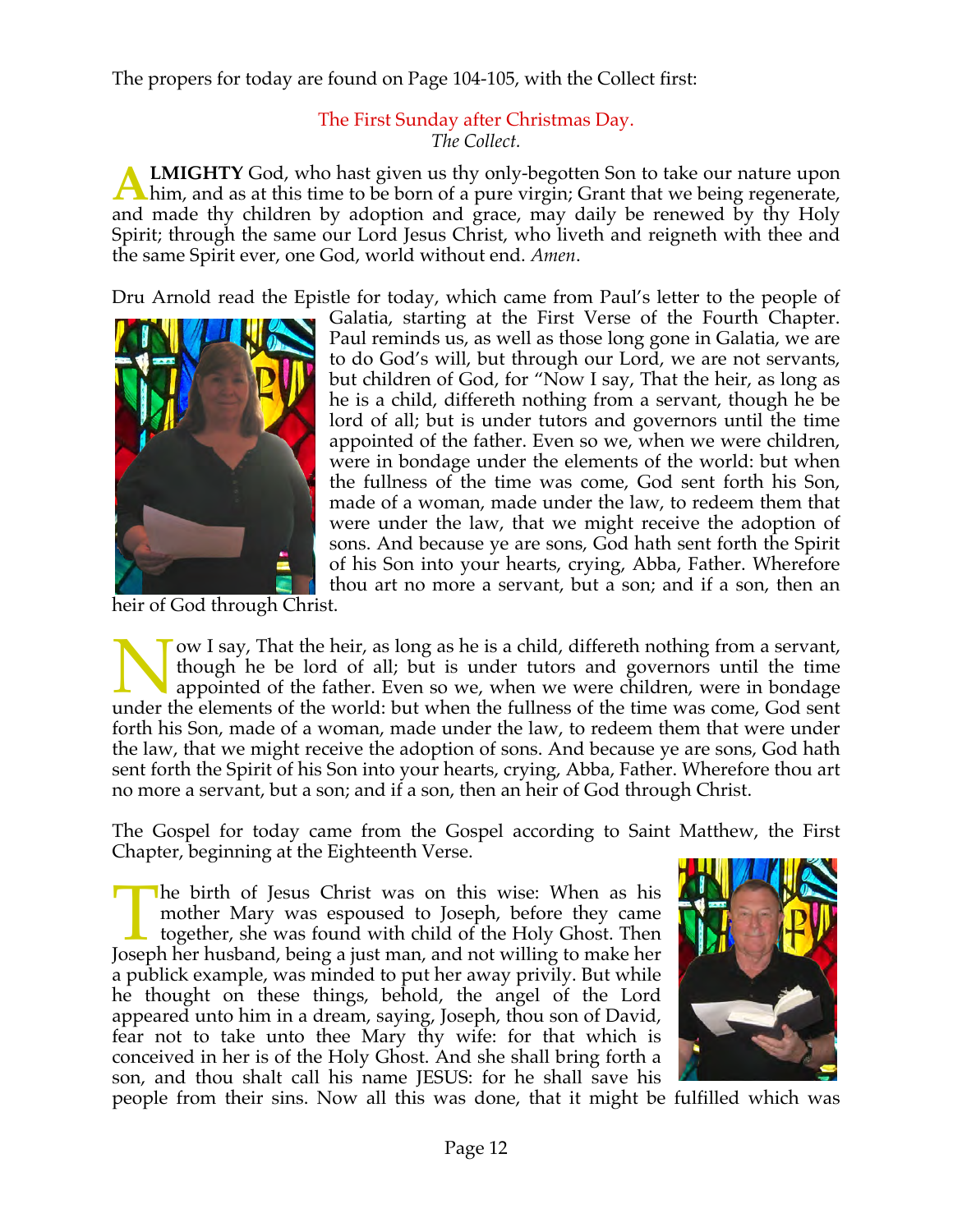spoken of the Lord by the prophet, saying, Behold, a virgin shall be with child, and shall bring forth a son, and they shall call his name Emmanuel, which being interpreted is, God with us. Then Joseph being raised from sleep did as the angel of the Lord had bidden him, and took unto him his wife: and knew her not till she had brought forth her firstborn son: and he called his name JESUS.

*Sermon – Reverend Jack Arnold - Time and Action* At this Christmastide, it is not surprising to find "To take our nature upon him", is a



key phrase of the Collect, preceding "To be born of a pure virgin", meaning He could not have been born from anyone else but Mary, who was at the time a pure virgin (this is before the birth of James, Jesus' biological halfbrother. But the more important part of the phrases is "to take our nature upon him." When He came into this world, He took our nature upon himself, that is to say in simpler terms He became like us.

He felt our emotions we feel, the pain, the joy, the suffering and more material emotions like that of hunger, of wants and of needs. This he took upon Himself, so that He might come to understand His creation more. And that could only be done if He could experience our body for himself, thus requiring Him to incarnate into a human form in order to understand what it was like to be us. Even though

He created us and knew a lot about us, He still wanted to experience what it was like to be us. And also, to sacrifice Himself for our sakes, He needed to be within our bodies, so that He could be accounted as a "human" sacrifice, taking upon all of our sins upon Himself, that we might be accounted as perfect before God to enter into heaven

As Paul says in his letter to the Galatians, we are not to be servants or slaves of God, but we are His own children, we are more precious to Him than if we were servants or slaves. That is a key difference between Christianity and Islam. Islam views its followers as a means to an end, but Christianity views the followers as part of God's Holy Family in Heaven. We are wanted by God as His Children, He loves us and cares for us very much, so much that He sent His Only Begotten Son that all who believe on Him should not perish, but have everlasting life (John 3:16). That is a pretty big amount of love that He has for us sinful beings! We should rejoice that He has made us whole, taken away the power of sins if we repent of them, so that we may continue to live our life for Him!

We are different than the world for this very reason. The world lacks the compassion, the love Christ has given us, and it is the reason why it is and has been filled with so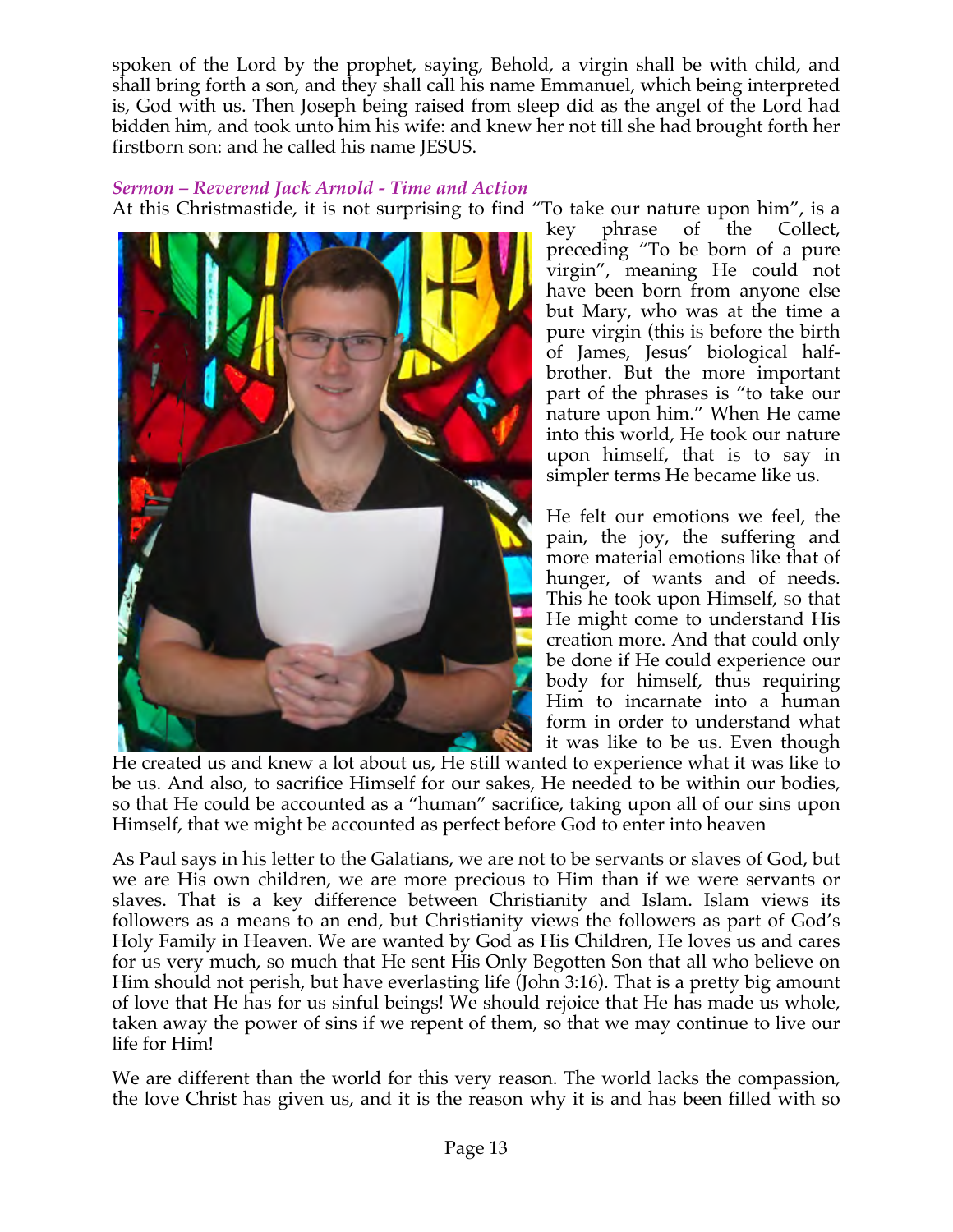much trouble and sin over the thousands of years of our existence. But we will not have as much trouble as the world has, for we have something they do not, the Love of God and Christ among us to comfort and restore us, and to refresh us whenever we are tired and weary.

We have to realize that God took upon our nature and our infirmities for us, that His love is infinite as He is infinite. He is the past, the future and the present, He is the Master of Time.

When we pray, we must refer to God as Father, as He is our spiritual Father and in a sense, physical Father too, for without him, our fathers would not have been created and our lives would not have sprung forth upon this Earth. We are in a state of eternal debt to God for bringing us in and saving us from the trouble of our human nature. If we are to repay it, we must follow Jesus on the path to perfection, which we will never get to, but we will certainly never get to it if we never try.

As we came upon this midnight clear, the Grace of our Lord Jesus Christ is here for us. Will we accept it? Follow Him, accept His Grace and all will be good forever.

He comes!

Heaven is at the end of an uphill trail. The easy downhill trail does not lead to the summit.

The time is now, not tomorrow. The time has come, indeed. How will you ACT?

It is by our actions we are known.

# **Be of God - Live of God - Act of God**

#### *Bishop Ogles' Sermon*

We are oft fortunate to get copies of Bishop Jerry's sermon notes. Today is one of those Sundays. Today's sermon starts off with the collect, and

like always, it will give you a lot to consider in your heart.

Sermon Notes First Sunday after Christmas 29 December 2013, Anno Domini

> The First Sunday after Christmas Day. *The Collect.*



**LMIGHTY** God, who hast given us thy only-**ALMIGHTY** God, who hast given us thy only-<br>begotten Son to take our nature upon him, and as at

this time to be born of a pure virgin; Grant that we being regenerate, and made thy children by adoption and grace, may daily be renewed by thy Holy Spirit; through the same our Lord Jesus Christ, who liveth and reigneth with thee and the same Spirit ever, one God, world without end. *Amen*.

#### **The Epistle** *Galatians iv. 1.*

ow I say, That the heir, as long as he is a child, differeth nothing from a servant, though he be lord of all; but is under tutors and governors until the time appointed of the father. Even so we, when we were children, were in bondage I ow I say, That the heir, as long as he is a child, differeth nothing from a servant, though he be lord of all; but is under tutors and governors until the time appointed of the father. Even so we, when we were children,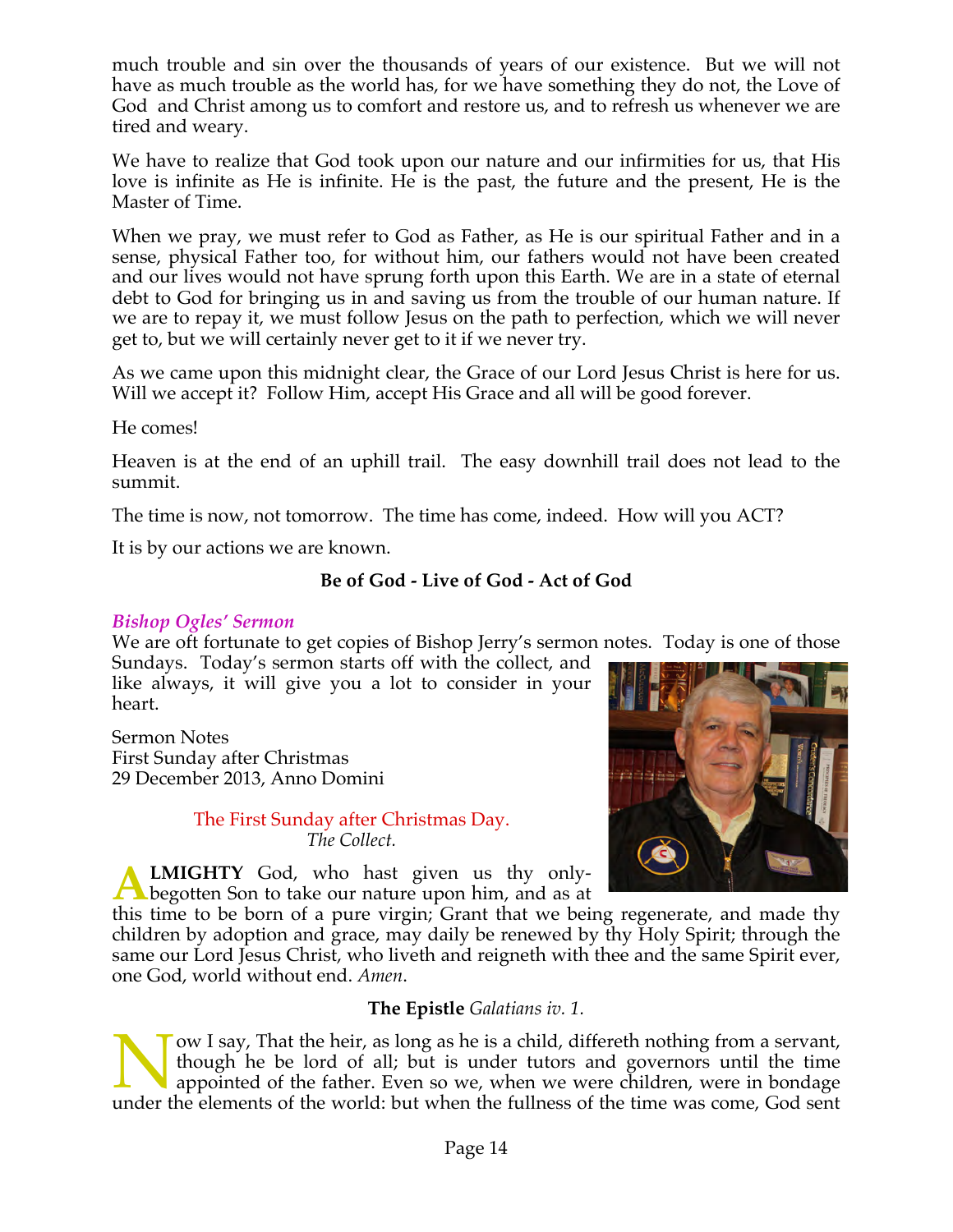forth his Son, made of a woman, made under the law, to redeem them that were under the law, that we might receive the adoption of sons. And because ye are sons, God hath sent forth the Spirit of his Son into your hearts, crying, Abba, Father. Wherefore thou art no more a servant, but a son; and if a son, then an heir of God through Christ.

## **The Gospel** *St. Matthew i. 18.*

he birth of Jesus Christ was on this wise: When as his mother Mary was espoused to Joseph, before they came together, she was found with child of the Holy Ghost. Then Joseph her husband, being a just man, and not willing to make her a publick The birth of Jesus Christ was on this wise: When as his mother Mary was espoused to Joseph, before they came together, she was found with child of the Holy Ghost. Then Joseph her husband, being a just man, and not willing behold, the angel of the Lord appeared unto him in a dream, saying, Joseph, thou son of David, fear not to take unto thee Mary thy wife: for that which is conceived in her is of the Holy Ghost. And she shall bring forth a son, and thou shalt call his name JESUS: for he shall save his people from their sins. Now all this was done, that it might be fulfilled which was spoken of the Lord by the prophet, saying, Behold, a virgin shall be with child, and shall bring forth a son, and they shall call his name Emmanuel, which being interpreted is, God with us. Then Joseph being raised from sleep did as the angel of the Lord had bidden him, and took unto him his wife: and knew her not till she had brought forth her firstborn son: and he called his name JESUS.

 In those dark days before the Coming of Christ, we were under bondage of the law as the Galatian Epistle intimates. We could not know God in a personal relationship, but through laws written on Tables of Stone we tried hopelessly to be perfect and righteous. But as the Prayer of Collect tells us, Christ came and took OUR nature upon Himself that we might take HIS Nature upon US. Being made children of God through adoption in Grace, we are kept in His mercy by the constant inner counsel of the Holy Spirit to obey the Law of Love. Being privileged children of the Father, we are no longer in bondage to the law but made members of the very household of God.

 Did you believe that the Christmas Season has past? Well, it has not. In fact, we are merely at the center of the Christmas Season according to our Lectionary. The larger picture for the Christian is that Christmas is ALWAYS and unending in its meaning and impact upon our lives. The birth of Christ was so cataclysmic that all of Eternity, and our own time-scale, has been divided into the BEFORE and AFTER of that great event. Despite efforts of the detractors of Christ to change it to Common Era (C.E.), or Before the Common Era (B.C.E.), the question remains: "What happened 2013 years ago to cause the Gregorian Calendar to begin our years with reference to that date?" It was, of course, the birth of Christ. I care not if the world resents this, or cannot grasp it – it is established and irrefutable historical fact!

 We have, in the Gospel of St. Matthew, a matter-of-fact account of the birth of Jesus. There are no 'maybe' or doubtful expressions about it – the Gospel speaks with the force and effect of complete reality and truth. Before the birth of Christ, Emmanuel (that is, God with us) was only a prophetic promise. After the birth of Jesus, it became a steadfast reality. Matthew addresses the occasion with a focus on Joseph, whereas Luke gives us a parallel account with a focus on Mary. This is entirely logical in reason and timely purpose. The royal line of His Kingship, for legal purposes, came through his presumed father, Joseph. Of course, His true Father was God, but Joseph was the legally recorded father for purposes of lineage and descent. Christ must first be absolute Sovereign before He can be Lord of all. His priestly descent came through Mary, and there never was, or ever shall be, a High Priest after the Order of Melchizadek as was Jesus!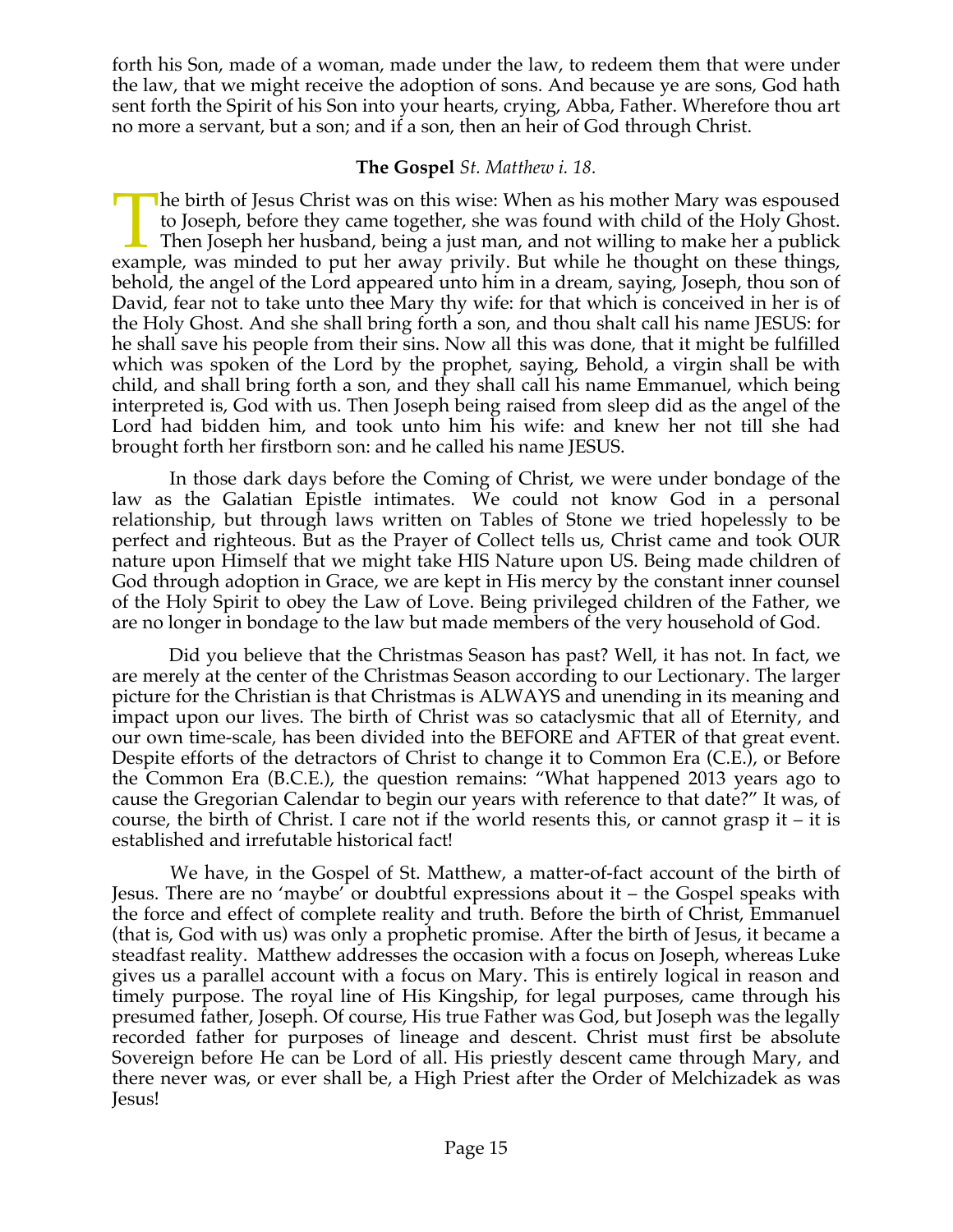Matthew clearly informs us that Jesus had no earthly descent, but was the only Begotten Son of God. "*When as his mother Mary was espoused to Joseph, before they came together, she was found with child of the Holy Ghost.*" Joseph and Mary were espoused to each other, but the marriage relationship had not yet been consummated when Christ was conceived in Mary's womb by the Holy Ghost of God. All claims of new bible versions to the contrary, this is biblical fact beyond and question.

 Let us examine the qualities of Joseph as the caretaker of Jesus. 1) He had a tender love and consideration for Mary. It would have been 'unthinkable' in that day and time for a man to wed a woman who was pregnant with another man's child. So Joseph, unwilling to make a public spectacle of his precious Mary, was inclined to put her away in some secret or distant place so no one would slander her name and character. This would have been an unusual emotion in those days, but Joseph was a "*just man*." 2) Once the true identity of the child Father was revealed to Joseph, he was then willing to bear the ridicule and shame of his community by marrying Mary. What may seem dishonor to the world may be immense honor granted by God? It may seem a disgrace to the world for us to proclaim Merry Christmas instead of so-called "Happy Holidays" but the least God expects is that we honor His Son by our view of the event of Christmas.

 We know little more about Joseph except that he was a carpenter. Jesus learned that trade from Joseph, no doubt. The focus now turns to Jesus, and appropriately so. The same implements of the carpenter's trade that built houses and tables were the same used to craft a crude cross for both the manger and the cross of Christ. All things of His life pointed to Calvary.

 The Gospel, or Good News, was summed up in the name JESUS! That name is ÅIhsou'ß *Iesous, in the Greek which means Salvation of God, or Jehovah is salvation.* Though Jesus has many names, another profound name for Christ is Emmanuel, or "God with Us." What a comfort to know that we can enjoy the very presence of God in Christ! He is not a God that is far away and uncaring, When we walk with Christ, we bring the Kingdom of God near us. "*The kingdom of God is come nigh unto you*." (Luke 10:9) These two names – Jesus and Emmanuel – are of great importance to us. The first, Jesus, describes His Office and purpose; the second, Emmanuel, describes His nature – that is, WHO He was.

The name, JESUS, was not given to the babe by man, but by God the Father. "... *thou shalt call his name JESUS* (Jehovah is Salvation) *: for he shall save his people from their sins.*" The Old Testament rendering of this name in Hebrew would have been the commonly known 'JOSHUA' of the same meaning. You will note that Joshua led the people of Israel into the Promise Land, and Jesus, the greater Joshua, will lead His people into a greater Kingdom of Promise.

 In what way would Jesus "save us' from our sins? ". . . *for he shall save his people from their sins*." He would first save us from the GUILT of our sins. The wages of sin is death. We have ALL sinned. Therefore, we justly deserve death. "*For the wages of sin is death; but the gift of God is eternal life through Jesus Christ our Lord*." (Romans 6:23) Yes, we ALL have sinned: "*For all have sinned, and come short of the glory of God*." (Romans 3:23) You can see by this that, under the terms of the law, there can be no hope for our salvation. But the terms of the law were satisfied by His perfect submission to that law in paying the price for our redemption. He took our place on the cross. Therefore, claiming that blood of Christ as remission for our sins, we are made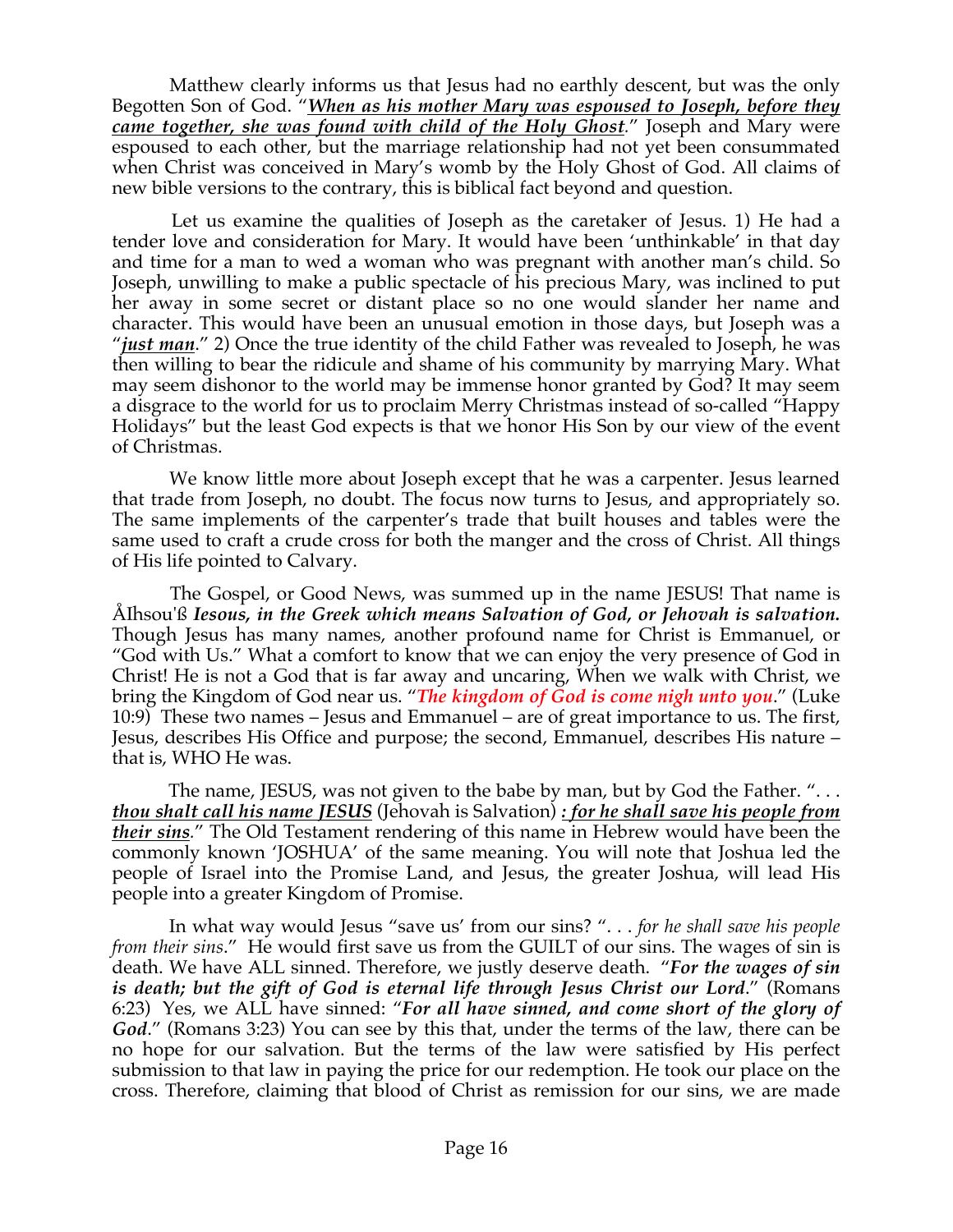free of guilt. "*But God commendeth his love toward us, in that, while we were yet sinners, Christ died for us. Much more then, being now justified by his blood, we shall be saved from wrath through him*." (Romans 5:8-9)

 Secondly, Jesus saves us from the POWER of Sin! Sin has no power over the believer unless we deliberately open the door to the devil. "*There is therefore now no condemnation to them which are in Christ Jesus, who walk not after the flesh, but after the Spirit. For the law of the Spirit of life in Christ Jesus hath made me free from the law of sin and death*…… *Therefore, brethren, we are debtors, not to the flesh, to live after the flesh. For if ye live after the flesh, ye shall die: but if ye through the Spirit do mortify the deeds of the body, ye shall live*." (Romans 8:1-2,12-13)

 Thirdly, Jesus saves us from the CONSEQUENCE of sin: "*Much more then, being now justified by his blood, we shall be saved from wrath through him*." (Romans 5:9) "*For they themselves shew of us what manner of entering in we had unto you, and how ye turned to God from idols to serve the living and true God; And to wait for his Son from heaven, whom he raised from the dead, even Jesus, which delivered us from the wrath to come*." (1 Thess 1:9-10)

 Fourthly, Jesus saves us from the PRESENCE of sin: "*And one of the elders answered, saying unto me, What are these which are arrayed in white robes? and whence came they? And I said unto him, Sir, thou knowest. And he said to me, These are they which came out of great tribulation, and have washed their robes, and made them white in the blood of the Lamb. Therefore are they before the throne of God, and serve him day and night in his temple: and he that sitteth on the throne shall dwell among them. They shall hunger no more, neither thirst any more; neither shall the sun light on them, nor any heat. For the Lamb which is in the midst of the throne shall feed them, and shall lead them unto living fountains of waters: and God shall wipe away all tears from their eyes*." (Rev 7:13-17)

 Jesus is a name filled with glorious comfort and inviting satisfaction: "*Come unto me, all ye that labour and are heavy laden, and I will give you rest. 29 Take my yoke upon you, and learn of me; for I am meek and lowly in heart: and ye shall find rest unto your souls. 30 For my yoke is easy, and my burden is light*." (Matt 11:28-30) When we surrender our futile works to Christ, and accept His works of righteousness, how simple and easy do our burdens become, for it is Jesus who carries them.

 What of His name, EMMANUEL that informs us of the nature of Jesus? Seven hundred years passed between the prophecy of Isaiah and the fulfillment of that prophecy. The weak human faith may have given up the expectation, but with God, all things are sure and certain. "*Therefore the Lord himself shall give you a sign; Behold, a virgin shall conceive, and bear a son, and shall call his name Immanuel*." (Isaiah 7:14) Please do not tell me that a "young woman shall conceive and bear a son" for it was spoken of god that the young woman was a VIRGIN. Here is how the NRSV corrupts Isaiah's prophecy: "*Look, the young woman is with child and shall bear a son, and shall name him Immanuel*." (Isaiah 7:14 NRSV) Are you so literarily challenged that you cannot distinguish the great errors being propagated by these apostate bibles? The VIRGIN conceives a Son whose name is EMMANUEL! How does the name EMMANUEL describe the nature of Jesus? First of all, it identifies Jesus as God for it means "GOD with us!" Jesus is the central figure of the Trinity. He is God! In Isaiah 9:6, Jesus is described as the "Mighty God, the Everlasting Father, the Prince of Peace." Can any demean the name of Jesus? Can the new versions demote Him to simply 'a son of God' like unto us, or is He what the Bible claims – The only BEGOTTEN Son of God?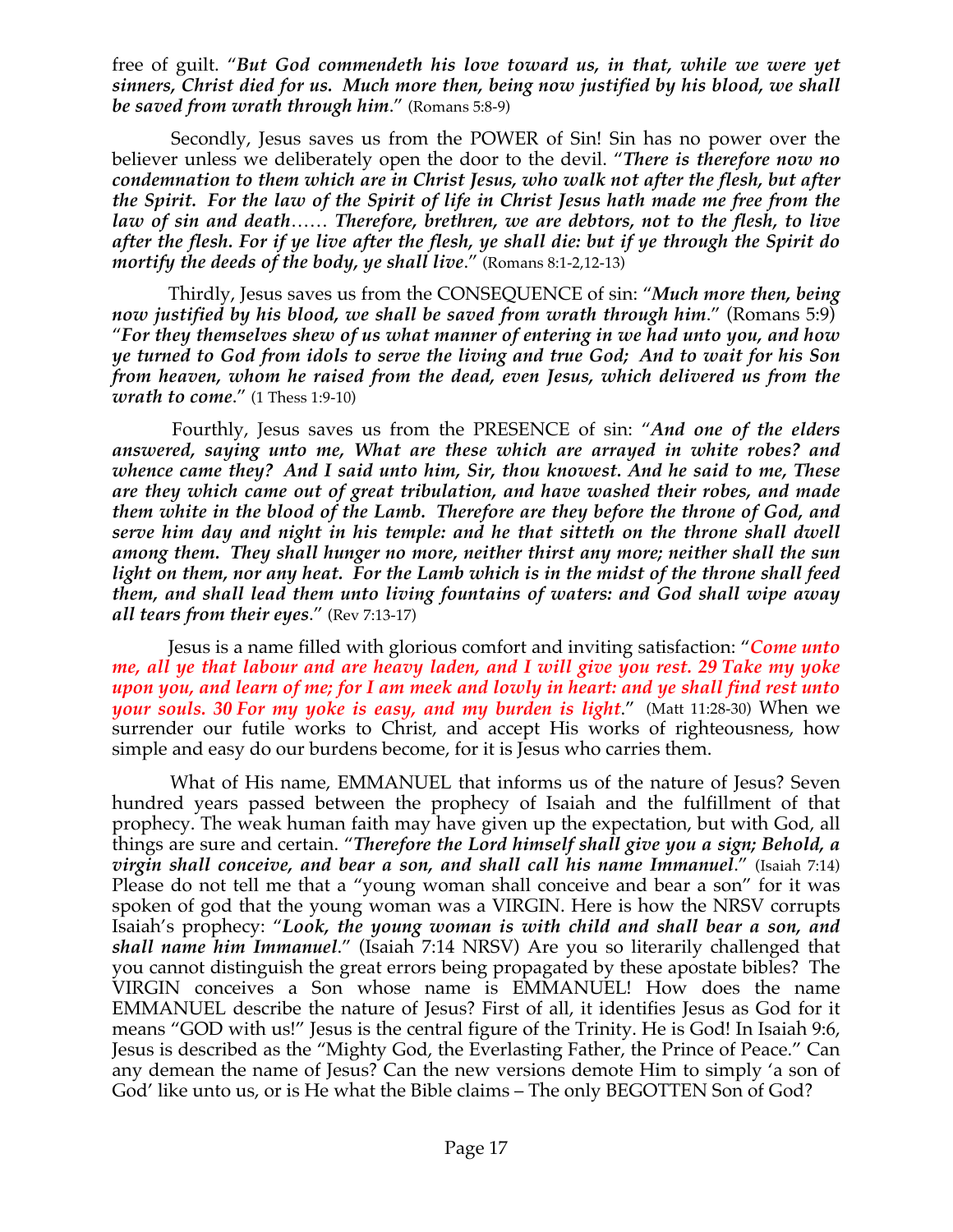Jesus is also named the great "I AM" revealing the Eternity of His existence. He has existed from Eternity Past with the Father. "*In the beginning was the Word, and the Word was with God, and the Word was God. The same was in the beginning with God. All things were made by him; and without him was not any thing made that was made. In him was life; and the life was the light of men*." (John 1:1-4) Further, "*And the Word was made flesh, and dwelt among us* (EMMANUEL)*, (and we beheld his glory, the glory as of the only begotten of the Father,) full of grace and truth*." (John 1:14)

 If we would have strength for the journey of our daily cross-bearing, we must be ever mindful of the hope of EMMANUEL. He is WITH us – even unto the end of the world. If you are weak and weary, grasp hold of the name, JESUS – Savior. He is our Advocate to defend us in our moments of weakness and trial. "*My little children, these things write I unto you, that ye sin not. And if any man sin, we have an advocate with the Father, Jesus Christ the righteous: And he is the propitiation for our sins: and not for ours only, but also for the sins of the whole world*." (1 John 2:1-2)

 How will you observe this great event – will it be by a nebulous term such as Happy Holidays, or Merry Xmas; or will it be by its true identity of Merry Christmas? Will it simply become one day out of 365, or 365 days of a single day?

Since Anno Domini, the Year of our Lord, it has been Christmas and it always will be Christmas.

#### *Bishop Dennis Campbell's Sermon*

Bishop Dennis is a brilliant speaker. He is able to take biblical precepts and make them



perfectly understandable, even to me. Oft he provides the text of his sermons and I take the utmost pleasure in passing them on:

> **The Fullness of Time** Psalm 98, Matthew 1:18-25, Galatians 4:1-7 First Sunday after Christmas December 29, 2013

Galatians 4 uses an unusual word to describe time. We don't notice it very much because we are accustomed to hearing it. But if it were not in the Bible and someone

were to use it today as a new phrase, like "re-gifting" or "unfriending" we would notice its distinctiveness immediately. That word is fullness. It is unusual because we don't usually think of time as having fullness. To us time simply is. Our schedules may have fullness, especially at this time of year when families and friends are coming and going and events are still happening and in the planning stage. But time is different from our schedules, and it is neither full nor empty, it just is.

Yet the Bible talks about the fullness of time, as though time were something that can be poured into a container, and when the container is full, a certain event will occur. I vaguely remember a pop song that said, "If I could save time in a bottle." Well, God can, and the picture here is of God pouring time into a bottle until it reaches its fullness, and then something He has been planning happens. A similar picture is found in Luke 2:6. You remember the words there, referring to Mary in Bethlehem, saying the time was "accomplished" that she should be delivered. "Accomplished" in the Greek New Testament, is from the same word translated "fullness" in Galatians 4. We understand Luke's meaning. The baby has developed and matured in the womb and is now ready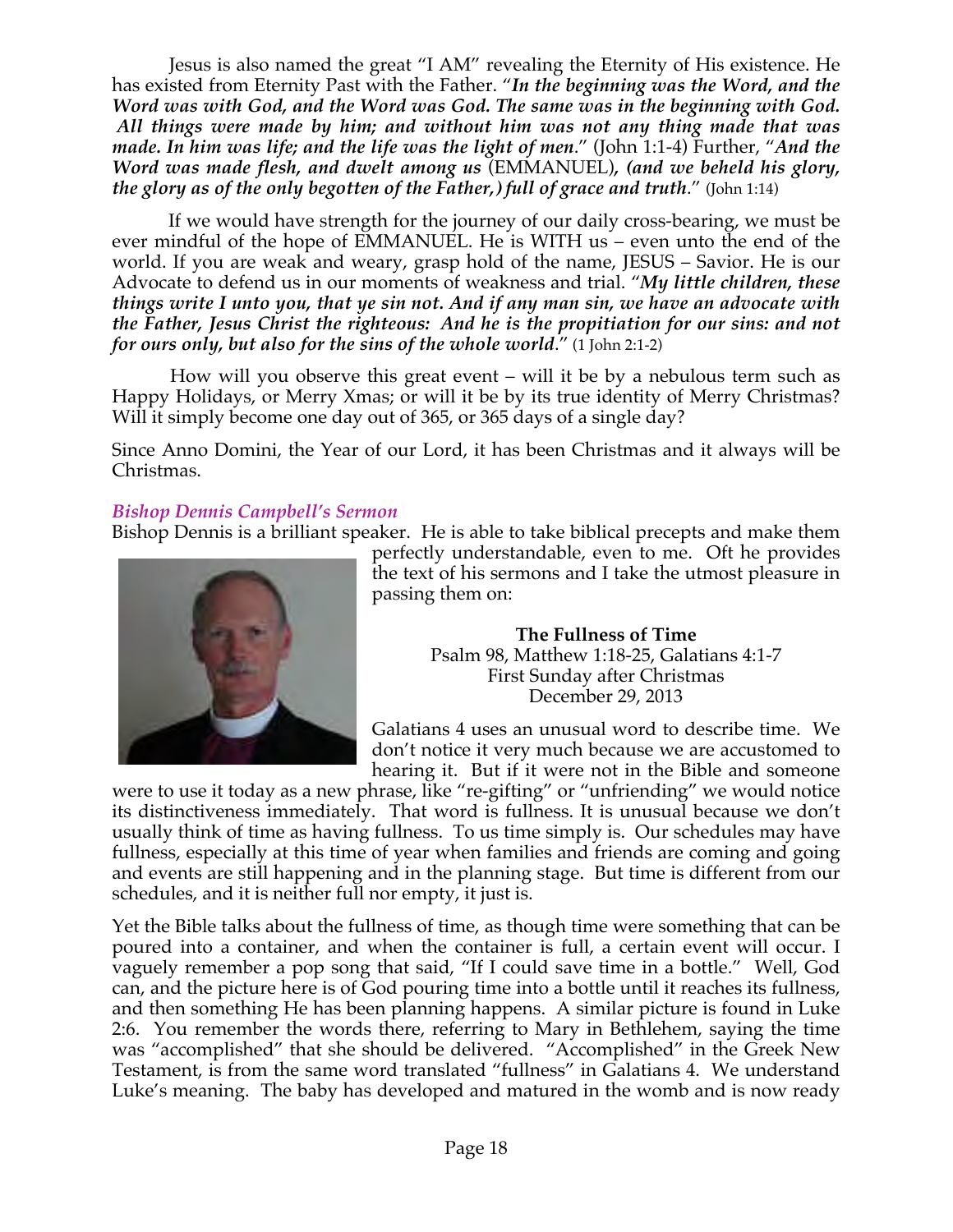to be born. The task of growing inside the womb has been accomplished and fulfilled, and the time to come out and face the world has arrived. The time is accomplished. So the "fullness of time" means that a time of preparation is accomplished, and an event is ready to take place, the Messiah is ready to be sent into the world.

Remember that image of God pouring time in a bottle until is reaches its perfect fullness. Remember it because it shows that the birth of Christ is not an accident. It is the culmination of a time of preparation, which is itself the enacting of a plan and a purpose. We are familiar with many of the Old Testament verses that tell of the coming Messiah. They cover the entire Old Testament, beginning with the book of Genesis. Remember the words of God to the serpent regarding the seed of the woman, "it shall bruise thy head, and thou shalt bruise his heel." Man had fallen into sin, into all the sorrow and loneliness and personal and cultural disintegration and distorted ways of thinking and acting that we call the misery of sin. Yet God is promising even at that point, that One will come who will begin to put the world, and us, right again. He will bruise the serpent's head.

As we look through the Old Testament we see God continuing to fill the bottle. We see Him call Abraham to found a family for God. We see him rescue His family from Egypt. We see Him give His family rules of conduct that enable its people to live together in peace and respect. We see Him establish the great feasts, which are like family gatherings and Christmas dinners. And He calls them together for the more ordinary things of family life, like worshiping together on the Sabbath. He gives them wise family sages to help them negotiate the trials and stages of life. He gives them family historians to record their pilgrimage and remind them who they are and remind them of the family traditions and their meaning and importance. In all of these things God is their Father, the head of the family, the leader provider and protector. As long as the family stays with Him they live in prosperity and happiness. When they stray from Him they find that the serpent still lurks under rocks and fallen trees, and his bite is still deadly.

And what did the children of Israel do? They ran away from home. Instead of a loving Father, they imagined God as a self-serving tyrant. Instead of seeing His laws as a protective fence they imagined them as oppressive prison walls. They rejected their Father as an enemy and embraced their enemies as friends. But God did not abandon them, nor did He abandon hope that they would return to the family. And when the bottle of time was full He sent forth His son, born of woman.

I will talk about this unique Son of God more in future sermons and Bible studies. For now let it suffice to say He is the word we find in the first chapter of John's Gospel. He always was, always is, and always will be THE GOD. And, while never giving up His full Divinity, He added flesh to Himself and became fully human, born of woman.

Today I want to emphasise why God did that, why He became a human and was born in a cattle shed and died on a cross. He did it for love, a Father's love for His children. Most of you have read Laura Ingalls' "Little House" books, or have seen the TV programs. You remember the story of the blizzard. Laura and Mary were walking home from school when they were engulfed in a sudden and terrifying blizzard. As the snow and wind increased they were unable to see the way home. They were lost and afraid, and rapidly freezing to death. What did their father do? He put on his coat and went out into the very teeth of the storm. He searched and called and called and searched until he found his daughters and took them to safety. It almost killed him. There was very little life left in him when, exhausted and frozen, he got the girls to a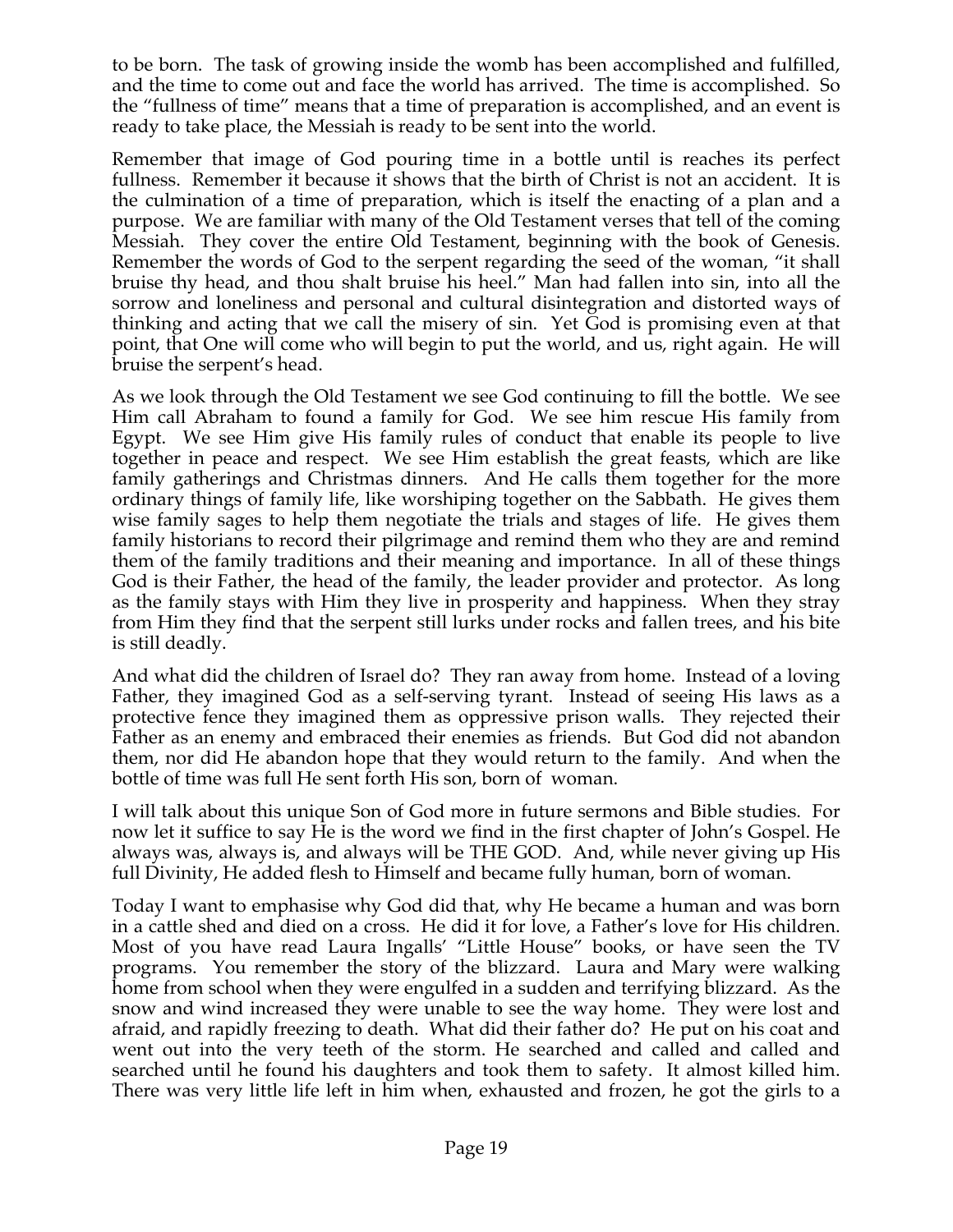warm house. Why did he do it? Love. He loved his daughters more than he loved himself. He valued their lives more than he valued his own. He would gladly sacrifice his own life to save theirs.

That's a pretty good illustration of why Christ came to earth. God loves His children, but they are lost and dying in the blizzard. He came to take us safely home. "When the fullness of the time was come, God sent forth His Son, made of a woman, made under the law, to redeem them that were under the law."preachers often make much ado about the transcendence of God. And we should. Transcendence is an important attribute of the greatness and glory of God. He transcends the physical

-- +Dennis Campbell

Bishop, Anglican Orthodox Church Diocese of Virginia Rector, Holy Trinity Anglican Orthodox Church Powhatan, Virginia www.HolyTrinityAnglicanOrthodoxChurch.org www.lifeinthescriptures.blogspot.com

*Roy Morales-Kuhn, Pastor - St. Paul's Anglican Church - Anglican Orthodox Church*

Rev Roy is pastor of the biggest AOC parish West of the Mississippi; he reminded me

there are now three parishes, his being by far the largest. The Westerners are taking over the  $AOC!^2$ 

Rev Roy reminded me last week that these are just his sermon notes, he oft gets carried away; expounding and deviating!

**First Sunday after Christmas** 29 December 2013 Ps 145 Isa. 9: 2 – 7 Luke 2: 1 – 20

# **"Who is this Jesus ?"**



When you read the Isaiah passage, you need to bear in mind this was written some four hundred years before the birth of Christ. The details, titles, descriptions of this coming child are pinpoint accurate if you compare it to the Gospel passages about the Nativity. Sometimes we do not take the time to realize the real miracle that took place some two thousand years ago. This season of Christmas is so out of line with what the secular world wants us to celebrate, there is a great tug-of-war taking place between the sacred and the secular. As early as the last week of August, Christmas trees begin to show up in the garden centers of certain box stores across the nation. The secular is all about buying, consuming, how much can I get; how much must I spend to get everyone a gift or trinket or what ever? And mind you that pressure begins in August.

Now let's look at how the Church for centuries used to celebrate this holy season. Either on the last Sunday of November or the first Sunday in December would begin a four Sunday series of lessons and Gospel that spoke to the first coming of Christ and also His second Coming. This season is called Advent. This time was used to bring us

<sup>&</sup>lt;sup>2</sup> Just kidding, of course. On the other hand, the AOC is happy to have three parishes in the West now!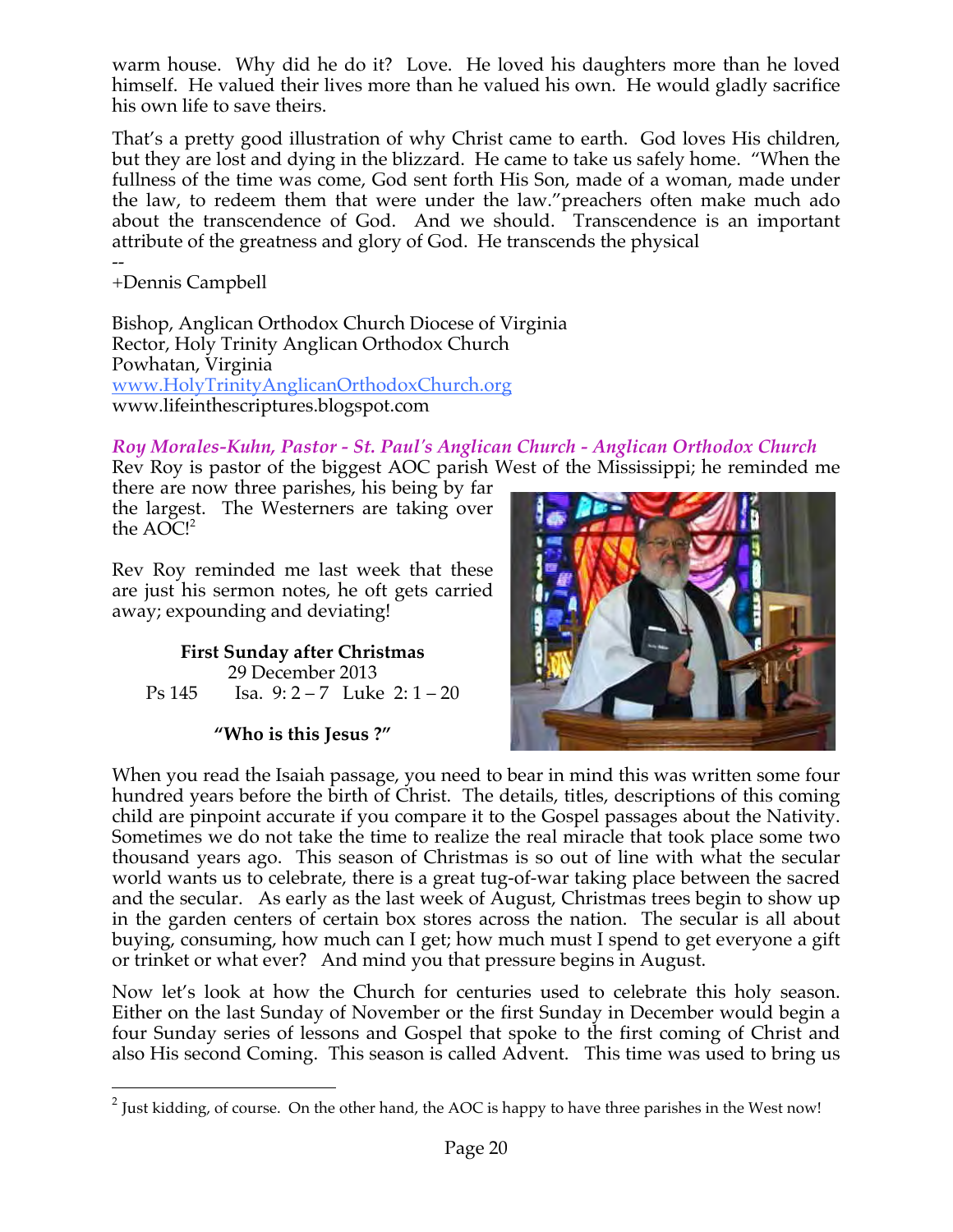to the awareness of the greatest gift ever given, that being the only begotten Son of God, Jesus Christ. The first two Sundays in Advent help us to reflect on the first Advent, the baby Jesus. Many prophetic passages are read and studied that point to that wonderful night in Bethlehem. The last two Sundays in Advent point to Jesus earthly ministry and the second coming of Jesus. This helps us to understand the timelessness of Jesus, he was not created, has always been, and will always be.

In Advent we learn about the many passages of scripture in the Old Testament that point to Christ's first coming....as a child. Is 9: v 6 we read one of several passages that speak of Christ coming as a baby. When you compare that with the Nativity narrative such as Matthew you will also see the reference to God with us, Immanuel

Notice also the promises of safety and peace....an everlasting peace.

Do we have peace at this time, an everlasting peace? No. This is a reference to Christ's second coming, when He will up hold justice and righteousness from that time on and forever.

As a church we need to take back the sacred. We need to leave the noise and confusion and the moneychangers at the door. This is the House of the Lord, we shouldn't allow all that to invade and attempt to replace what for centuries has been set apart, as holy, sanctified.

It is time to remember that the WORD came to change the world, to light the darkness, to show the way, NOT the other way around. Today we have people and systems trying to change the WORD and the church to bend to their idea of what is right, what is just. We have come to the point in history again, where good is being called bad; and bad is being called good.

Our second passage of scripture has us reflect on the humble nature of Christ when he came to be amongst his creations. St. Paul is asking us to take on this nature... we should have the same attitude as Christ Jesus. READ Luke:2:1-20

Because in the end, when we are finished on our journey we will confess that Jesus Christ is Lord,...why.... to the glory of God the Father.

As we have seen this morning Christ came as a little helpless baby, he humbled himself, our creator\* , came to dwell amongst us to show us the way by his life, death, burial , and glorious resurrection from the dead... that we being followers of him should not fear death or its sting.

He came in a quiet way the first time. He lives within us now. He will return in glory...at the trumpet's call....because God has exalted him to the highest place and gave him the name that is above every name, that at the name of Jesus every knee should bow in heaven and on earth and under the earth, and every tongue confess that Jesus Christ is Lord to the Glory of God the Father.

This is the message of the Advent and the Nativity, the Christmastide and Epiphany.

Let us not forget the Lord. He did not forget us.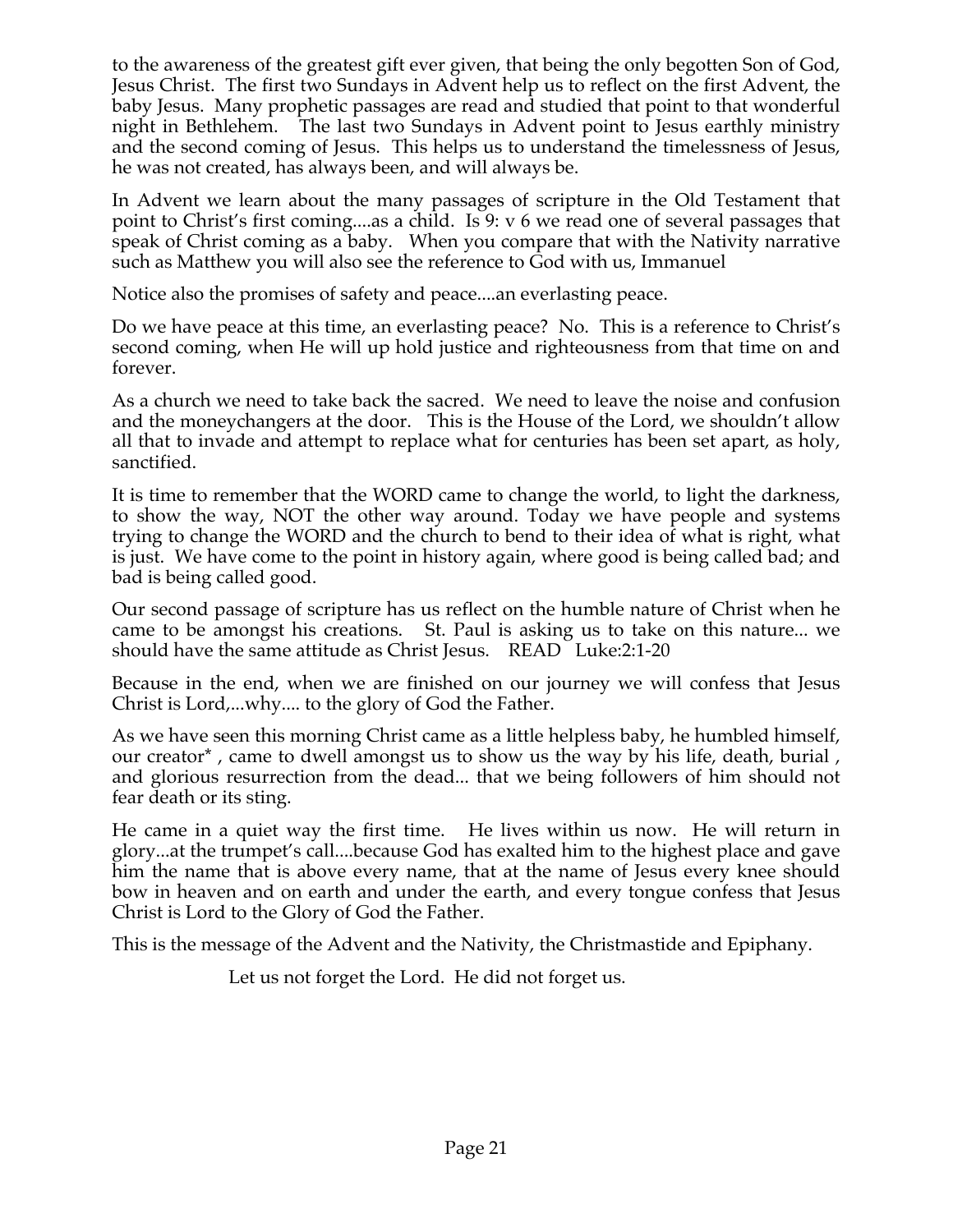# *Rev Bryan Dabney of Saint John's Sunday Sermon*

We are fortunate to have Bryan's Sunday Sermon. If you want people to come to The



Truth, you have to speak the truth, expouse the truth and live the truth. This is really a good piece and I commend it to your careful reading.

#### **First Sunday after Christmas**

In Isaiah, the prophet was given to proclaim the coming of the Messiah saying: For unto us a child is born, unto us a son is given:

and the government shall be upon his shoulder: and his name shall be called Wonderful, Counsellor, the mighty God, The everlasting Father, The Prince of Peace. Of the increase of his government and peace there shall be no end, upon the throne of David, and upon his kingdom, to order it, and to establish it with judgment and with justice from henceforth even for ever. The zeal of the LORD of hosts will perform this (9:6-7). For Christians, these verses tell us of the coming of the promised Messiah— the Christ— who came to provide salvation to all who would believe on his name. Let us now consider the particulars of these verses.

First of all, there is the announcement of his birth. This was an affirmation of Isaiah 7:14 wherein we read, Behold a virgin shall conceive, and bear a son, and shall call his name Immanuel. Immanuel is translated as, "God with us." The Messiah was born as one of us, and yet, via his virgin birth per the workings of the Holy Ghost, he remained fully divine. To put it another way, he is both a "Son of man" and the "Son of God." The Nicene Creed summed it up in this manner when it spoke of our Lord as being, "...very God of very God, begotten not made, being of one substance of the Father, by whom all things were made, who for us men and our salvation came down from heaven, and was incarnate by the Holy Ghost of the Virgin Mary and was made man..." As God had pronounced judgment on our first parents in the Garden, he also set forth the provision for the redemption of humankind with his prophecy that the seed of the woman would crush the head of the serpent (Genesis 3:15). That seed of the woman was Jesus Christ— Immanuel— God with us.

Another message contained in our Old Testament lesson had to do with the coming kingdom of the Messiah. The prophet noted that ...the government shall be upon his shoulder: and his name shall be called Wonderful, Counsellor, the mighty God, The everlasting Father, The Prince of Peace. Of the increase of his government and peace there shall be no end, upon the throne of David, and upon his kingdom, to order it, and to establish it with judgment and with justice from henceforth even for ever. The names of, Wonderful, Counsellor, the mighty God, The everlasting Father, The Prince of Peace speak of who the Messiah is. He will be called these because as Matthew Henry once noted, "This child, this Son of God, this Son of man is invested with the highest honor and power... His people shall know him and worship him by these names. Justly is he called Wonderful, for he is both God and man. He is the Counsellor, for he was intimately acquainted with the counsels of God from eternity, and he gives counsel to the children of men... He is the mighty God... He is the Prince of Peace..." We see in these names characteristics which aptly describe the Messiah's presence and power. He is said to be Wonderful because he inspires awe. His appearance at his first advent though seemingly insignificant, yet when examined in light of this prophecy from Isaiah is beyond remarkable. For God the Son to enter our world as he did reveals the awesome power of our God to create for himself a earthly vessel in which he might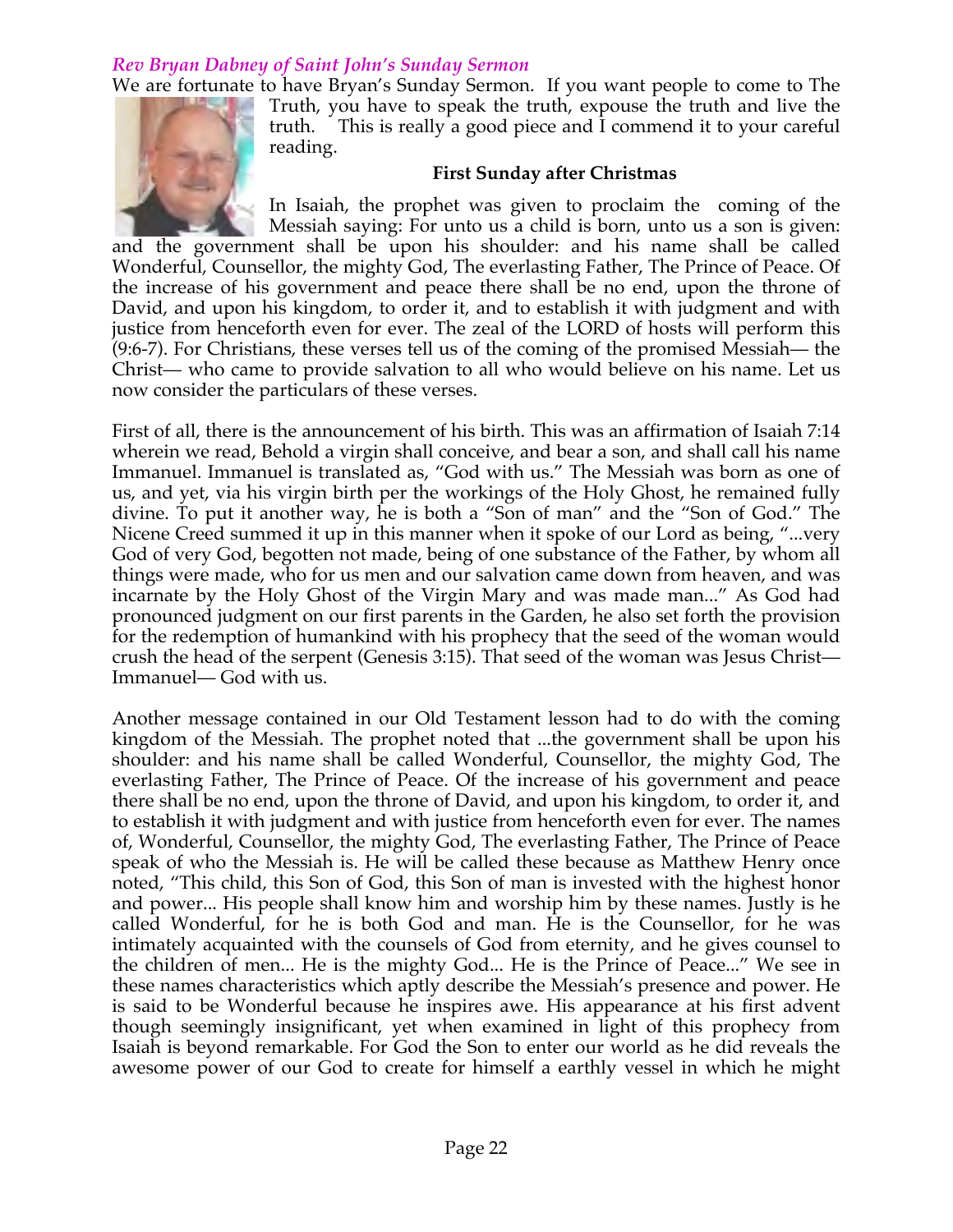walk among us and be one of us. It reveals the condescending love which God has always possessed for his highest creation.

His title of Counsellor speaks as Matthew Henry so noted of his godly understanding, as well as his presentation of that knowledge to mankind via the gospels, as well as to his apostles who wrote the bulk of the New Testament. Godly wisdom will— if followed— lead to eternal life in his coming kingdom.

As he is the second person of the Holy Trinity, he is one with the Father and the Holy Ghost, ever one God world without end. The Mighty God, the everlasting Father are titles which speak to the mystery of the Messiah as being a member of the Godhead and thus fully man and fully God. Only God could redeem his lost creation via the shedding of his blood— the blood of an earthly body— and so die as he did on the cross for our redemption. Again, what condescending love we are treated to in the death of Christ. And what glory there was and remains for such a God who raised our Lord from the dead and who later ascended into heaven to intercede for us at the Father's right hand. He is the Prince of Peace who came to bring to his own the peace of God and the blessed assurance of eternal life as co-heirs with himself in the God's coming kingdom. The peace that Christ gives us far surpasses anything that could be found within the realms of the natural or the supernatural. Peace is a commodity which men have pursued since our first parents were cast out of the Garden of Eden. Over the millennia, human rulers have rarely succeeded in crafting genuine peace treaties, and of those that they did manage to establish, said agreements rarely survived for little more than a generation before they were undone by one or both of the principals. When our Lord returns, he will put an end to all violence between nations and peoples. He will triumph over the works of Satan and his host of wicked spirits and human disciples to bring in a millennium of true peace and justice. He will sit upon the throne of his father David and rule over all the world. God promised David that from him would the Messiah spring forth. As the apostle John wrote of our Lord that he is, ... the root and the offspring of David, and the bright and morning star (Revelation 22:16). And as ruler, he will establish his kingdom and order it with justice and with judgment. With justice, because his will and purpose for things will be done in righteousness and in truth. With judgment, because all who will not obey his commandments will be judged and punished in the fires of perdition. No thing will be permitted to exist in his millennial kingdom that is of Satan until the final time when the Devil will be permitted a season to tempt mankind and then he, and those who would follow his lead, will be cast out into that inevitable and inescapable Lake of Fire.

The zeal of the LORD is that Spirit of Power which he possesses to complete his works. The desire of God to bring those things so prophesied about in our lesson and in other places is so great that we have every assurance they will be done in the manner he described. God's desires are never thwarted and are to be considered as truths yet to be formalized. That is where our faith comes in. We believe that what God has said he will eventually do. While truth in our sphere is observed and tested by what has happened, God's truth is in his promises made good already via the testimony of Scripture, or is yet to be fulfilled as per the prophetic messages of Scripture. Because we love God, we trust that as he has done in the past, so he will do in the future per his promises which were given and so noted in his word written.

In closing, let us keep this point in mind that our Lord Jesus Christ was being described within our Old Testament lesson today in ways which set forth the power and majesty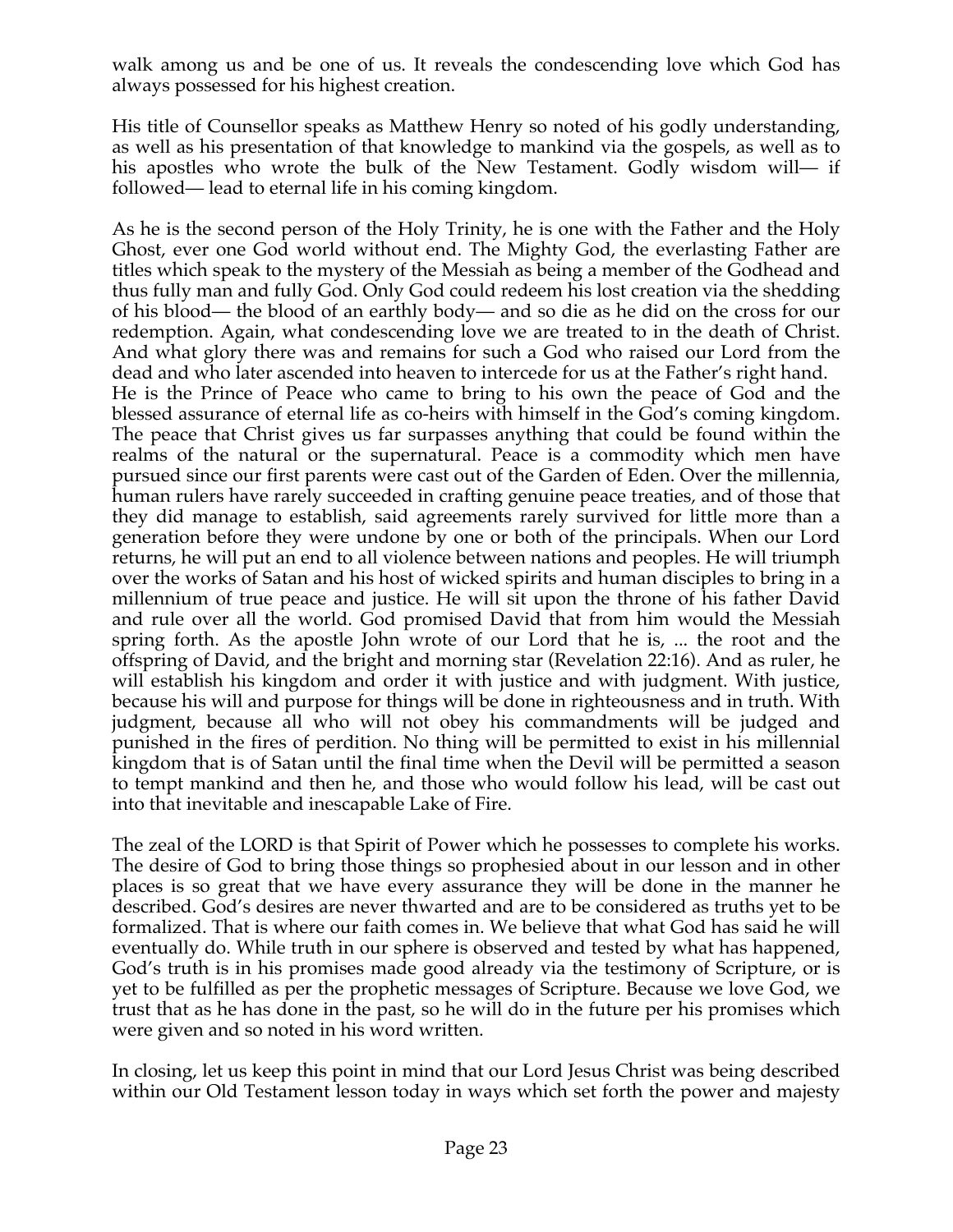of Messiah as God's child who came and dwelt among humankind and yet remained wholly and truly the God of all Creation. Let us now in that knowledge come to his table today and partake of the thanksgiving feast which he has prepared for us and rejoice that he is all those things— Wonderful, Counsellor, the mighty God, The everlasting Father, The Prince of Peace.

Let us pray,

**TOLY** and gracious God, whose word doth inspire and comfort us; we pray that **the H** TOLY and gracious God, whose word doth inspire and comfort us; we pray that thou wilt be present with us now in this time of our mortal existence, and help us the model with the state of the state of the state of t to ready ourselves for the second advent of thine only begotten Son; and we further ask for you to assist us as we witness to those who remain in the darkness of this life, that they too might turn unto thee and be saved; for these things we ask in the name of thy dear Son, Jesus Christ our Lord. *Amen.*

Have a blessed week, Bryan+

# *After Church Hospitality*

Sadly, no after church snacks. The same story every week, is it not? The fact is that we are supposed to be on a low carb diet and there really aren't any low carb snacks that appeal to us. So, with no fatted dog nut in sight, we were out of luck! Please someone, between now and next Sunday invent some no-carb dog nuts.

After church goodies providers as currently signed up:

| Date             | <b>Name</b>                                                  |
|------------------|--------------------------------------------------------------|
| 29 December 2013 | <b>Opportunity Available - First Sunday after Christmas</b>  |
| 1 January 2014   | <b>Opportunity Available - Circumcision of Christ</b>        |
| 5 January 2014   | <b>Opportunity Available – Second Sunday after Christmas</b> |
| 6 January 2014   | <b>Opportunity Available - Epiphany</b>                      |

*People in our Prayers* - http://faithfulcenturionprayerteam.blogspot.com/ **Why? Prayer is an extremely important activity.**

It is not that God knows not our needs, for He surely does. Yet, Jesus commanded us to ask God for those same needs. In addition to the obvious of asking God for help, offering thanksgiving and the like, prayer helps us focus our thoughts on how we might do God's work.

The Prayer Team of the Church of the Faithful Centurion was established to help our members and fellow Christians pray for those in need and to give thanks as well for the blessings we have been granted.

#### **Who can be on the list? Do I have to be a member of the Church of the Faithful Centurion to be prayed for?**

No! The only qualification to be on the list is that you want our prayer team to pray for you. We are Christians and are happy to pray for you, no matter who you are. If you want help from God, you are our kind of people.

# **What is the commitment from the prayer team?**

Each member of the team will pray for the desired outcome at last once per day.

# **How do I get myself or someone else on the prayer list?**

You can email one of the prayer team leaders: Jack - jack@faithfulcenturion.org or Dru -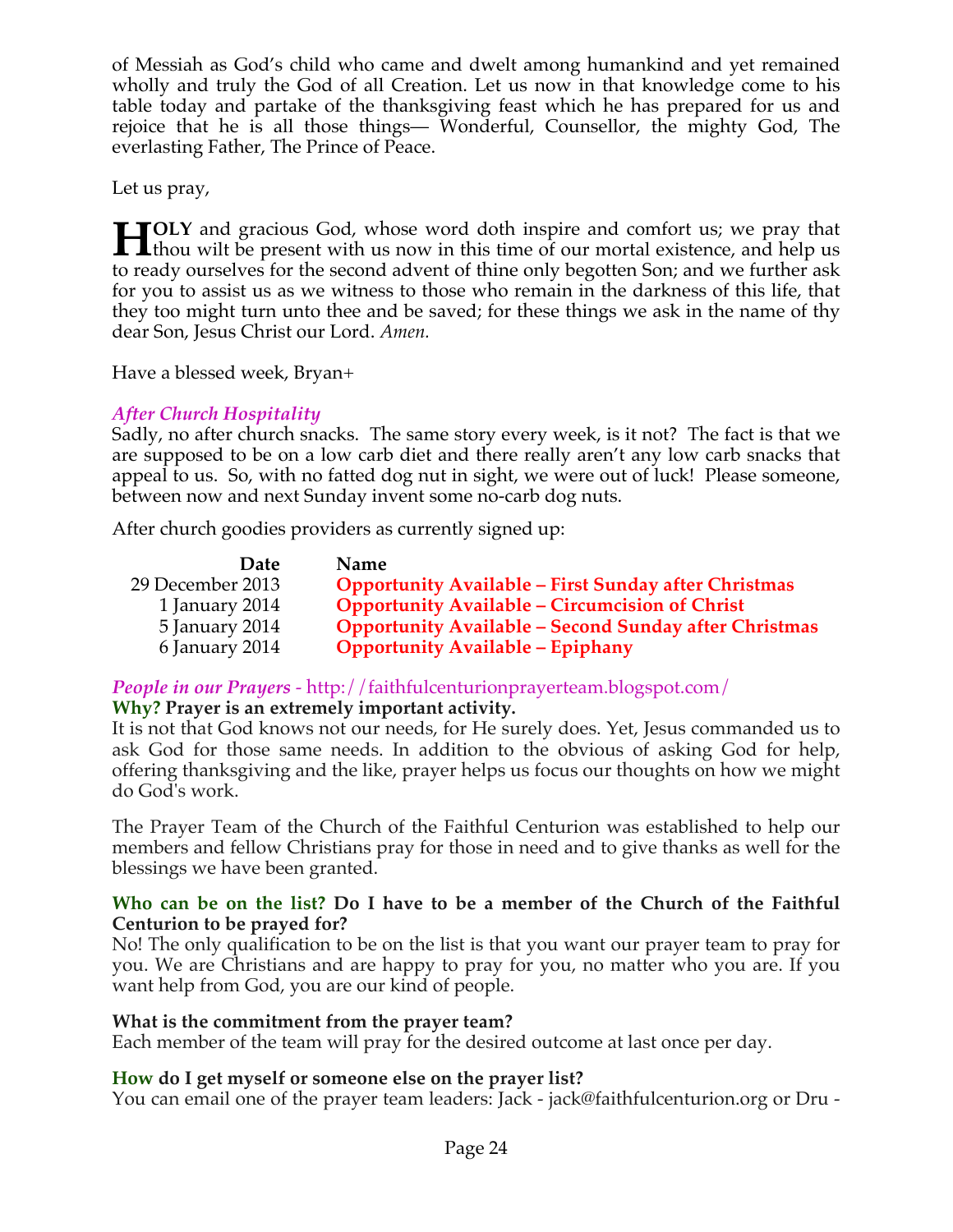dru@ faithfulcenturion.org, or call the church office at (619) 659-3608 or fill out a prayer card at church.

# **What should I ask for?**

Depends on what you want. Some people merely want God to be asked to heal their ills and be mentioned by their first name, others want a specific outcome and / or have more of their personal information known to the team. Ask for what you want. It is your desire and need for prayer the team is attempting to meet. For typical examples, see the list below.

# **Updating the Team**

If you are on our prayer list, or if you have submitted a person that you have asked us to pray for, please update one of the team members or Hap in person, by telephone or email. It helps to be able to pray specifically for these individuals including their specific needs; plus if they get better, it is nice to give thanks!

Please note that on the yellow (maybe green or orange if you get an old one) cards at church, you can ask that those to be prayed for have their names disseminated to the prayer team. Those names will be said in church and appear here. Or, you can ask that their names and purpose be kept confidential, then only Hap will know to pray for them.

#### *Prayer List Notice – If you have someone on the prayer list and their needs have changed, please let us know. We'd like to update our prayers to reflect the need and most important to give thanks!*

#### *Marriage*

*Brian and Mel Smith* were married on 25 August 2013. Please pray that they might be brought together as one in God that their marriage might prosper.

# *Travel*

*No doubt many are on travel this week, but no one has asked for prayers*.

# *Birthday*

Betsy Lane celebrated her 87<sup>th</sup> Birthday on 16 December 2013.

#### *Anniversary*

*Doug and Veronica Lambert celebrated their* 7<sup>th</sup> Anniversary on 22 September 2013.

# *Loss of Home*

*Sarah* who lost her home and all the contents when her house caught fire and burned to the ground near the end of January 2013. Her beloved dog was taken in the fire. Please pray for Sarah as she has many decisions at this time and help her to know Jesus will be with her to help to make the "crooked road straight."

#### *Move*

- *Ryan Hopkins* has moved to Dillsburg, Pennsylvania, to study Dressage Riding through June 2015. Please pray for God's guidance in his life as he works and studies. Help him to see where God would like him to go from here and how he should get there.
- *The Thomas Family* is now in Okinawa for a second short tour. Please pray for this new assignment to go well for Kurt and for Mary and the kids to make new friends. In particular pray that Kristyna and Mitchell will develop good friends and schoolmates there so as to further their development as both Christians and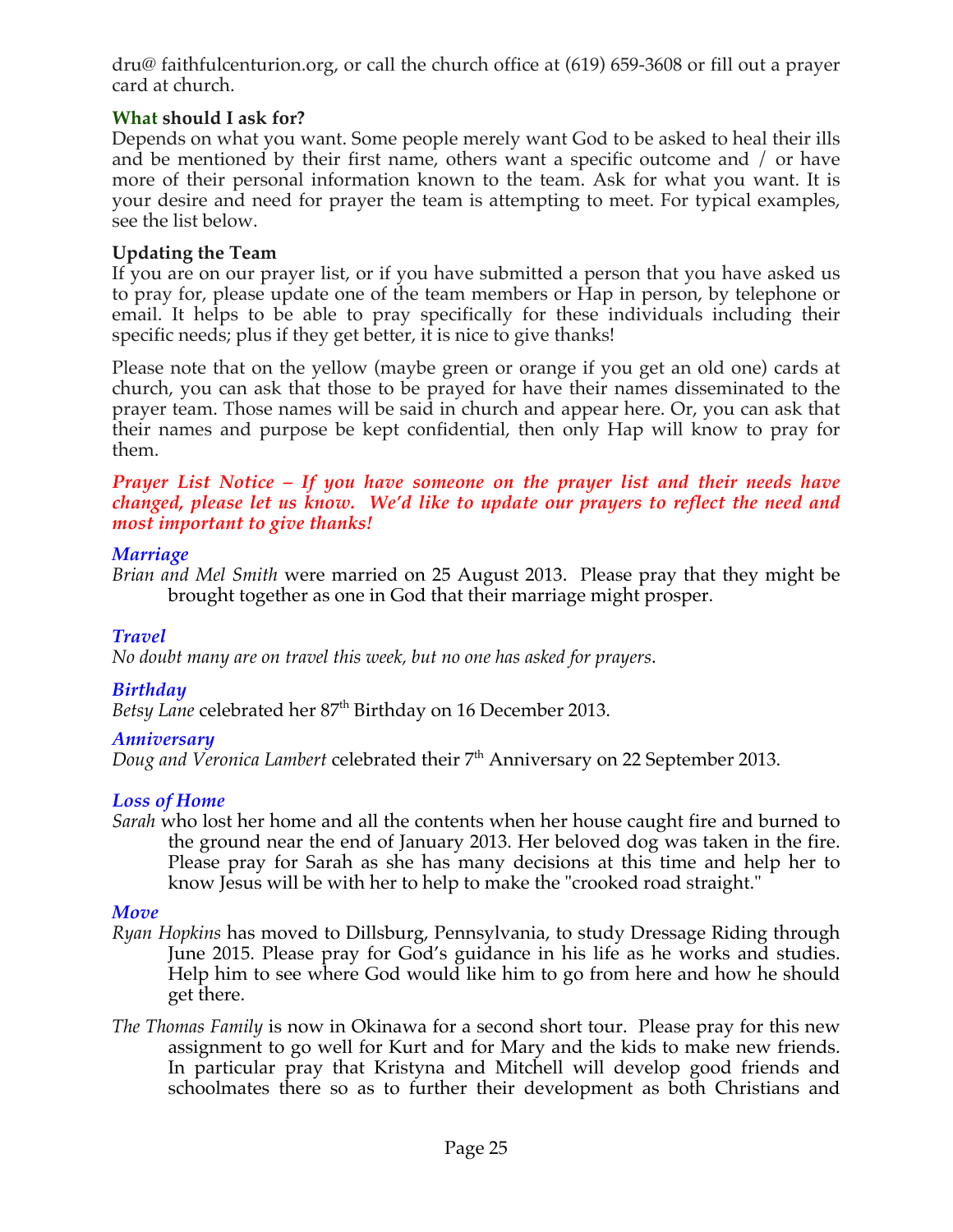citizens. Give thanks the safe move and ask for continued good developments.

## *Departed*

- *Bob Jenkins* passed away recently. Please pray for his wife and family who of necessity remain behind. Pray that they can let God carry their worry, sadness and concern so they can move forward here on earth.
- *Gracie Slaten* passed away on 12 December 2013, after a brief illness. Please give thanks for a peaceful transition from this world to home, as well as for the good she did while here on earth. Pray for

comfort and strength for her family and friends who remain behind, in particular her sister Loretta.

*Esther Catherine Glah Wilson Whiddett*, the only daughter and last surviving child of Esther and Harry Glah passed away 5 November 2013, at 21:27 while resting peacefully. Please give thanks for a peaceful transition from this world to home, for trust in the Lord, a vision of things to come, as well as peace of mind for Esther and her family, in particular her son Mark and siblings Jolene, Ruthie, Connie and Joe. Please pray for her family and friends who remain behind.



# *Nearing the end of their time here on earth*

- *Saundra* is in ICU with congestive heart failure after a heart operation. She is aged and frail. Saundra is near the end of her time here on earth. Please pray for comfort, understanding, strength and guidance for Saundra and her family who will of necessity remain behind. Pray for the love of God to stay foremost in their hearts.
- *Polly* is in hospice care with dementia and spinal stenosis. Please pray for her as she prepares to go home to be with her family who have gone before her. Pray for the faith of her family to build and the transition to be good.

# *Homebound or Infirm*

- *Marian* has moved to a nursing home in Fresno where her niece Cathy can keep an eye on her and visit more often. She is weak and tires easily. Marian seems to not be interested in this world. Cathy would like her to stay with us and enjoy here time here on earth. Pray that the Holy Ghost might be able to enter into Marian's heart and bring light to her; pray also she might gain strength. Pray that Cathy might be given inspiration on how to help and the strength to do so.
- *Joan* has had serious medical problems that have kept her confined. On 26 September 2013, she took a fall and fall and after test and time in the hospital she does not have any broken bones. Please pray that in the weeks ahead her health will remain stable
- *Lou* has aspiration pneumonia. Please pray for the infection to be knocked down and for her continued recovery.
- *Frank* has been coping with various ailments from older age. He is in his 90s and it has been a difficult year. Pray he will find comfort in God, that those who provide care to him will pay attention to him, do their best and give him the love we all desire. Pray that the coming year will provide relief to him.

*Norma, Sara's mother* is in a state of deteriorating health, both physically and mentally,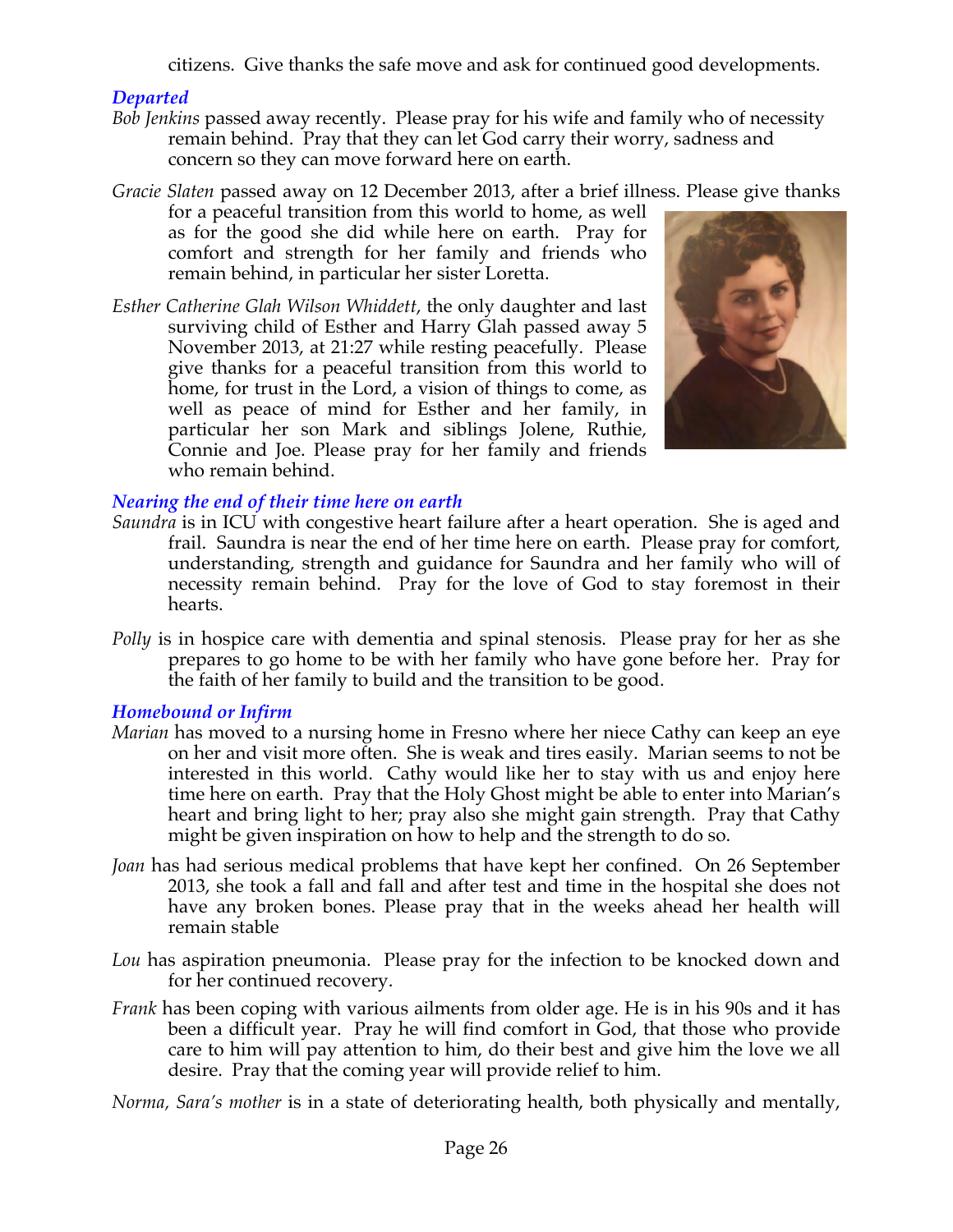with both dementia and Alzheimer's. She is slowly drifting away, though she still recognizes Sara and prayer gives her a sense of peace. Please pray for both Sara and her mother to put their cares and worries on God's shoulders so they can deal with the many problems involved.

# *In need of a miracle or understanding of God's Plan*

- Levi was cancer free for 4 years and just discovered he has kidney cancer. Levi has a great deal of faith and said whether he is healed or God takes him home he will be fine. Please pray for the medical team to pay attention and to their best and for a good outcome. Pray also that Levi and family will be able to put their worry on God's shoulders. In particular, please pray for pain relief; Levi is 22 years old.
- *Ray Daley* is a member of the Royal Canadian Legion and served his country during the Korean War era. Ray is taking chemotherapy treatments for cancer. Meanwhile his son Trevor is in the hospital in a coma and seems to have lost the will to live. As volunteer chaplain, I have been asked to visit this family and offer prayers and encouragement. Thanks for your prayers in advance*.*
- *Pat* has been under treatment for colon cancer for sometime. He has had major complications the last few days and your prayers will be appreciated by family and friends.
- *Sasha* a young lady with a husband and two children had diagnosed with breast cancer whose cells have spread. Sasha has completed radiation and it was very difficult on her. She has surgery sent for November and has they have discovered new tumors and the possibility of chemo again. She seems to be taking backward steps with her health. Her spirit is still strong and asks you continue to keep her in your prayers. Please pray for a miraculous remission; that her remaining time here on earth might be good. Help Sasha and her family, particularly her husband, put their trust in the Lord and let Him carry their worry. Sasha is grateful for all who pray for her and asks you continue to pray for her remaining time here on earth.
- *Dorothy* had pneumonia, on checking her lungs they found tumors which permeated the lung area. Further investigation found a primary site in the colon, with the lung being secondary. It would appear there is no viable treatment at this time. Please pray for a miraculous remission; that her remaining time here on earth might be good. Help Dorothy and her family put their trust in the Lord and let Him carry their worry.
- *Scott,* one of our Lord's ministers who collapsed a week ago and is in the ICU of a Medical Center since he had a pulmonary embolism, with a concurrent infection of several bacterial agents. He has stopped breathing on several occasions, and may have undergone brain damage. He currently is on DNR. Please pray for recovery so that he will continue to do his Lord's calling*.*
- *Becky* has fourth stage metastasized lung cancer and is not doing well with chemotherapy treatments. Please pray for Becky and her husband as they are together during this difficult time in their lives.
- *Larry Howes* suffered a fairly severe stroke. 4 December 2012, doctors replaced a valve in a shunt that had been put in about two weeks before, and Larry responded very well. He was able to go home.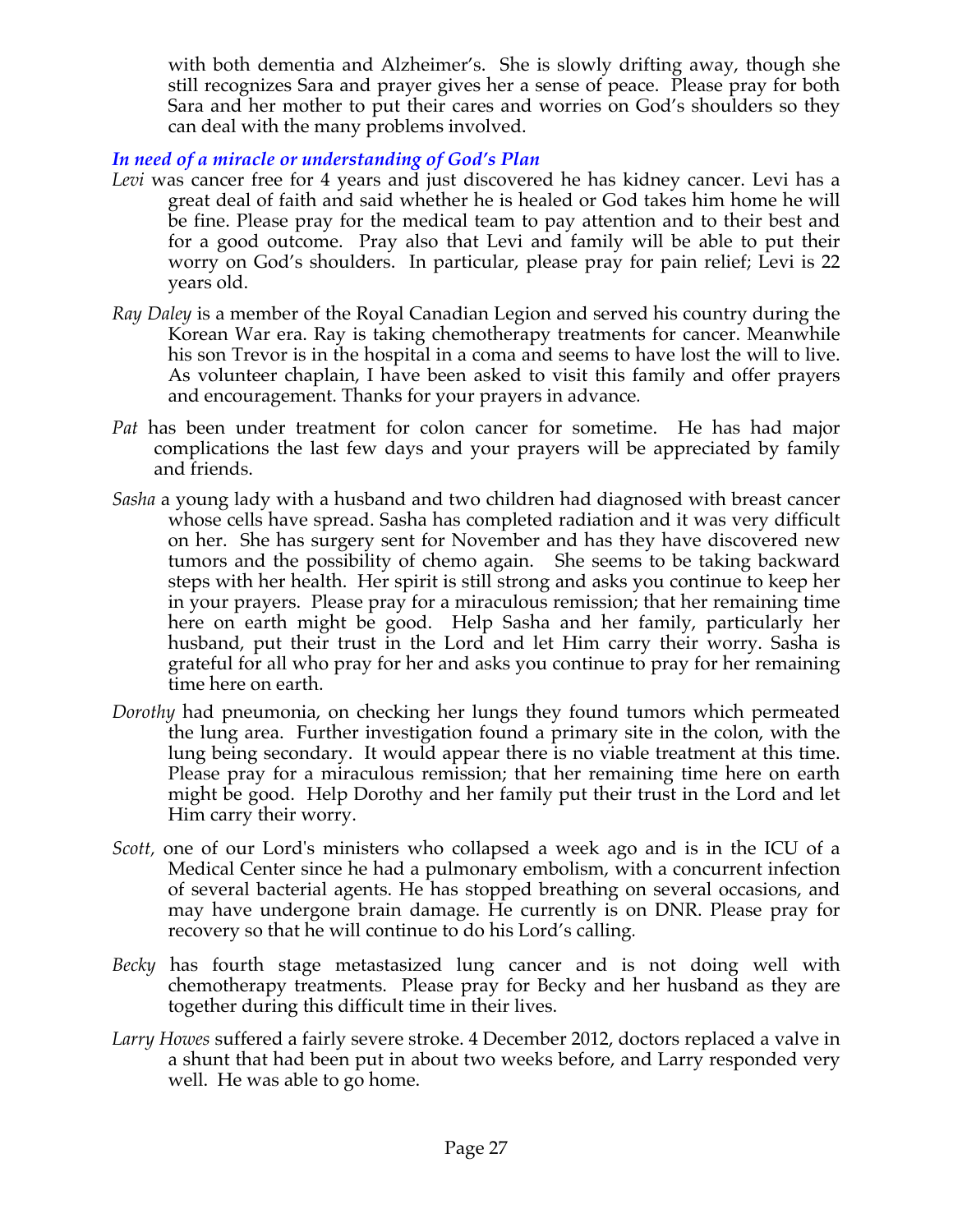Pray also for confidence in our Lord for Larry and his family. Larry needs a miracle, pray for one. Please.

- *Colleen* has been battling pancreatic cancer over the last year and it has now spread to one of her lungs. Please keep her and her family in your prayers.
- *Christine* has cancer of the colon, which spread to her liver; she is receiving chemotherapy and is having difficulty eating. Please pray for the medical team treating her to pay attention and do their very best; pray also for confidence in our Lord for Christine and her family.
- *Todd* and *Kenny* have both been fighting osteocarcinoma for over five years and have been told their time here on earth is nearing its end, absent a miracle from God. Both are ready to go home and leave the pain, but would like to stay. Please pray for them and their families.

#### *Surgery*

- *Melody Summers* of Gold Creek, Montana has been diagnosed with a brain tumor. They are trying to operate this week. Her name is Melody Summers and she is a very special person in our lives. Please pray for the surgical team to pay attention and to their best and for a good outcome. Pray also Melody and her family will be able to put their worry on God's shoulders. Pray for a special Christmas miracle for her and her family.
- *Mario* has early-diagnosed prostate cancer and will have surgery this week. Let us offering thanks for this early diagnosis. Please pray for the surgical team to pay attention and to their best and for a good outcome. Pray also Mario and his family will be able to put their worry on God's shoulders.
- *Priscilla* was released from the hospital and is now walking and without pain. She is waiting for doctors to come from the USA and will then have an operation. Pricilla and her family thank you for your prayers. Please pray for the surgical team to pay attention and to their best and for a good outcome. Pray also Priscilla and her family will be able to put their worry on God's shoulders.
- *Dustin* who was injured in a work accident when stainless steel sheet metal fell on his right hand. His thumb was severely injured as some of the bones were crushed. Dustin will have surgery on Thursday 22 August 2013, to reconstruct and reset his thumb. They do not expect him to lose his thumb. Please pray for the surgical team to pay attention and to their best and for a good outcome. Pray also that Dustin and family will be able to put their worry on God's shoulders.
- *Jamil* was injured in a car accident. His nose was fractured and he will be operated on Thursday 22 August 2013.
- *John* will have a Vitrectomy; to address what seems a macular pucker, suck out some "gel" and thereby to marginally improve his vision in his left eye. This will be done on Friday 21 June 2013. He and his family will appreciate your prayers.
- *John* will undergo surgery on Friday 31 May 2013. It is anticipated he will spend an additional 10-12 days at the hospital and then 6 weeks in recovery at home. Please pray for the surgical team to pay attention and to their best and for a good outcome. Pray also that John and family will be able to put their worry on God's shoulders.
- *Dave Pressey*, a bishop with the Anglican Episcopal Church, one of our close fellow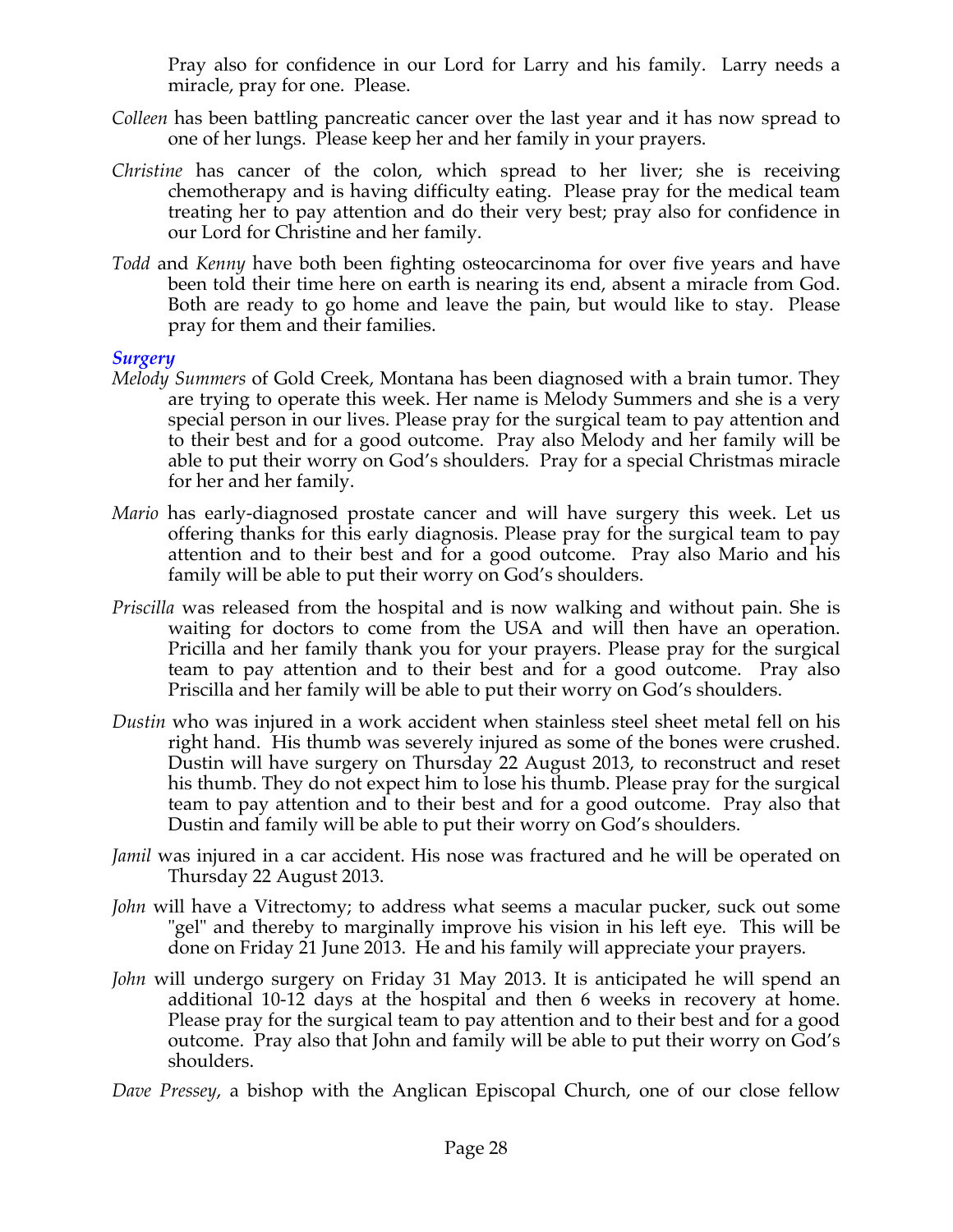jurisdictions, had cataract surgery; his retina tore and he had emergency surgery on Memorial Day. He still has only very blurred in his eye and has headaches. Please pray for healing for his retina and for peace of mind for Dave and his family.

*Eddie* has upcoming bladder surgery. Please pray for the surgical team to pay attention and to their best and for a good outcome. Pray also that Eddie and family will be able to put their worry on God's shoulders.

## *Testing and Treatment*

- *Mark* had swelling and fluid buildup in his lungs. It appears things may be getting under control. He needs to use a Bi-Pap mask to breathe until his lungs clear and he hates it. Pray that he will be able to adapt so his lungs can clear. Please pray for peace of mind and trust in the Lord for Mark, as well as for his family, and for God's guidance for the medical people treating him that they might find the best course of treatment.
- *Erica* has a non-malignant Brain Tumor. The tumor is growing and she is scheduled for an operation in January. Please keep her and her family in your prayers.
- *Penny's Mom is having an MRI on 18 November 2013, to explore a knot in her upper leg* that appeared after a procedure last week. An MRI gives her stress and claustrophobia and your prayers will be appreciated.
- *Brenda* is in the hospital because of bleeding on her brain. Please pray for peace of mind and trust in the Lord for Brenda, as well as for her family, and for God's guidance for the medical people treating her that they might find the best course of treatment.
- *Traci* underwent her one year endoscopy on Friday 15 November 2013. Tracy did well on 18 November 2013, with second endoscopy. Both biopsies the doctors feel will be alright. One more to go next week is a mammogram. She and her family will appreciate it if you will continue her in prayer.
- *Mackenzie* is a young girl with leukemia. Please pray for peace of mind and trust in the Lord for Mackenzie, as well as for her family, and for God's guidance for the medical people treating her that they might find the best course of treatment.
- *Anita* was operated on for an Adenoid Cystic Carcinoma tumors and has been in remission for sometime. After a biopsy of her left lung, three nodules were located in one lung and two in the other. She and her husband are traveling a long distance on 25 September 2013, with hopes of being admitted to a research study at a major hospital for Genome Mapping of Adenoid Cystic Carcinoma. Furthermore, Anita is scheduled for surgery on 30 September 2013. Please keep Anita and her family in prayer as they travel tomorrow and the week ahead.
- *Mack* has had diabetes most of his adult life. Circulation in his legs is very bad and doctors are considering amputation. Please pray his medication will help and he will not face amputation. Please pray for peace of mind and trust in the Lord for Mack and for God's guidance for the medical people treating him that they might find the best course of treatment.
- *Michael* has been diagnosed with lung cancer recently after making it through gastro intestinal cancer last year. Please pray for peace of mind and trust in the Lord for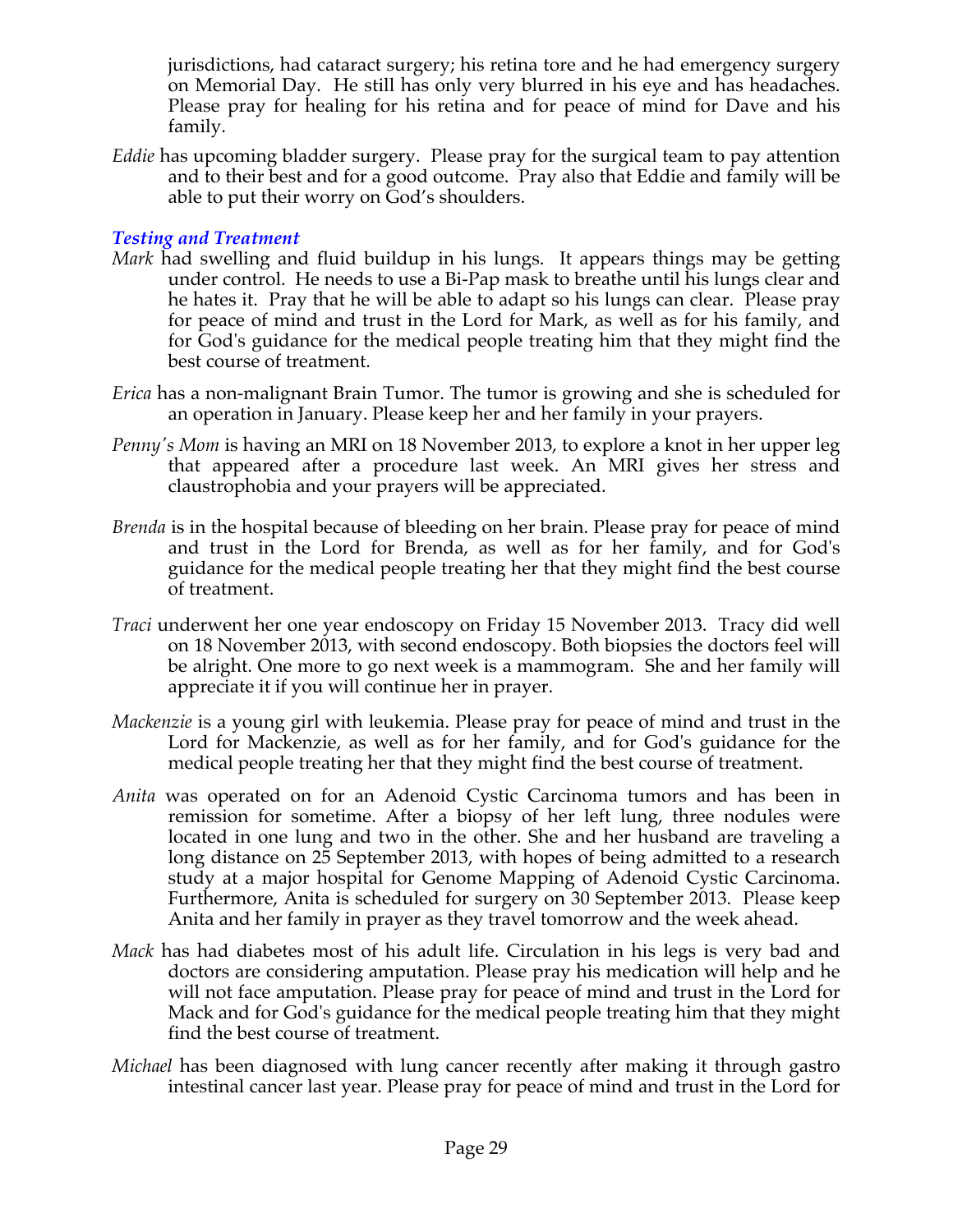Michael and his wife Gayle; as well as for God's guidance for the medical people treating him that they might find the best course of treatment.

- *Ken Strauch* has been tired and is anemic, he had a colonoscopy which found a pair of polyps which were removed and are being tested. Just for good measure they found he has a hiatal hernia with ulcers, basically part of his stomach is pushed up into his esophagus and is bleeding from there. Sounds there may be surgery involved. Please pray for peace of mind and trust in the Lord for Ken and for God's guidance for the medical people treating him that they might find the best course of treatment.
- *Adriano* is in the hospital due to high sugar and high blood pressure. He is very weak and will appreciate your prayers.
- *Heather* recently found out she has cancer. Please pray for peace of mind for her and for the medical team treating her will be guided to the right solution.
- *Jim* has had an aneurism and blood clots. Pray that healing will come.
- *Bob* has experienced several Transient Ischemic Attacks<sup>3</sup> (TIA) recently. Please pray for peace of mind and trust in the Lord for Bob and for God's guidance for the medical people treating him that they might find out the source of the problem and best course of treatment.
- *Laurie* has been ill for two years and was admitted to the Emergency Room the night of 23 July 2013, for dehydration. She received a CAT scan, which turned up a spot on her lung. Laurie is an oncology nurse and fears the worst. She has had numerous tests and the Physicians think it would be too risky to operate. Some other problems have been discovered and it is hopeful that new medicine will give her healing. Please continue Laurie in Prayer. Please pray for peace of mind for Laurie and for God's guidance for the medical people treating her that they might find out the source of the problem and best course of treatment
- *Mark Wilson* was hospitalized with stomach problems. They turned out to be a set of very bad ulcers, for which he is grateful as they are eminently treatable. He is out of the hospital and recovering. Please give thanks for the good result and pray he will be able to follow the medical advice.
- *Georgia* has liver and pancreatic cancer. The doctors are evaluating whether to do surgery and how to tackle the disease. Georgia is a faithful Christian and she will appreciate your prayers. Pray for God's guidance for the medical people treating her that they might find out the source of the problem and best course of treatment. Pray also for peace of mind and trust in God for Georgia and her family.

 $3$  A transient ischemic attack (TIA) is a transient episode of neurologic dysfunction caused by ischemia (loss of blood flow) – either focal brain, spinal cord or retinal – without acute infarction (tissue death).

TIAs have the same underlying cause as strokes: a disruption of cerebral blood flow (CBF), and are frequently referred to as mini-strokes. TIAs and strokes cause the same symptoms, such as contralateral paralysis (opposite side of body from affected brain hemisphere) or sudden weakness or numbness. A TIA may cause sudden dimming or loss of vision (amaurosis fugax), aphasia, slurred speech (dysarthria) and mental confusion. But unlike a stroke, the symptoms of a TIA can resolve within a few minutes or 24 hours. Brain injury may still occur in a TIA lasting only a few minutes. Having a TIA is a risk factor for eventually having a stroke or a silent stroke.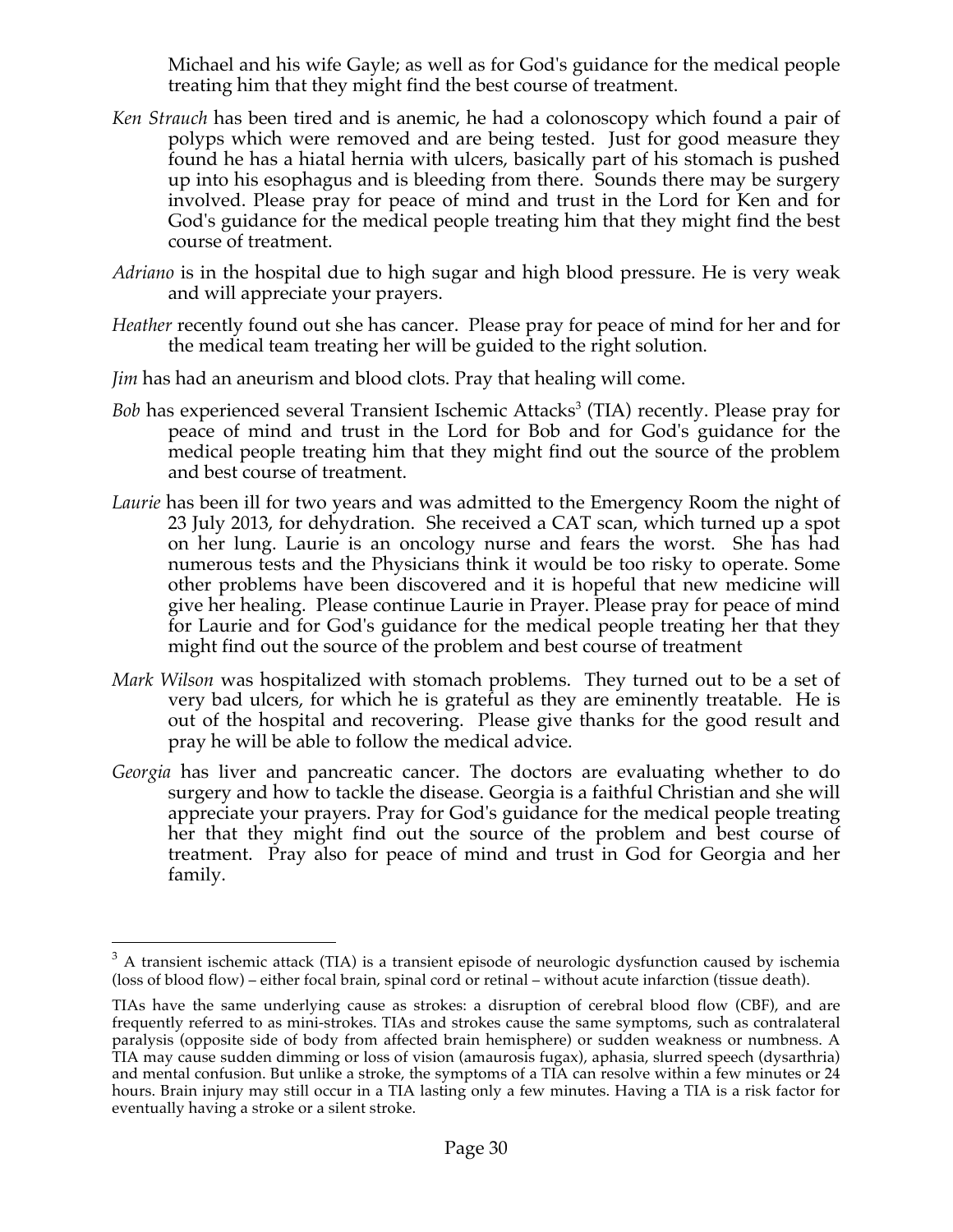- *Lana's* doctor found something on her lymph nodes and ovaries. Pray for God's guidance for the medical people treating her that they might find out the source of the problem and best course of treatment. Pray also for peace of mind and trust in God for Lana and her family.
- *Sarah* wife of Rev Geordie (AOC UK) has been treating for ovarian cancer. The chemotherapy drugs she haw been taking do not seem to be reducing the cancer cells the way it was hoped. She is going to stop taking them until January 2014; when they will start with new drugs. It is hoped that will shock the cancer into remission. In the meantime, she will be taking Avocet should keep the cells from increasing or multiplying. She will continue building fluid in her abdominal area which will have to be drained. This is turning into a lifetime of treatment kind of thing, rather than a one shot deal. This has been a difficult surprise for Sarah, but she is adjusting very well with God's help. There are a number of drug combinations to try, but she has a hard road ahead. Please pray this new plan for chemotherapy will work and Sarah can tolerate the treatment. Sarah and Geordie both trust all will work out in the end and ask God's help for the interim. They ask He guide them and the medical team treating Sarah and that the team pay attention and do their very best. They both ask you pray they will be able to let God carry all their worry.

## *Healing*

- *Brian* finished the chemotherapy and final radiation treatment for his upper lung and bronchial area cancer. A biopsy and CAT Scan the week of 9 September 2013, turned out to be a re-occurrence of the cancer in a slightly different location. He cannot have any more radiation, but is on a course of a different chemotherapy, one week on, three weeks off and repeat. He made it through the fifth week of treatment, one on, two off; Brian asks we pray for strength to undergo the new process. He is weak and tired; his spirit remains high. Please also pray Brian will rest and not over extend himself. Please pray for peace of mind and trust in God for Brian and his new wife Mel, so he can rest and gain strength; pray for the medical team treating him to continue to pay close attention and do their very best; pray also he can quit smoking NOW.
- *Mary Thornell* had surgery on 30 October 2013, at the Riverside Community Hospital to remove a huge mass along with about ½ her colon and part of her lower bowel. The masses appear to have been malignant, so that will have to be taken into account. She went home, then an infection set in and she was readmitted to excise the infected area and should be going home in the next day or so. There is a lot of treatment and recovery ahead. She is home now where she can rest and gain strength, so that is wonderful. Pray for strength and guidance for Mary as she works hard at recovery. Pray for peace of mind for Mary and her husband Jim, as well as daughter Janice and son Jimmy, she begins her recovery. Please pray also for a full and rapid recovery.
- *Luis Martinez* had a heart attack on 1 November 2013. It appears there may be valve or blockage issues, so they ask that you pray for guidance for the medical team treating him. Please pray for proper treatment, full recovery and peace of mind for Luis, as well as for trust in the Lord for him and his wife Selma, and the rest of the family.
- *Alwin Jack* has had a stroke and recently has had a relapse. Please pray for those who treat Alwin that they might chose the best possible treatment and pray for peace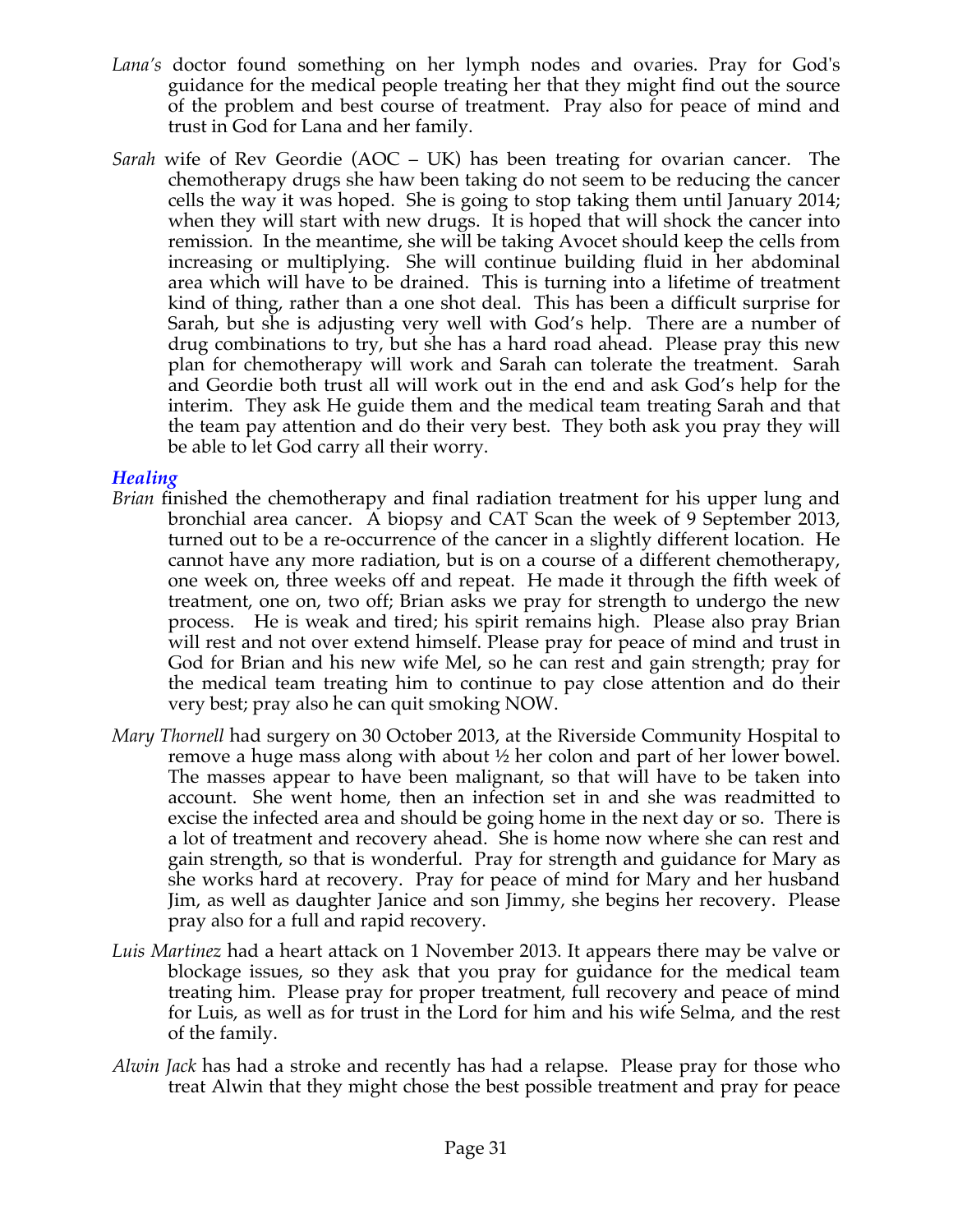of mind for Alwin during the recovery phase.

- *Jere Wolf*, Melanie Zimmer's dad had bacterial pneumonia, which him to go into congestive heart failure. An echocardiogram indicates his aortic valve is narrowed and needs replaced as they say a 1mm narrowing is cause for replacement and he is at 8mm and if it does not get replaced (in California) the vicious cycle of congestive heart failure (CHF) will repeat itself. The doctor also said that the CHF could have made it look as though he had a heart attack, but they think he just went into CHF. His heart function is at 30% down 10% from a few months back. An ultrasound of his remaining kidney shows a cyst. The greatest news is that all the doctors agree that he can fly home, as at first they were saying we would need to drive back and with the stops needed to prevent blood clots it would have taken at least 6 days so the news is good. Thanks again for sharing your prayers with us.
- *Sylvia Lee,* Sandra Lee's mother, had been suffering from undiagnosed kidney failure; doctors finally figured out what the problem was and offered her "hospice care", a second opinion suggested dialysis. She is now on dialysis. Please pray for strength and vitality to return to her and for peace of mind for Sylvia and her family, as well as their continued faith and in God as the Great Physician. They pray for help to listen to God's voice and guidance through this journey together.
- *Carolyn* has Multiple Sclerosis with complications. Pray Carolyn and her children will be close to our Lord Jesus Christ as they and family members help to ease the problems.
- *Jeong* was in an auto accident and sustained a serious back injury. Please pray for a full and rapid recovery.
- *Dale* was hospitalized Sunday 25 August 2013, after a heart attack. Please pray for guidance for the medical team treating him and for peace of mind for Dale and his family.
- *Gil Garcia* developed a bed sore which precludes sitting and is now confined to his bed. Gil has very smooth and delicate skin, please pray for a rapid healing of the sore so he can get out of bed and move around in his chair. Gil spent almost a year in the hospital the last time this happened. His faith and his attitude are almost beyond belief, he is an example to us all. But, we pray this time he will heal quickly. Pray also for his lovely wife Mary who takes care of him. Pray for both of them also for strength to deal with the loss of their son Bernie.
- *Bill* had malignant growth removed from a lip last month and seems to be experiencing a re-growth of the cancer. He asks your prayer for the medical team treating him and for peace of mind for himself.
- *Sarah* was in remission but it has appeared again and she will begin chemo again..
- *Hank* has osteoporosis, which has caused him a great deal of pain and inconvenience in the past few years. Pray for his healing and that his medical bills will be met.
- *Evelyn is* an elderly woman who has had problems with her eyes and is now blind. It appears some sight will return shortly, pray for that to happen!
- *Joanne* has begun kidney dialysis as a result of kidney failure due to extensive chemotherapy. Additionally she cares for an adopted drug addicted baby who is now nine years old. Please pray for her to keep her faith, to let the Lord carry her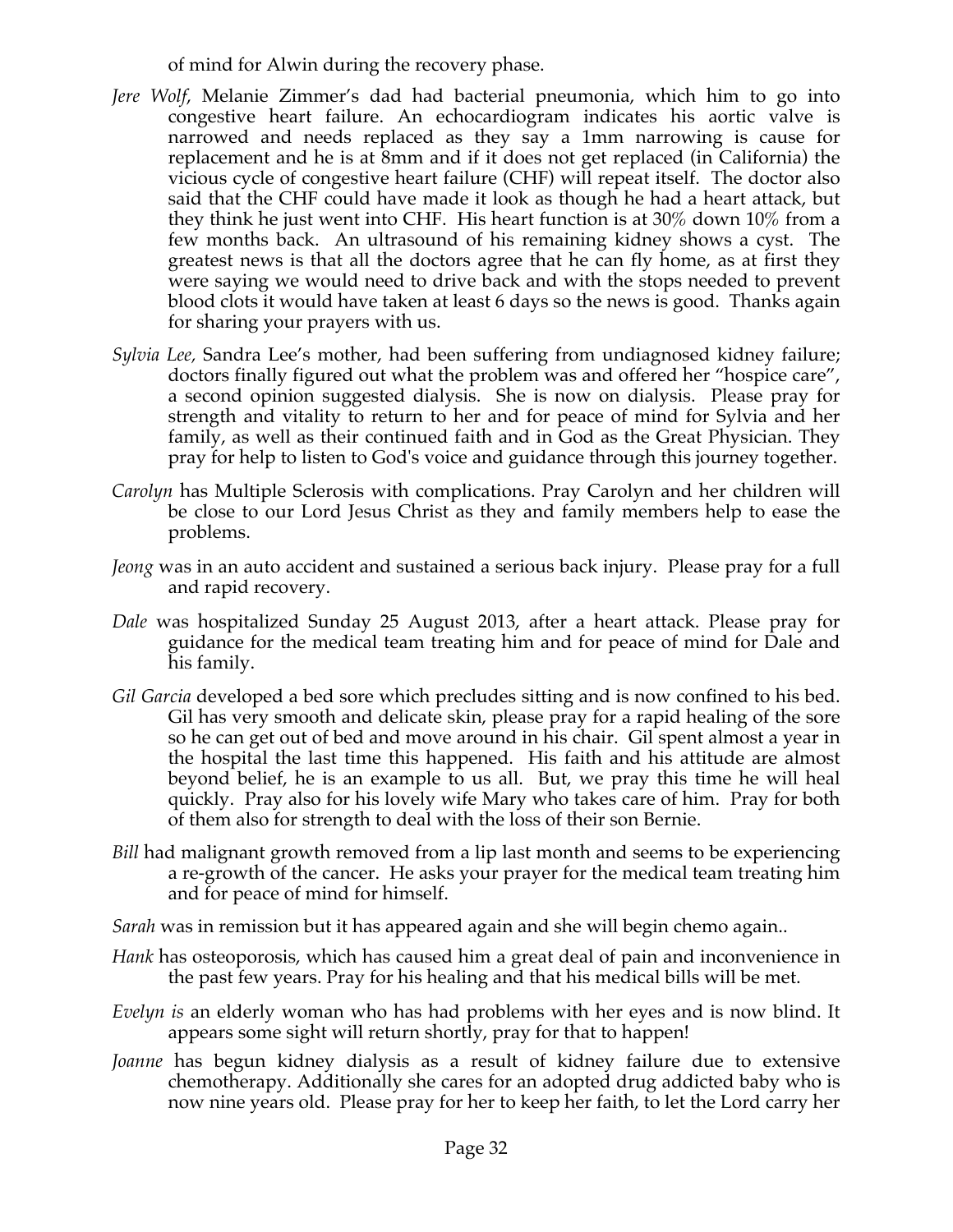worry and concern and to give her strength. Pray also for those treating her that they might pay attention and do their best.

- *Mr. N. Anand* is in the hospital and is seriously ill. He is being encouraged to pray for repentance of his sins and to depend upon our dependable God for a cure and recovery of his health. Pray that he will be a strong witness for Christ.
- *Jacob* has been going through some dental procedures and has some pain and aggravation with the numbness. Please pray for comfort and strength for him, as well as for guidance for the medical team treating him that they might pay attention and do their best.
- *Jean* fell and broke her ankle in three places. She will be in the hospital for rehabilitation for the next 6 weeks. Please pray for comfort and strength for her, as well as for guidance for the medical team treating her that they might pay attention and do their best.
- *Bud and his wife* for their continued welfare and enthusiasm. Bud has been advised of an aneurism in his heart of a size not mandating immediate surgery. This comes at a time when he has sole care of his wife who recently broke two vertebrae and thereafter sustained pneumonia.
- *Virginia* has Sinus and Allergy problems giving her severe problems. Pray that the Doctor will discover why it continues and find a cure.
- *Steve Thornell* had a brain aneurysm which was found before it burst. He is home from the hospital and working hard on recovery. He lacks energy from seven days in the hospital. His doctor told him he has to make serious life changes. One of the two main arteries in the back of the head is now completely closed. He must take blood thinners, he has thick blood and recent chemotherapy made it worse. Steve has always operated at 110 percent, he needs help to slow down. Please pray for trust in the Lord and a full and rapid recovery. Pray for peace of mind for Steve and his family.
- *Arlen* is receiving treatment for lung cancer and recently experienced a ruptured colon during treatment. She is alone in Oregon but does have a friend who has traveled a great distance to be at her side. Please pray for guidance for the medical team treating her and for strength and trust for Arlen.
- *Oscar* discovered some time ago he had blood clots in his leg and lung. He has been treated for them and has not been cured. He now will be facing surgery. Please keep him in your prayers.
- *Angela* had an ischemic stroke (clot). Please pray for guidance for the medical team treating her and for strength and trust for Angela. Please pray also that she and her family might put their worries on our Lord's back so she can work hard towards recovery.
- *Nora* had a stroke mid February 2013. Please pray for guidance for the medical team treating her and for strength and trust for Nora. Please pray also that she and her family might put their worries on our Lord's back so she can work hard towards recovery.
- *Linda* has been hospitalized for several days with a gastrointestinal problem. Please pray for guidance for the medical team treating her and for strength and trust for Linda.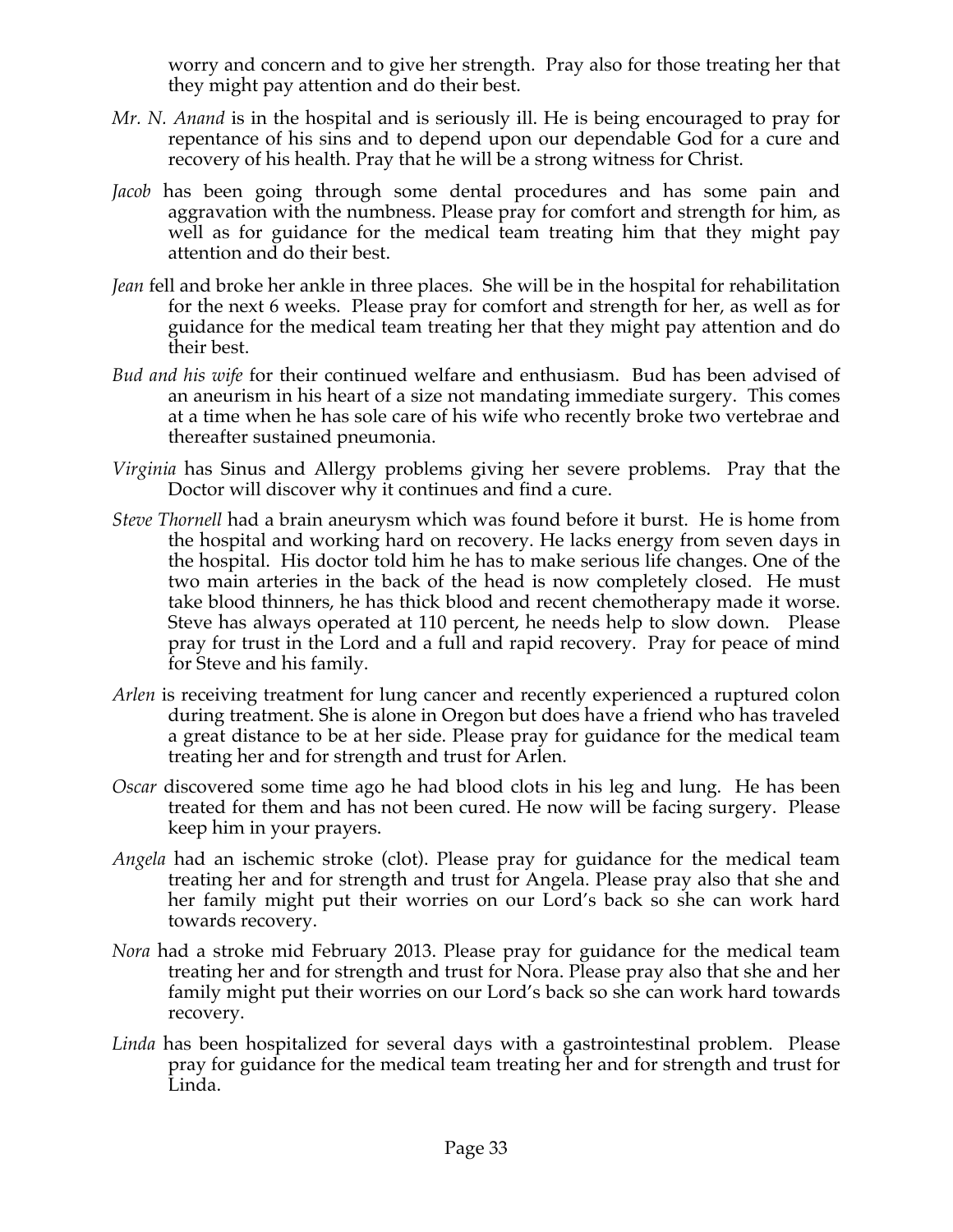- *Dester* is suffering from unknown skin and diseases. Please guide the medical team treating him to find out what the problem is and cure it. Pray also for Dester to trust in the Lord.
- *Lee* has Arterial Fibrillation; the medical people are not sure how to help her. Please pray for guidance for the team treating her and for Lee and her family to make the right decisions regarding treatment..
- *Nell* recently adopted two children and has just been diagnosed with multiple myeloma.
- *Sarah* is recovering from a stroke, but fell and broke bones. Please pray for her peace of mind and rapid and full recovery. Pray for trust in God for her and her family.
- *Mary Lou* has been suffering with seizures. She was in the hospital with a 24 hour monitor and is being sent home from the hospital with two medications and orders to return in 2 months for another MRI to review whatever is going on in her brain. Please pray for guidance for the medical people treating her, as well as peace of mind and trust in God for her and her family.
- *Kathleen* has spent the last two weeks in the hospital. She has been diagnosed with colitis, shingles and possibly colon cancer. Pray she will be comfortable and begin to heal.
- *Rachel* has Mitochondrial Myopathy. This is a hereditary disease of the muscles and they do not have a cure for it. Part of her pain is her family does not believe she is indeed ill, as she appears to be just fine. Please pray her family will learn the truth and be supportive of her; pray also the medical people treating her will find the right measures to minimize the disease. Most particularly pray for Rachel's trust in God.
- *Nicolas* is in the hospital with serious symptoms of a heart disorder. Please pray for peace of mind for him and guidance for the medical team looking for the cause and cure.
- *Mrs. Baek* an elderly women fell and injured her spine. Doctors cannot repair the spinal injury due to her age. She fell again the morning of 12 December 2012, breaking her collar bone which is also untreatable. Mrs. Baek is in severe pain and will appreciate your prayers.
- *Juanita* is a young girl who was in a coma because of a blood disease. She has not come out and is gaining strength. They are awaiting results from blood samples. Her family thanks you for your prayers and asks that you continue.
- *Barbara* had a accident while cooking and the pressure cooker blew up in her face, causing second and third degree burns over her face and upper body. Because of this she has incurred kidney problems and may need a transplant.
- *George* had foot surgery. Please give thanks for the surgery and pray for a full and rapid recovery.
- *Nellie* is in the emergency room of a hospital in a great deal of pain. Please pray for peace of mind for her and guidance for the medical team looking for the cause and cure.
- *Lauralee Meade* underwent a lumpectomy on Friday after Thanksgiving. A further anomaly has been discovered and she had additional preventative radiation treatment. Please pray for a complete remission of the cancer. Pray also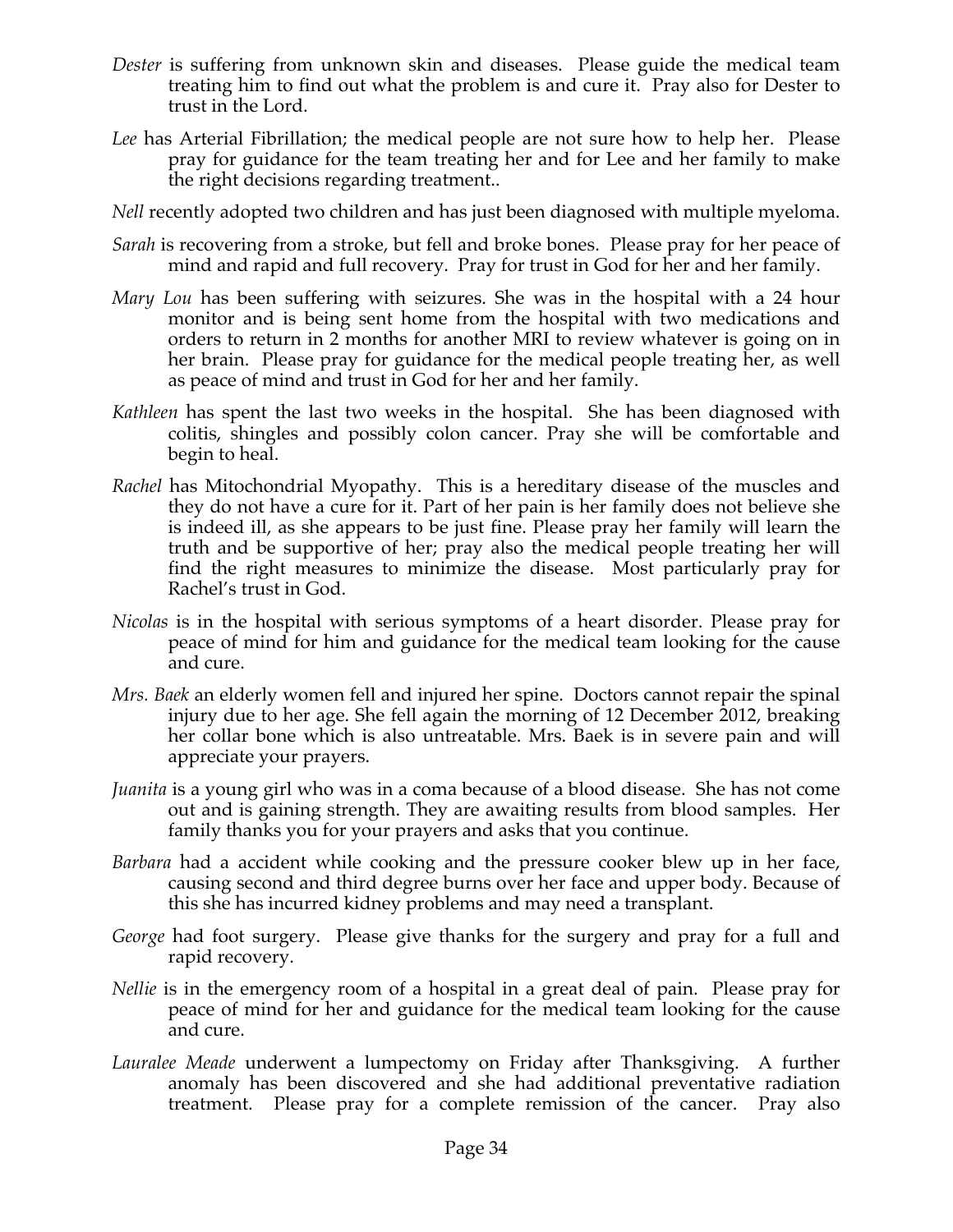Lauralee will maintain her great attitude and trust in God.

- *Kevin Gerhart* discovered cancer on his neck. He underwent radiation and chemotherapy. Please pray for the medical team treating Kevin that they might pay attention, do their very best and find the source; that the treatment might be successful and he might live a long and healthy life to His honor and glory. Pray also for trust in God and peace of mind for Kevin, his wife and family.
- *Bill, Sara's husband,* had a third abdominal surgery on 22 November 2011, to remove a tumor. Bill is doing better keeping the doctor's instructions, for which we are all grateful, including taking chemotherapy once a day for two more years. He has radically decreased the consumption of alcohol and eating at least mostly properly. Please pray for help for him to continue do all this. Please pray also that Bill might turn his heart outward to help those around him, as well as live a long and healthy life to the honor and glory of God. Pray also for peace of mind for Bill and his wife Sara.
- *Kay Denton* (Mrs. Kay) has had a chest infection, perhaps viral, but seems to be getting better. She actually sent an iMessage last week, but did not hang around for a response a minute later! Please pray for continued peace of mind for Mrs. Kay and her family. Give thanks for her trust in the Lord and her positive attitude.
- *Matt Alcantara*, age 15, came back with ZERO SCANS again in December 2013! Matt has Osteosarcoma (bone cancer), a very rare and often lethal form of cancer with limited treatment options. This is a disease that is about 90 percent fatal in a couple of years. He has no hip joint on one side, but he walks and swims! Courage? Guts? You bet! Please also give thanks for the great faith of Matt and his entire family. Their faith and trust is a wonderful example for each and every one of us. But, now is not the time to stop praying. Actually, it never is the time to stop praying!
- *Judith Clingwall*, is afflicted with Multiple Sclerosis (MS). She is currently in Laurel Place, an extended care facility in Surrey, British Columbia. Judith's condition has worsened recently. Please pray for her to take an active part in her own life, for her strength, peace of mind, trust in God and remission of the disease so she might return home to her family. Pray also for strength for her husband Martin as he deals with all the problems and stress of Judith's situation.
- *Vince (age 15),* reoccurrence of Osteosarcoma, recent testing found a nickel sized tumor in his lungs. The doctors are consulting with a specialist in Houston. Please pray for guidance for the medical team and for peace of mind for Vince and his family.

# *Thanksgiving and Continued Healing*

- *Otto* had massive blood clots in both lungs and a smaller one in one of his legs, treatment worked and he is recovering at home, he tires and is still on medication, but able to sleep and be free from hospital routines. His family and friends thank you for your prayers. Please pray for peace of mind and trust in the Lord for Otto, as well as for his family, and for continued recovery.
- Please join together in thanking the Lord for strengthening *Christopher*, a young man with psychological problems who departed meds to a bad effect, for his maintaining healthy discipline the last six months, and join together in praying that he continue to be infused with strength and rationality.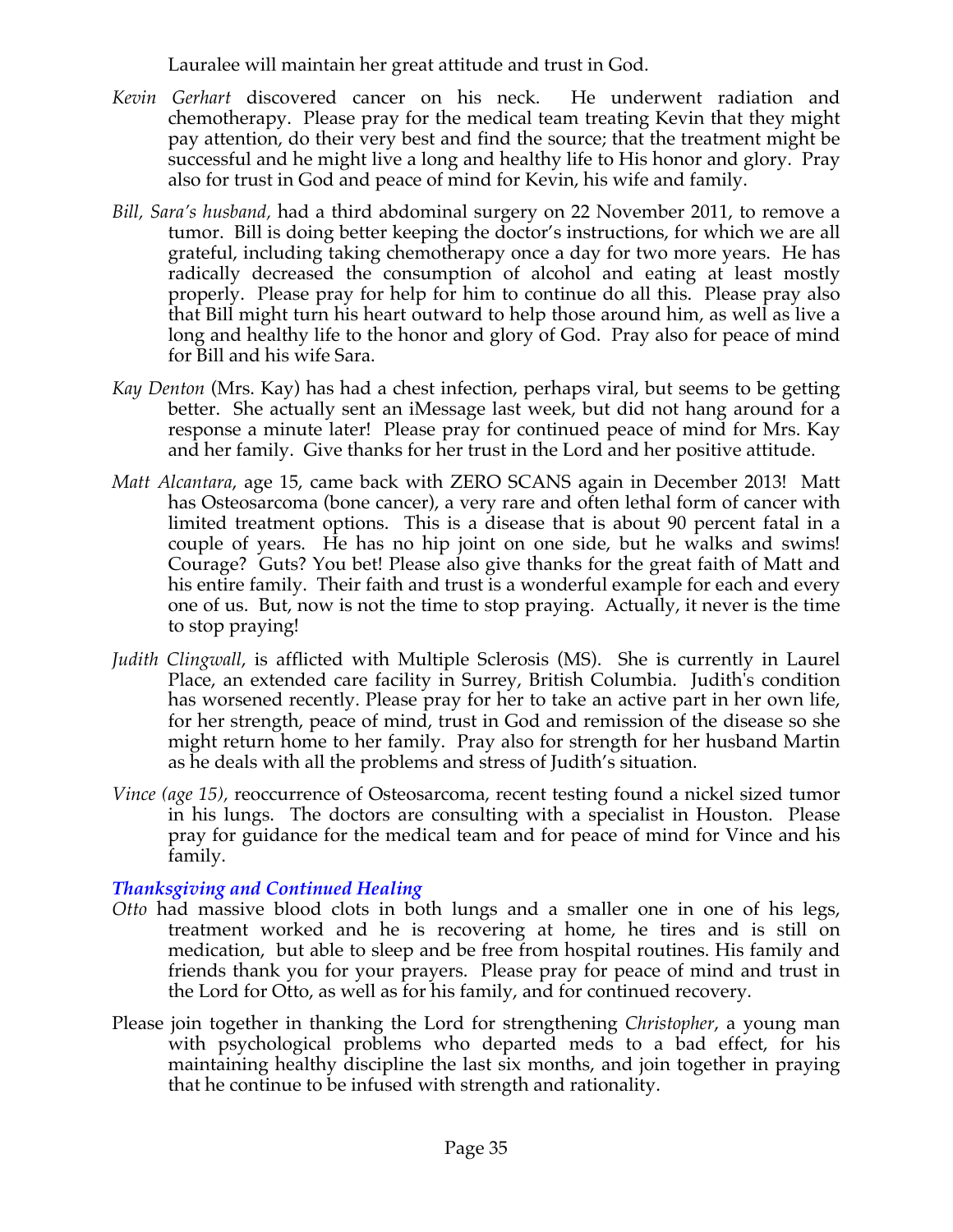- *Pat* underwent successful major heart surgery on 25 September 2013. Please give thanks for the successful outcome and pray for continued healing and a complete recovery for Pat.
- *Jane*, US Army Korea, had a tumor. She returned to the CONUS, underwent five hours of surgery which went exceedingly well. The tumor came out completely, on the surface it appears non-malignant, testing will be done to confirm. Please give thanks for the surgical team doing a great job and the great result. Pray for a complete recovery for Jane.
- *Dennis* has heart problems; now the medical people treating him discovered a large mass on his liver which turned out to be a cyst, just like Kathy above! Please give thanks for this great development and pray for peace of mind and trust in the Lord for Dennis and for God's guidance for the medical people treating him that the contemplated surgery might go well.
- *Dwight* had major oral surgery, for which he gives thanks. He is recovering slowly and asks your prayers to speed the process.
- *Joyce* broke her left leg and sprained her right foot in a fall and had surgery the morning of 24 July 2013. She asks you to give thanks for the surgery having gone well and asks you also pray for her continued healing, she will be spending several weeks her right leg in a walking boot and several months with her left leg in a cast.
- *Mike* was very ill in hospital. He is doing much better now and his family asks you to give thanks for the miraculous recovery. Mike is a veteran who has served his country when she called. Please pray he will open his heart to God so He can make Mike's crooked road straight and pull him towards the summit rather than to the pit.
- *James* had surgery the morning of 4 April 2013 at Cancer Treatment Centers of America which appears to have gone well. The pathology report found the high grade carcinoma cancer was confined to the bladder. There was no sign of cancer in surrounding areas, tissues, organs, etc. The Sovereign King of heaven and earth has blessed Jim immensely; he will not have to endure chemo or radiation, he will continue with various tests and see the physicians. Please give thanks for the good result and the work of the surgical team paying attention and doing their very best. Pray for James' continued recovery and for him and his wife Dawn to be able to put their worry and concern on His Back.
- *Jeff* had successful surgery on Monday 4 March 2013, at Vanderbilt Medical Center to remove his esophagus as the doctors felt this is the only remedy for precancerous and cancerous cells in his esophagus and stomach. Please give thanks for the successful surgery and pray that his pain level will go down and he will recover quickly. Pray for Jeff and his family to keep their faith in God and let him carry their worries.
- *Rick* is recovering from hip replacement surgery in the middle of February 2013.
- *Buzz Baron* had C5-6 surgery the morning of 3 March 2013, which went well. Please give thanks for the surgical team paying attention and doing their best and for a good result; pray also for a full and rapid recovery.
- *Karen* had surgery the afternoon of 1 March 2013 to remove a spot on her lung; the surgery went well and the spot was benign. Please give thanks for the great result. Pray also for continued trust in God and peace of mind for Karen, as well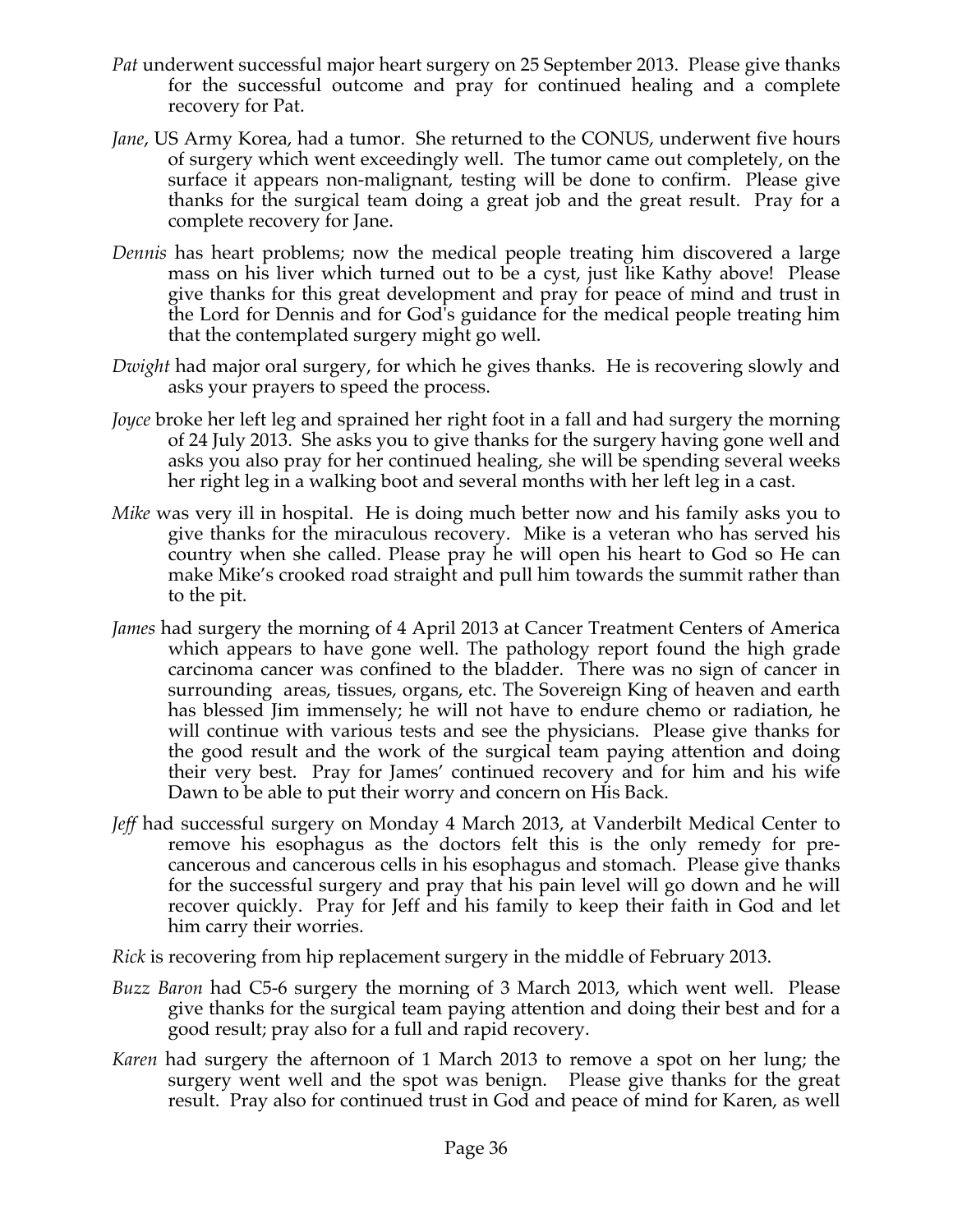as a rapid recovery.

- *Dick*'s left arm was amputated after treating for Merkel Cell carcinoma over a year. He is now believed to be cancer free and is waiting to be fitted with an artificial arm. Please join Dick and his family in giving thanks to Our Lord Jesus Christ for his recovery as well as for their trust in God.
- *Traci* had surgery colon cancer on 27 December 2012. The surgery went very well and she appears to be cancer free. But, she had a pulmonary embolism and another clot in the artery to the spleen which will keep her in the hospital for at least several days. Traci is beginning to be weary of her medical situation. Please pray that she will not become despondent. Pray that she will open her heart to God's Grace that He might enter in to her heart and strengthen her.
- *Bob Smouse* had shoulder surgery on 28 November 2012. He would appreciate your thanksgiving prayers. While the surgery apparently went well, he is still in pain and would also appreciate prayers for continued healing and the pain to subside. He promises to work very hard on recovery therapy.
- *Carol Stone*, the sweet wife of Mike Stone, recovered far better than expected from a severe brain bleed, but fell recently and broke her hip.

Please pray for peace of mind and trust in God for Mike, guidance for the medical team treating Carol and strength for Carol as well as faith and trust. No one can ever understand the why of these things here on earth. Sara who passed this request on asks that you pray in both faith and hope.

#### *Business*

*Mark's* business is in difficulty. He works in a shrinking field, of which he is one of the country's true masters, but there is little work available. He asks that you pray that he can find a way to survive in his industry, which he loves and needs his talents. Pray he can find new sources of business and new ways of doing things, perhaps someone to partner with to better use his talents. Pray also for those who work for and with him that they might do their best to help.

#### *Employment*

- *Chris* and several others at his firm were let go after many years of faithful service. Please pray that they might find a company that can use their considerable skills and dedication to their mutual benefit. Pray also for those who remain behind that they might find peace in the confusion caused by the departures.
- *Doug* recently became unemployed from his job of 18 years. He has been applying for jobs, but unable to get one at this time. His wife is working; this is not enough for the family. Please pray he will find employment with a firm that will be able to use his considerable skill and hard work to benefit both the firm and the family.
- *Catherine and Lewis* are at a low ebb due to a struggle for employment. Your fervent prayers will be appreciated.
- Lori is considering a potential change in her employment. Please pray for God's guidance in considering all aspect of her potential work.
- *Rodriguez Family* are looking for work. It seems many obstacles have been put in their way of finding employment. Please pray they will find employment with a firm that will be able to use their considerable skill and hard work to benefit both the firm and the family.

*Sarah* is concerned about the future with her company. She would appreciate prayers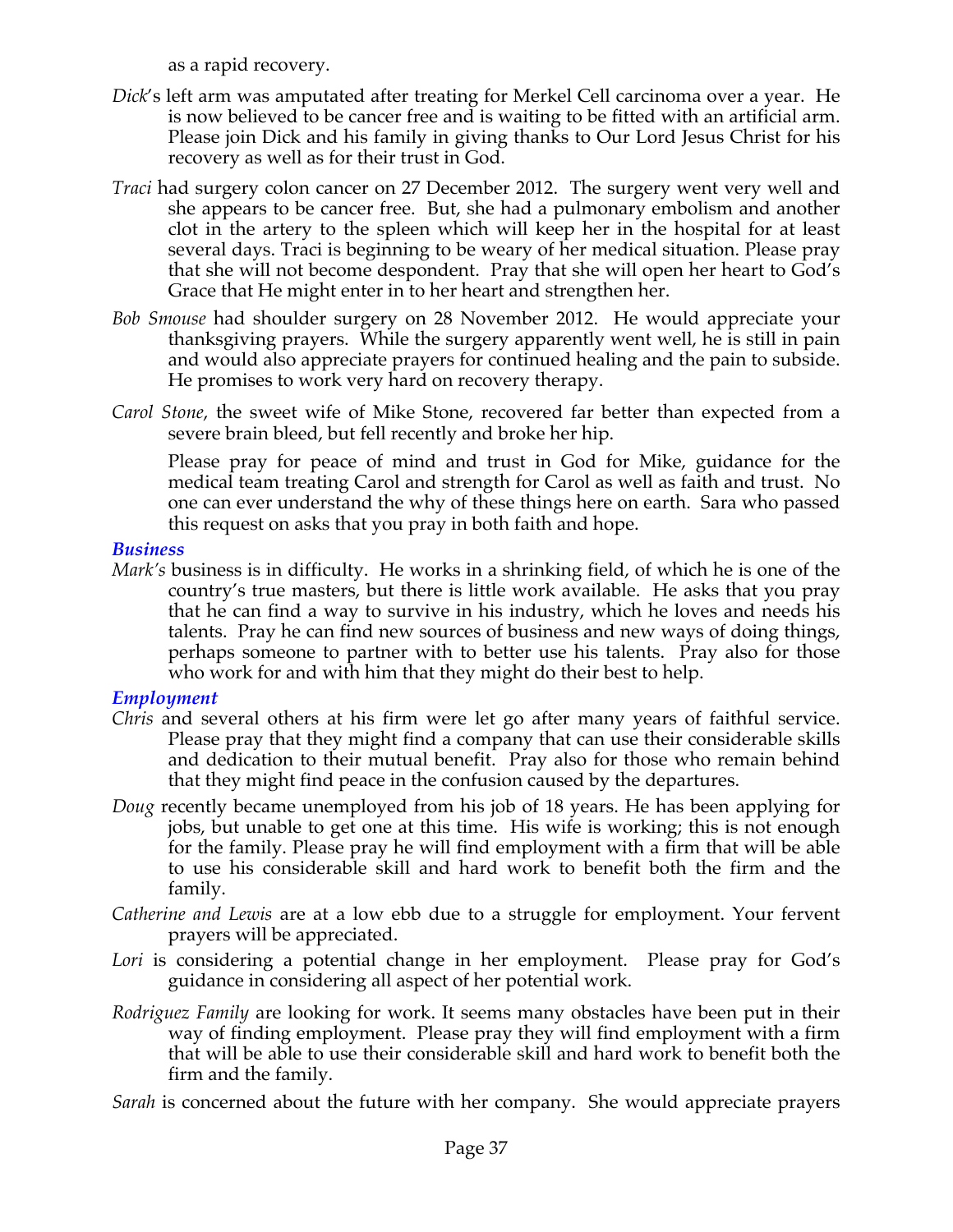for her continued employment and that her firm might find more and better ways to use her considerable skills.

# *Financial Guidance and Healing*

*David and Lorna* are having financial problems. They are trying to find a smaller home which may be more affordable. *Lorna* has had an ongoing battle with brain cancer, her trips back and forth to the hospital have drained their finances to the point they sometimes struggle to have enough food in the house. Pleaser pray for Lorna's healing and guidance on how they might handle the financial difficulties in which they have found themselves.

#### *Guidance*

- *William* is an elderly man living with his Son and Daughter in-law. William is causing trouble in the family because of his demanding ways and continually using bad language. The family is at wit's end to know how to handle him and will appreciate your guidance and prayers.
- *Caitlin* is in the grip of the Prince of Darkness; she thinks there is escape from reality in drugs. The saddest part is that reality is not as she sees it. Her family is despairing as they can do nothing to help her and ask that you pray for the Holy Ghost to enter into heart and show her the need for change before it is too late.
- *Nathaniel* is in spiritual turmoil. His family and friends will appreciate it if you will keep him in your prayers for him to find the root of his trouble and accept God's help to heal his heart.
- *Sam* and her *two children* that have been living in a shelter and are to lose their place there. Please pray a place will be found they can stay in and recover.
- Please pray *Darlene* will surrender her life to Christ.
- *Norrie* is facing daily exams in the weeks ahead. Pray for calmness and concentration and to do the best possible.
- *Jonathan* is addicted to drugs. He is now in jail awaiting trial. His parents and friends will appreciate it if you will keep him in your prayers for him to find the root of his trouble and accept God's help to heal addiction.
- *Beth* is suffering from ungodly treatment in her marriage. Please pray God will guide her in her behavior, actions and thoughts that she might be able to lead her husband to God so her marriage might prosper to the benefit of them.
- *Brandon* a young man from a Christian family who married a year ago and almost immediately became estranged from him family. As a result he has had a serious problem with keeping the civil law. Please pray for Brandon that he will return to the Lord and the many problems will be eventually settled. Pray the hurt he has caused so many will be helped with our Lord's care and love.

*Dennis* has some decisions to make and will appreciate our Lord's guidance.

*Earl* to read and understand Scriptures he has been given.

*Jeanette* has had many members of her family die from diabetes and several are near death now. Jeanette does not know the Lord and is despondent and perplexed about her family and herself. Please pray she can open her heart to allow the Holy Ghost in to bring her knowledge and understanding.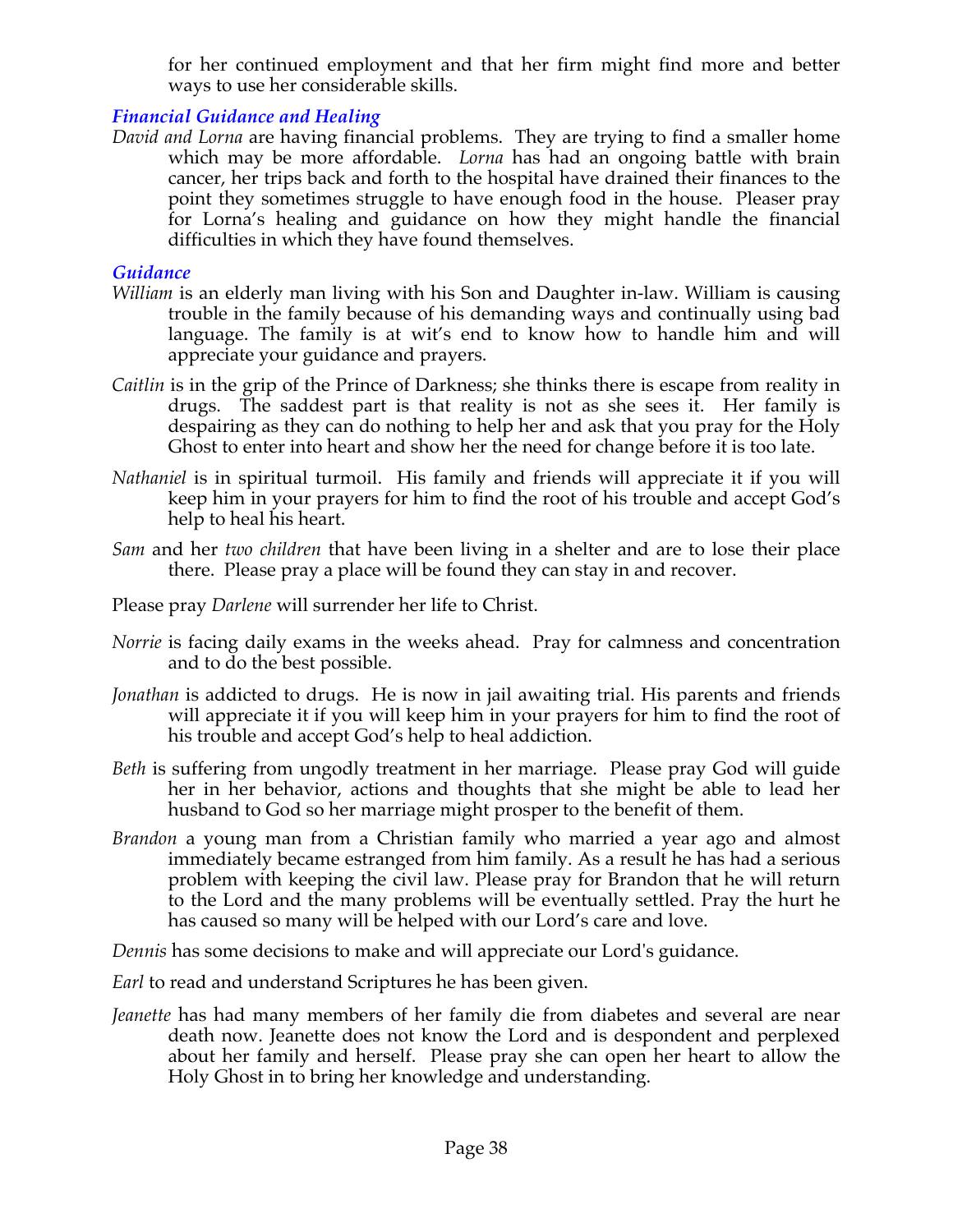- *Christy* just lost her sister in an automobile accident; this follows closely the loss of two family. Please pray she can let our Lord Jesus Christ carry all her sorry, worry and care at this extremely difficult and stressful time.
- *Dr. Elizabeth Raj* is teaching a biblical approach to the psychological problems facing many in our society today. She is battling against the growing influence of worldly psychology adopted by the churches themselves. Elizabeth constantly stresses answers are found between the covers of that precious Book, the Holy Bible. Please pray for encouragement, strength, fortitude and courage for her.
- *Daniel and Danielle* are experiencing family strife as a result of custodial issues with a daughter. Please pray they and those they strive with might look to the child's best interests in their time of difficulty and disagreement; to work for her best interests and not use her as a weapon amongst themselves.
- *Abigail* is a teenager who has behavior problems. She feels she is in an area of mental darkness. Please pray that she might look to God for help and not within herself.
- *Sara* asks that you pray for guidance for her as she deals with the stresses of her family and life. Pray that she can separate those things which she can affect from those things which she cannot and give her grace to accept that she cannot do everything and can only change those things within her control. She asks for God's help to grow her business while keeping up with the needs of her mother and husband and healing her own problems.

*Jacquie* to open her heart to God and accept His Love and Grace.

*Hap* asks you to pray he might be able to trust God will help him make the right decisions at the right time and not to worry uselessly, to change those things he can change, accept those things he cannot change, sleep well to be able to do the correct things with a clear head and that he will open his heart to the Holy Ghost.

# *New Minister*

*Don Fultz* was ordained on 15 December 2013, at St. Peter's Anglican Orthodox Church in Statesville, North Carolina, by Bishop Jerry L. Ogles. Please pray for Don to do his very best at fulfilling the special responsibilities he has taken on and give thanks for his commitment.

# *AOC Congregations*

- *Rev Paul Thompson,* pastor of Christ Anglican Church (AOC) in Oakland, Iowa, asks you pray for the Holy Ghost to enter the hearts of their congregation that they might find better ways to serve our Lord and bring the Word to those around them.
- *Rev Rick Reid* asks that you pray for Saint Andrews Anglican Church in Newton, North Carolina. They would like to see their congregation grow to the point is it selfsustaining and vibrant. The congregation asks that you pray for the Holy Ghost to enter into their hearts and inspire them to do their best to further His Will.
- *Nathan* in Wake Forest, North Carolina needs God's Help to find others who are interested in having a Bible believing Church in the Anglican tradition. He would like to develop a congregation to associate with the Anglican Orthodox Church.
- *Saint Joseph of Arimathea Anglican Orthodox Church* is under a lot of stress. We all are, but they need even more prayer. Rev Roger Jessup, their wonderful minister, is pressed by the duties of a primary care giver, in addition to all the worries of this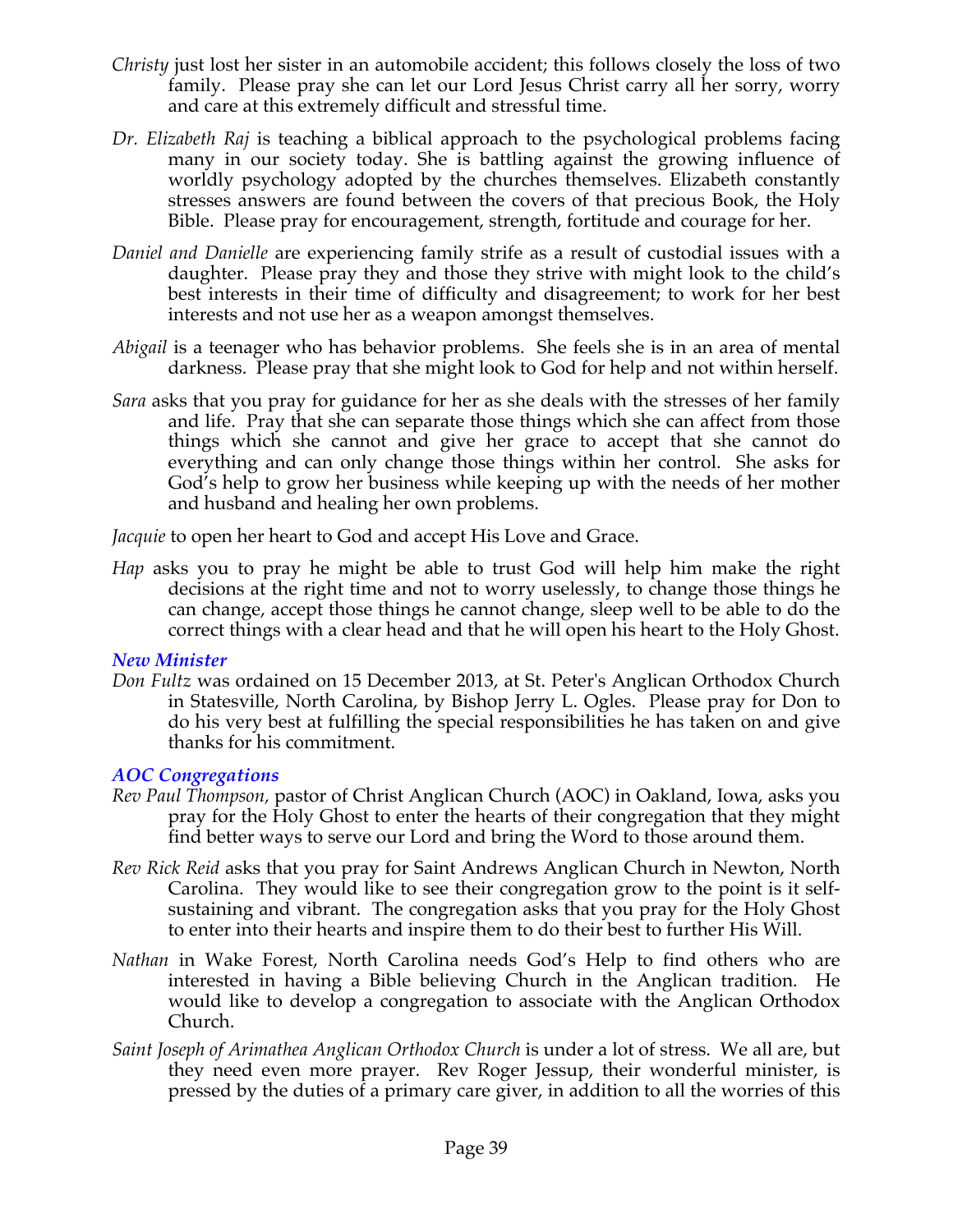world. They have one of their family's primary breadwinners who will be soon unemployed, absent His intervention. Roger's niece will lose her job at the end of the year when her tech center shuts down. As Rev Roger said so eloquently, "We must pray for those who mean us harm and deprive us of our property are our enemies: Our LORD has so commanded us." We must pray they will see light and cleave to it while turning their backs on the Prince of this World. Equally important, we must pray that the Lord will raise up a political leader from among us as He has done in the past. Pray also for trust in God for each member of the parish and for them to find economic relief.

#### *Thanksgiving*

*Hap and Dru Arnold* give thanks for travel this week.

#### *Armed Forces & Contractors*

Airman Donny Patton (Hulbert Field, Florida), Jordan (USMC – Fleet Marine Force - Pacific), Trevor (USAF - KC-10 Boom Operator – New Jersey), Trevor (USN – Whidbey Island, EF-18 Pilot), Kurt Thomas (USN – Camp Foster, Okinawa)

#### *Persecuted*

Around the world, Christians are under attack, not only in the Muslim world, but from Hindus and others in India. Also, they are under continual attack in the name of "Separation of Church and State" in the western world, as it becomes actively atheist or pro-devil buddy. Please pray for God's guidance and protection for all persecuted Christians and those around them.

#### *Various Special Requests*

- Please pray the Typhoon that hit the Philippines will ease off and the people will recover from the devastation.
- This is a horrible time for the *people of India, Christians in particular*; they are having problems with Hunger, Bank Closings, Transportation and Schools not functioning. Pray for the Leaders and Members of our Church in Eluru Andhra Pradesh. Pray their basic needs will be met and God will be close to them in this time of need.
- *Lisa* discovered her 9 year old daughter *Mariah* had been raped. This is in the court system now and we know that prayers are needed for this family. "The effectual fervent prayer of a righteous man availeth much" James 5:16 Lisa says she feels the power of your prayer in God's hand on her heart.
- Please pray for *all the people of Egypt*; Bishop Mouneer Anis of Egypt is asking your prayer as the supporters of the deposed Mursi government, with the support of the United States government, have been attacking Christian churches--Anglican, Catholic and Orthodox. They destroyed the car of Anglican priest Rev. Ehab Ayoub. The people of Egypt, the people of the United States need our prayers, even more so the people of the Muslim Brotherhood that they might repent of their evil and know God so the rest of the people may live in peace.
- We ask that you pray, please ask God that the Holy Ghost might give you insight into how you might make the lives of your friends and family better. Remember helping others is not just those who you don't know!
- Please join us in praying that the *Free Teen Guitar Class* will be continue to be an opportunity for God to work in the lives of the kids and their families. Please ask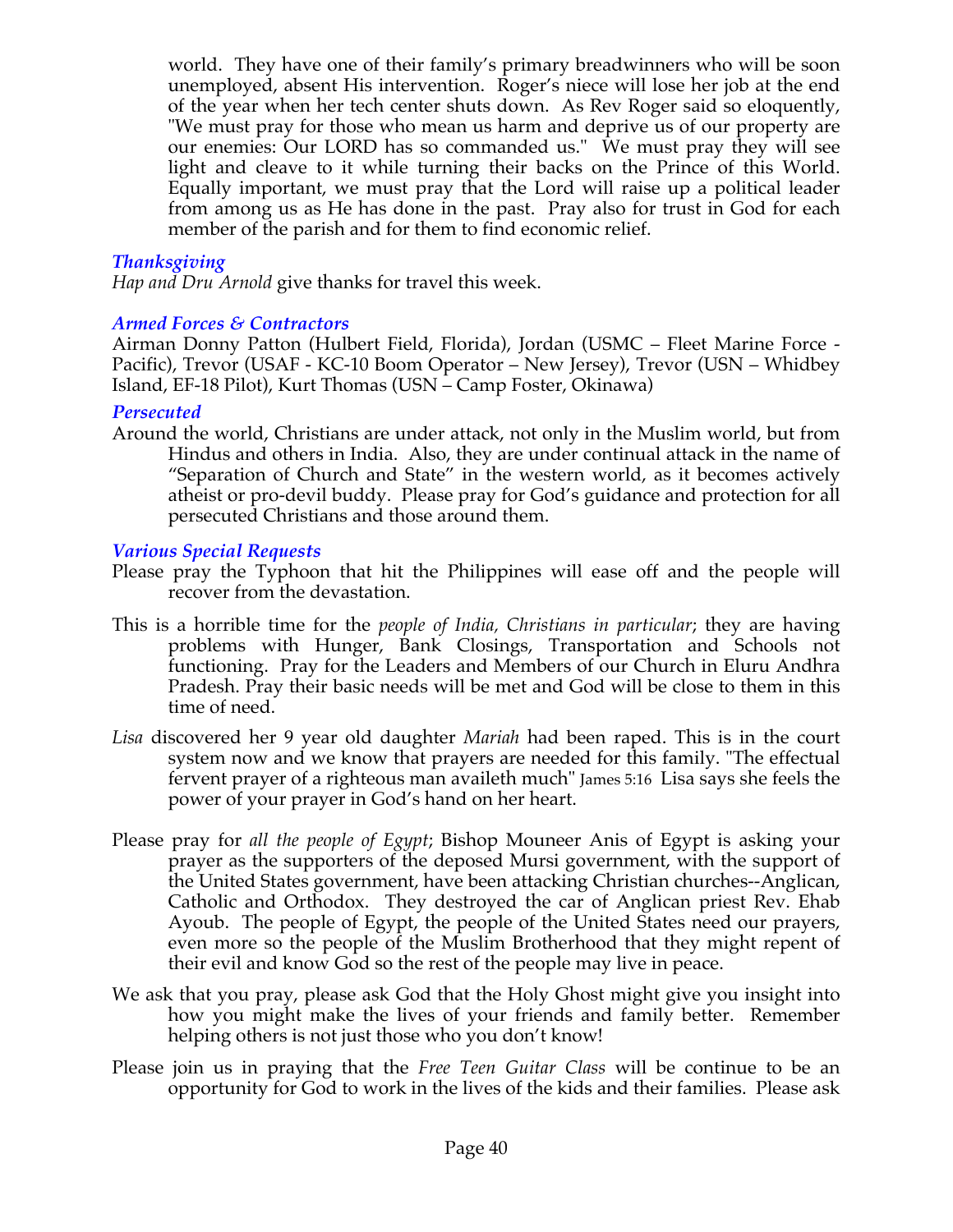God to guide the class to new opportunities to make Him known to others. Help us to let the love of our Lord shine through us into their lives, putting Him first, so that He might enter in to their hearts and lives.

# *Question that only you can ask*

What would you like to know about our history, what we believe, what we do or how we operate? Hap is looking for material for the continuing education class and *Thought for the Day* material. Help us help you. Please send your question to Hap so we all can get an answer. Just because you don't know the answer to your question doesn't mean you are the only one who doesn't know. But, if you don't ask, no one will know.

#### *I'd like to get a different point across or announce something*

If you have a different point of view, I would be happy to give you room to get your point across. While this publication is my perspective on events, I recognize not everyone may agree and that some people would like to express their own opinion. If you want to write something, please forward your item to Hap (with a note as to whether or not you would like editing help) to: hap@faithfulcenturion.org.

## *What is this term Anno Domini we see after dates, particularly those of Bishop Jerry?*

Anno Domini (AD) and Before Christ (BC) are designations used to label or number years used with the Julian and Gregorian calendars. The term Anno Domini is Medieval Latin, translated as In the year of the Lord, and as in the year of Our Lord. It is sometimes specified more fully as Anno Domini Nostri Iesu (Jesu) Christi ("In the Year of Our Lord Jesus Christ"). This calendar era is based on the traditionally reckoned year of the conception or birth of Jesus of Nazareth, with AD counting years from the start of this epoch, and BC denoting years before the start of the era. There is no year zero in this scheme, so the year AD 1 immediately follows the year 1 BC. This dating system was devised in 525, but was not widely used until after 800 AD.

The Gregorian calendar is the most widely used calendar in the world today. For decades, it has been the unofficial global standard, adopted for pragmatic interests of international communication, transportation, commercial integration and recognized by international institutions such as the United Nations and the Universal Postal Union.

Traditionally, English followed Latin usage by placing the abbreviation before the year number for AD. Since BC is not derived from Latin it is placed after the year number (for example: AD 2013, but 68 BC). However, placing the AD after the year number (as in "2013 AD") is also becoming common usage.

The abbreviation is also widely used after the number of a century or millennium, as in "fourth century AD" or "second millennium AD" (although conservative usage formerly rejected such expressions). Because BC is the English abbreviation for Before Christ, it is sometimes incorrectly concluded that AD means After Death, i.e., after the death of Jesus. However this would mean that the ~33 years commonly associated with the life of Jesus would not be present in either BC or AD time scales.

As the reckoning to the year of the birth of Jesus has become a global standard, an attempt has been made to remove Christ from the equation by anti-Christian groups, changing the designation, but not actual date referring to Common Era (CE), with the preceding years referred to as Before the Common Era (BCE). Christians need be aware of this.